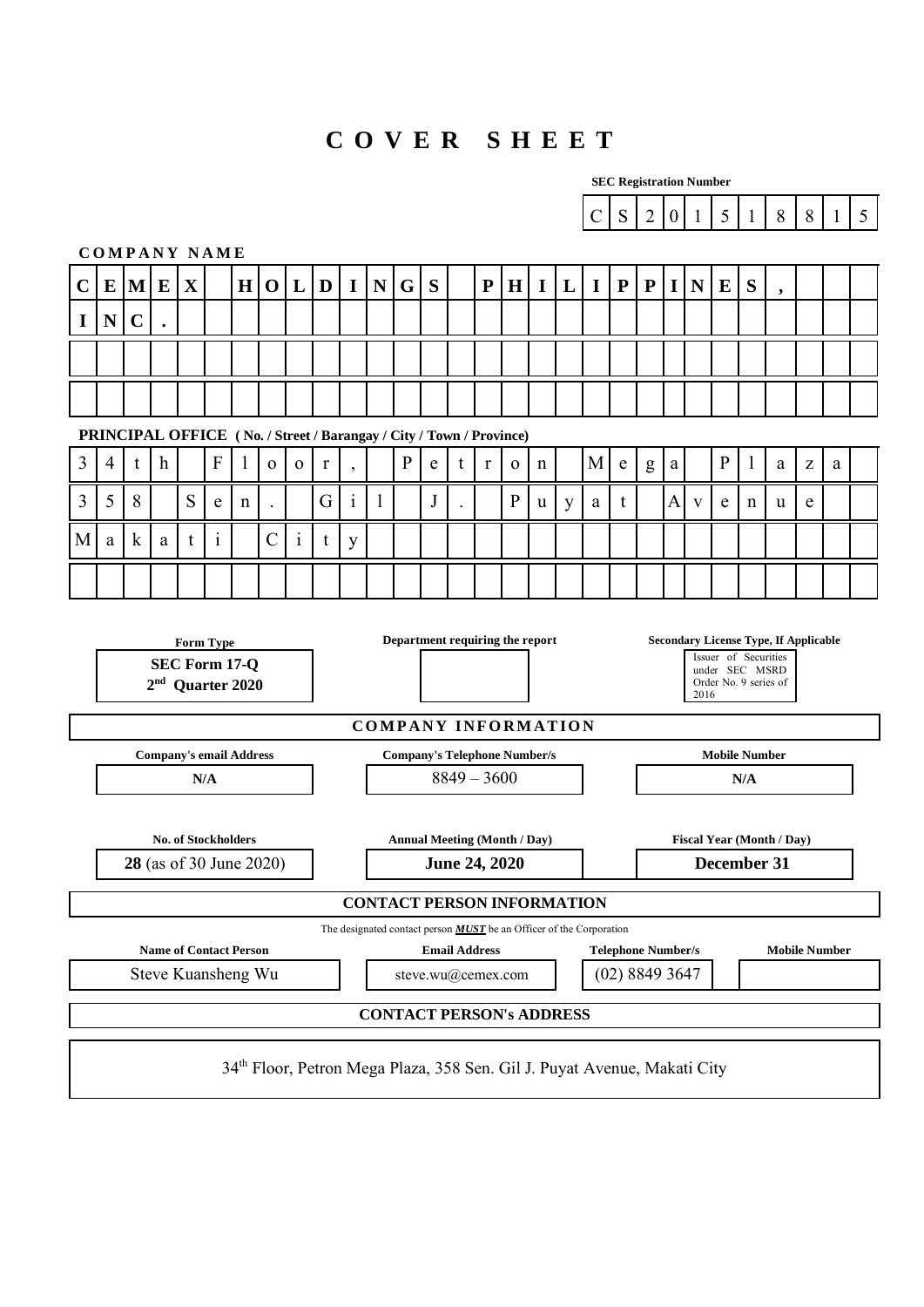### **SECURITIES AND EXCHANGE COMMISSION**

# **SEC FORM 17-Q**

# **QUARTERLY REPORT PURSUANT TO SECTION 17 OF THE SECURITIES REGULATION CODE AND SRC RULE 17(2)(b) THEREUNDER**

- 1. For the quarterly period ended **June 30, 2020**
- 2. SEC Identification Number. **CS201518815**
- 3. BIR Tax Identification No. **009-133-917-000**
- 4. Exact name of registrant as specified in its charter. **CEMEX HOLDINGS PHILIPPINES, INC.**
- 5. Province, country or other jurisdiction of incorporation or organization **Metro Manila, Philippines**
- 6. Industry Classification Code:  $\begin{bmatrix} 1 & 1 \end{bmatrix}$  (SEC Use Only)
- 7. Address of issuer's principal office and postal code **34th Floor, Petron Mega Plaza Building, 358 Sen. Gil J. Puyat Avenue, Makati City 1200**
- 8. Issuer's telephone number, including area code **(02) 8849-3600**
- 9. Former name, former address and former fiscal year, if changed since last report **– Not Applicable**
- 10. Securities registered pursuant to Sections 8 and 12 of the Code, or Sections 4 and 8 of the RSA

|                      | Number of shares of common stock           |  |  |  |  |
|----------------------|--------------------------------------------|--|--|--|--|
| Title of each Class  | outstanding and amount of debt outstanding |  |  |  |  |
| <b>Common Shares</b> | 13.489.226.623                             |  |  |  |  |

11. Are any or all of the securities listed on a Stock Exchange?

Yes [X] No [ ]

# **Stock Exchange:** Philippine Stock Exchange **Securities Listed:** Common Shares

- 12. Indicate by check mark whether the registrant:
	- (a) has filed all reports required to be filed by Section 17 of the Code and SRC Rule 17 thereunder or Sections 11 of the RSA and RSA Rule 11(a)-1 thereunder, and Sections 26 and 141 of the Corporation Code of the Philippines, during the preceding twelve (12) months (or for such shorter period the registrant was required to file such reports)

Yes [X] No [ ]

(b) has been subject to such filing requirements for the past ninety (90) days. Yes [ X] No [ ]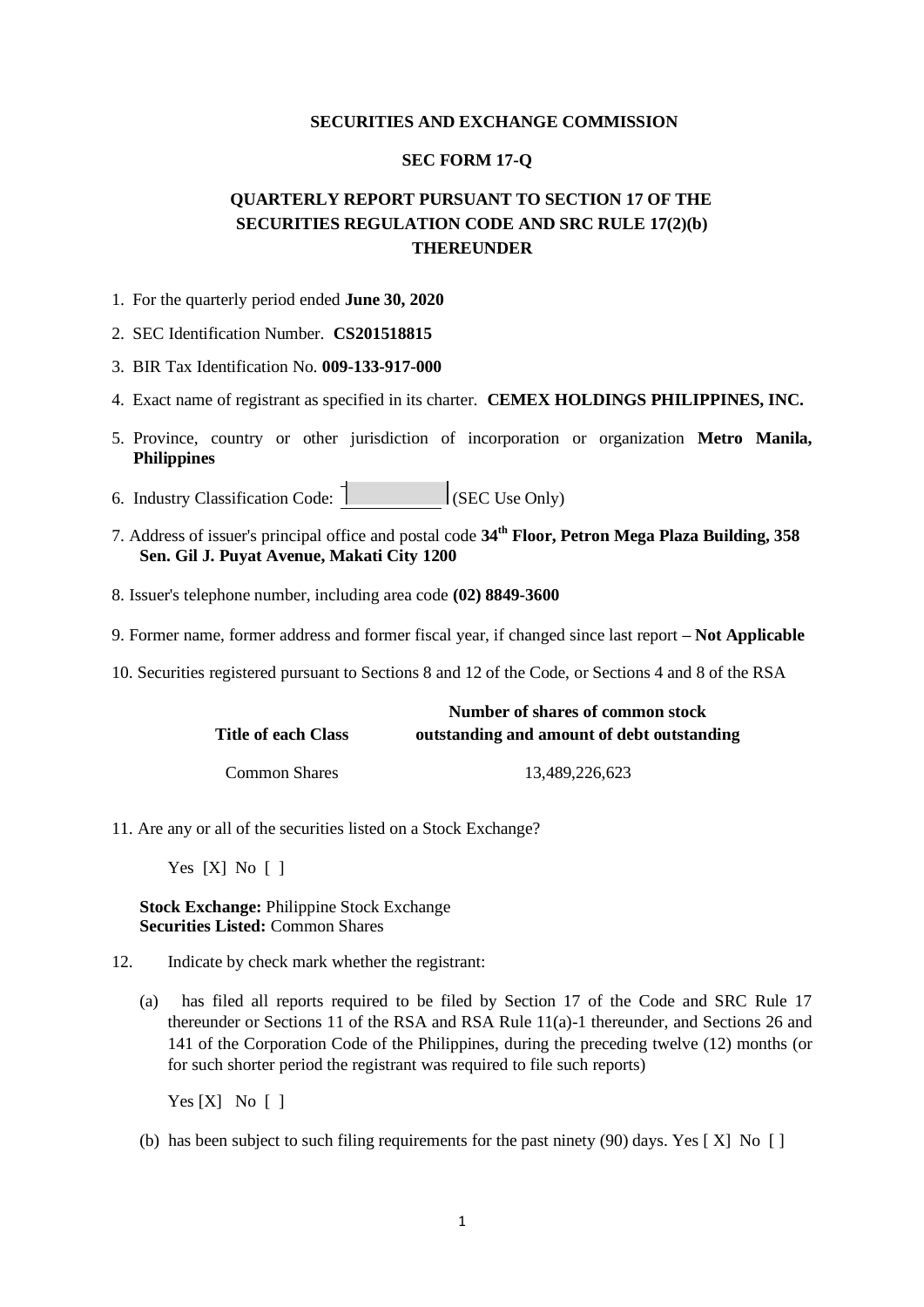# **PART I - FINANCIAL INFORMATION**

### **Item 1. Financial Statements**

The unaudited condensed consolidated interim financial statements as at and for the six months ended June 30, 2020 and the consolidated statement of financial position as at December 31, 2019 and unaudited statement of profit or loss and other comprehensive income for the six months ended June 30, 2019, and the related notes to the unaudited condensed consolidated interim financial statements of CEMEX Holdings Philippines, Inc. and its Subsidiaries as at June 30, 2020 are filed as part of this Form 17-Q as Appendix I.

The term "Parent Company" used in this report refers to CEMEX Holdings Philippines, Inc. without its Subsidiaries. The term "Company" refers to the Parent Company together with its consolidated Subsidiaries.

On a consolidated group basis, the Parent Company is an indirect subsidiary of CEMEX, S.A.B. de C.V. ("CEMEX"), a company incorporated in Mexico with address of its principal executive office at Avenida Ricardo Margain Zozaya #325, Colonia Valle del Campestre, Garza Garcia, Nuevo León, Mexico.

The Company presents comparative unaudited condensed consolidated interim financial statements for the six months ended June 30, 2020 and unaudited condensed consolidated interim financial statements for the six months ended June 30, 2019.

On January 1, 2016 the Parent Company acquired, directly and indirectly through intermediate holding companies, a 100% equity interest in each of Solid Cement Corporation ("Solid Cement") and APO Cement Corporation ("APO Cement"). Solid has several subsidiaries. The Company also includes CEMEX Asia Research AG ("CAR"), a wholly-owned subsidiary incorporated in December 2015 under the laws of Switzerland. Pursuant to license agreements that CAR entered into with CEMEX Research Group AG ("CRG") and CEMEX, respectively, CAR became a licensee for certain trademarks, including the CEMEX trademark, and other intangible assets forming part of the intellectual property portfolio owned and developed by CRG and CEMEX. CAR is engaged primarily in the development, maintenance and customization of these intangible assets for the Asia Region and it in turn provides non-exclusive licenses to Solid Cement and APO Cement to use the CEMEX trademark and other trademarks and intangible assets of CEMEX.

In May 2016, the Parent Company incorporated a wholly-owned subsidiary named Falcon Re Ltd. ('Falcon') under the Companies Act of Barbados. Falcon is registered to conduct general insurance business, all risk property insurance, political risks insurance and non-damage business interruption insurance, and received its license to operate as an insurance company in July 2016. Falcon acts as a re-insurer to the extent of 10% of the risks associated with property insurance coverage and 100% of the risks associated with political violence and non-damage business interruption programs, professional liability program and cyber risks for the operating subsidiaries of the Parent Company.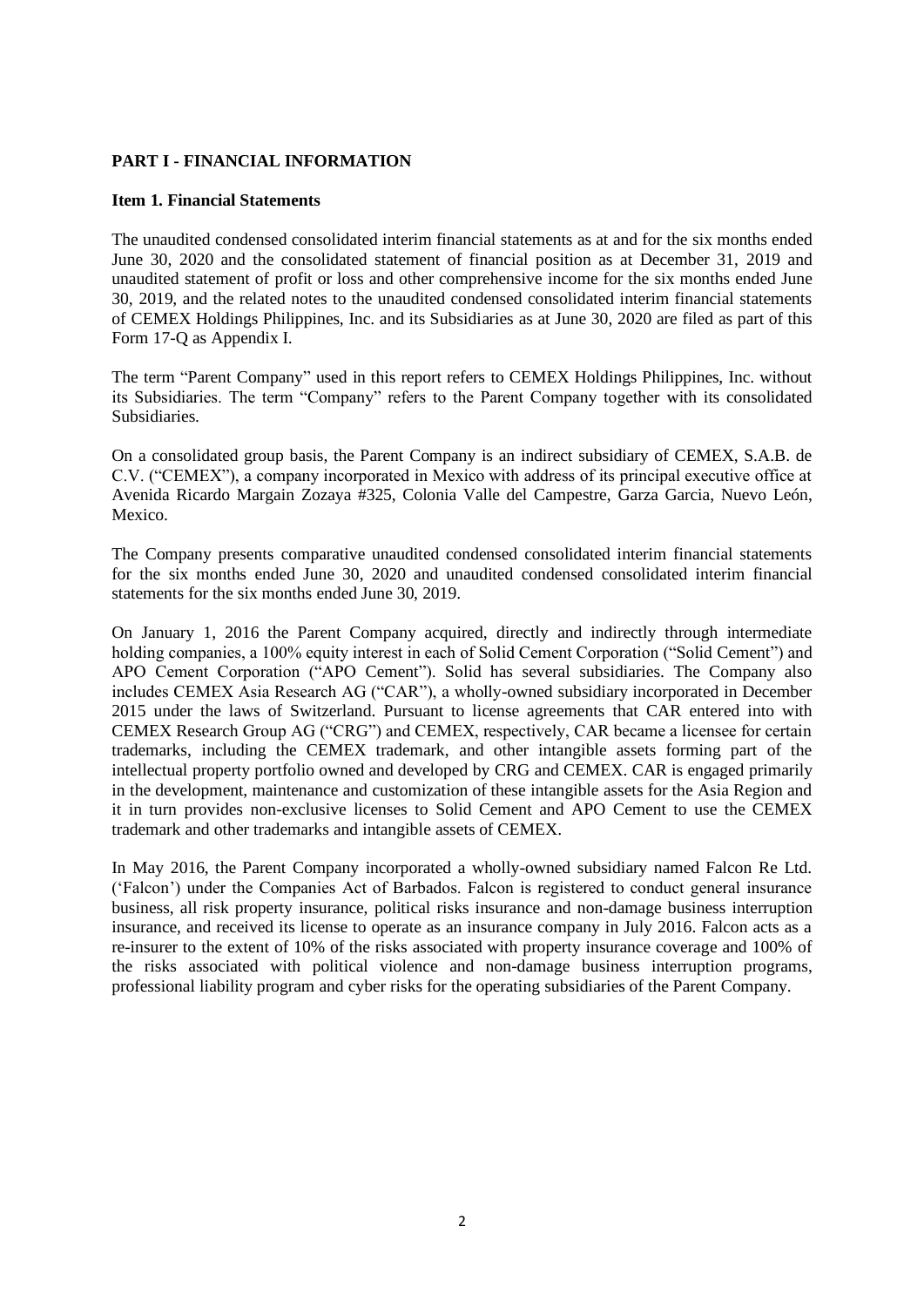The following diagram provides a summary of the Company's organizational and ownership structure as of June 30, 2020:



On July 18, 2016, the Parent Company's initial public offering ('IPO') of 2,337,927,954 common shares at P10.75 per share culminated with the listing and trading under the Main Board of the Philippine Stock Exchange of all of the outstanding shares of capital stock of the Parent Company consisting of 5,195,395,454 common shares.

During the first quarter of 2017, the remaining balance of the proceeds from the IPO were used in the first quarter of 2017 to partially repay amounts outstanding under the long-term loan with New Sunward Holding B.V. ("NSH Long-term Loan"). New Sunward Holding B.V. is a subsidiary of CEMEX.

On February 1, 2017, the Parent Company signed a senior unsecured peso term loan facility agreement with BDO Unibank, Inc. for an amount of up to the Philippine Peso equivalent of US\$280 Million ("BDO Refinancing Loan"), to refinance a majority of the Parent Company's outstanding balance due under the NSH Long-term Loan. Following its availment of the BDO Refinancing Loan, the Parent Company completely repaid the NSH Long-term Loan.

On April 2, 2019, the Board of Directors approved the increase in the Parent Company's authorized capital stock ("ACS") from P5,195,395,454 divided into 5,195,395,454 Common Shares with par value P1.00 per share, of which 5,195,395,454 Common Shares are issued and fully paid-up, to P18,310,395,454 divided into 18,310,395,454 Common Shares with a par value of P1.00 per share. This increase was authorized by the Parent Company's shareholders owning more than 2/3 of the total issued and outstanding capital during a special meeting of stockholders held on October 16, 2019. Following said special stockholders' meeting, the Parent Company initiated the corresponding processes with the SEC and the PSE for a stock rights offering ("Stock Rights Offering") for the purpose of raising the equivalent in Philippine Peso of up to US\$250 million.

On December 11, 2019, the SEC issued a Notice of Confirmation of Exempt Transaction, confirming that the Stock Rights Offering is exempt from the registration requirements of the Securities Regulation Code of the Philippines and the board of directors of the PSE approved the Parent Company's application for listing of the shares to be offered in the Stock Rights Offering, subject to the fulfillment of certain listing conditions, such as but not limited to the Parent Company having obtained the SEC's approval of the increase in the company's authorized capital stock.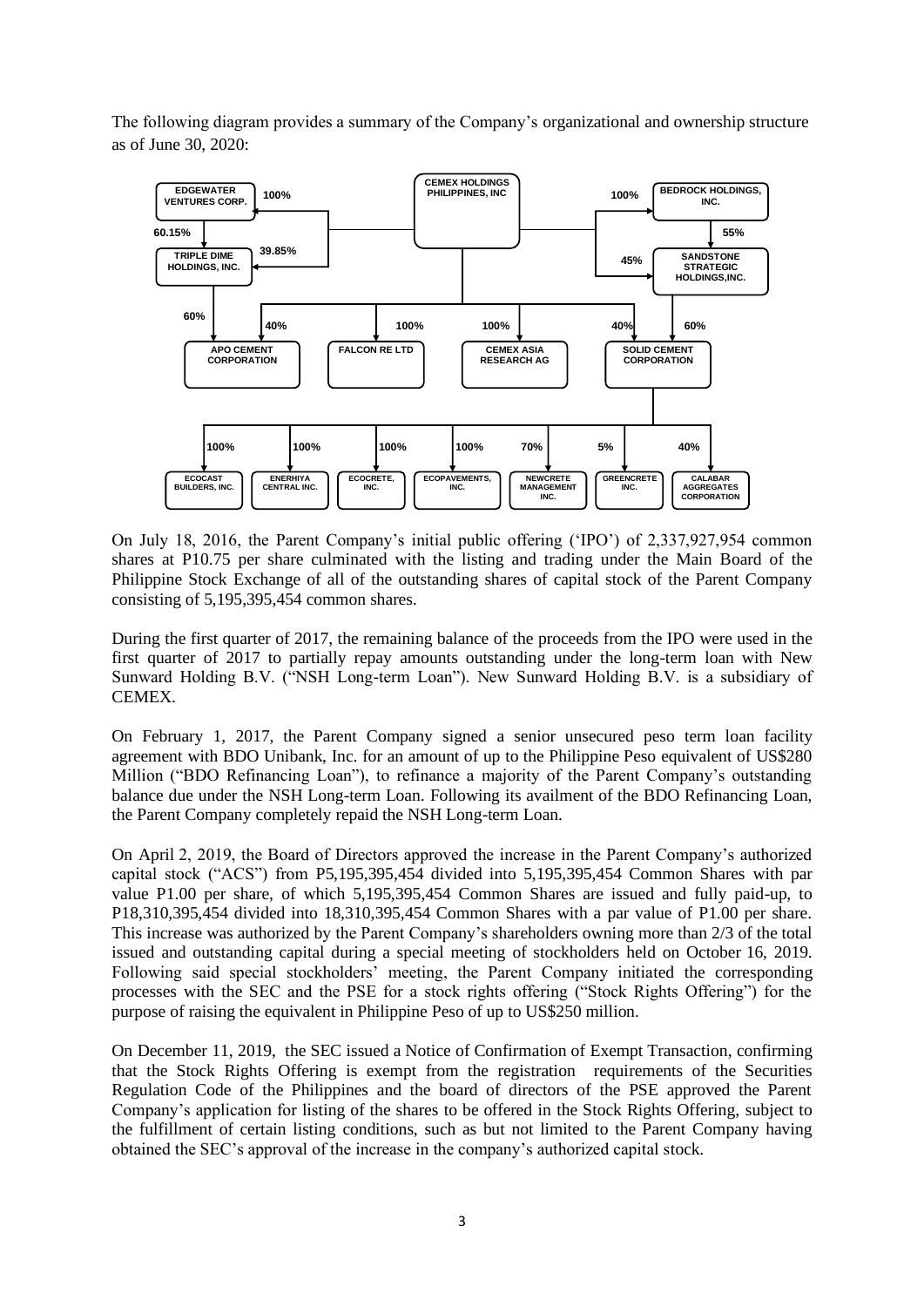On January 6, 2020, the Parent Company announced that the Stock Rights Offering would involve the offer of 8,293,831,169 common shares with a par value of par value P1.00 per share (the "Rights Shares") at an offer price of P1.54 per Rights Share that would be issued from the Parent Company's increased ACS. The proceeds from the Stock Rights Offering would be used primarily to fund the expansion of Solid Cement's plant in Antipolo City (the "Solid Expansion Project"), including (i) to pay outstanding amounts owed by Solid Cement under a revolving credit facility agreement dated November 21, 2018, as amended and restated from time to time, between Solid Cement, as the borrower, and Cemex Asia B.V. ("CABV"), as the lender (the "Solid Expansion Facility Agreement"), which facility agreement has been used primarily but not exclusively to fund the Solid Expansion Project, including (ii) to pay outstanding amounts owed by APO Cement under a master loan agreement dated October 1, 2014, as amended and restated from time to time, between APO Cement, as borrower, and CABV, as lender (the successor to CEMEX Hungary KFT) (the "APO Operational Facility Agreement"), and for other general corporate purposes.

The offer period for the Stock Rights Offering was concluded on January 24, 2020. The total proceeds raised from the Stock Rights Offering amounted to P12,772,500,000.26.

On 27 February 2020, the SEC approved the Parent Company's application for increase of ACS and on 4 March 2020, the 8,293,831,169 common shares comprising the Rights Shares were listed under the Main Board of the Exchange.

After the Stock Rights Offering and the approval by the SEC of the Parent Company's application for increase in authorized capital stock, the Parent Company's issued and outstanding shares totaled 13,489,226,623 common shares.

# **Item 2. Management's Discussion and Analysis of Financial Condition and Results of Operations**

The following is a discussion and analysis of our unaudited condensed consolidated interim financial condition and results of operations as at and for the six months ended June 30, 2020, the consolidated financial condition as at December 31, 2019, and unaudited condensed consolidated interim results of operations for the six months ended June 30, 2019, and certain trends, risks and uncertainties that may affect our business.

# Financial Performance

For the six months ended June 30, 2020 and 2019:

### *Revenue*

Revenue for the six-month period ended June 30, 2020 and 2019 amounted to P9.6 billion and P12.4 billion, respectively. The breakdown of revenue after elimination of transactions between consolidated entities for the six months ended June 30, 2020 and 2019 were as follows:

|                |                     | For the six months ended<br><b>June 30, 2020</b> | For the six months ended<br><b>June, 2019</b> |         |  |  |
|----------------|---------------------|--------------------------------------------------|-----------------------------------------------|---------|--|--|
| <b>Segment</b> | Amount*             | % Sales                                          | $A$ <i>mount</i> *                            | % Sales |  |  |
| Cement sales   | P <sub>9</sub> ,622 | 100.0%                                           | P <sub>12</sub> , 354                         | 100.0%  |  |  |
| Other business |                     | $0.0\%$                                          |                                               | $0.0\%$ |  |  |
| <b>Total</b>   | P9,623              | 100.0%                                           | P <sub>12</sub> ,356                          | 100.0%  |  |  |

*\*Amounts in millions*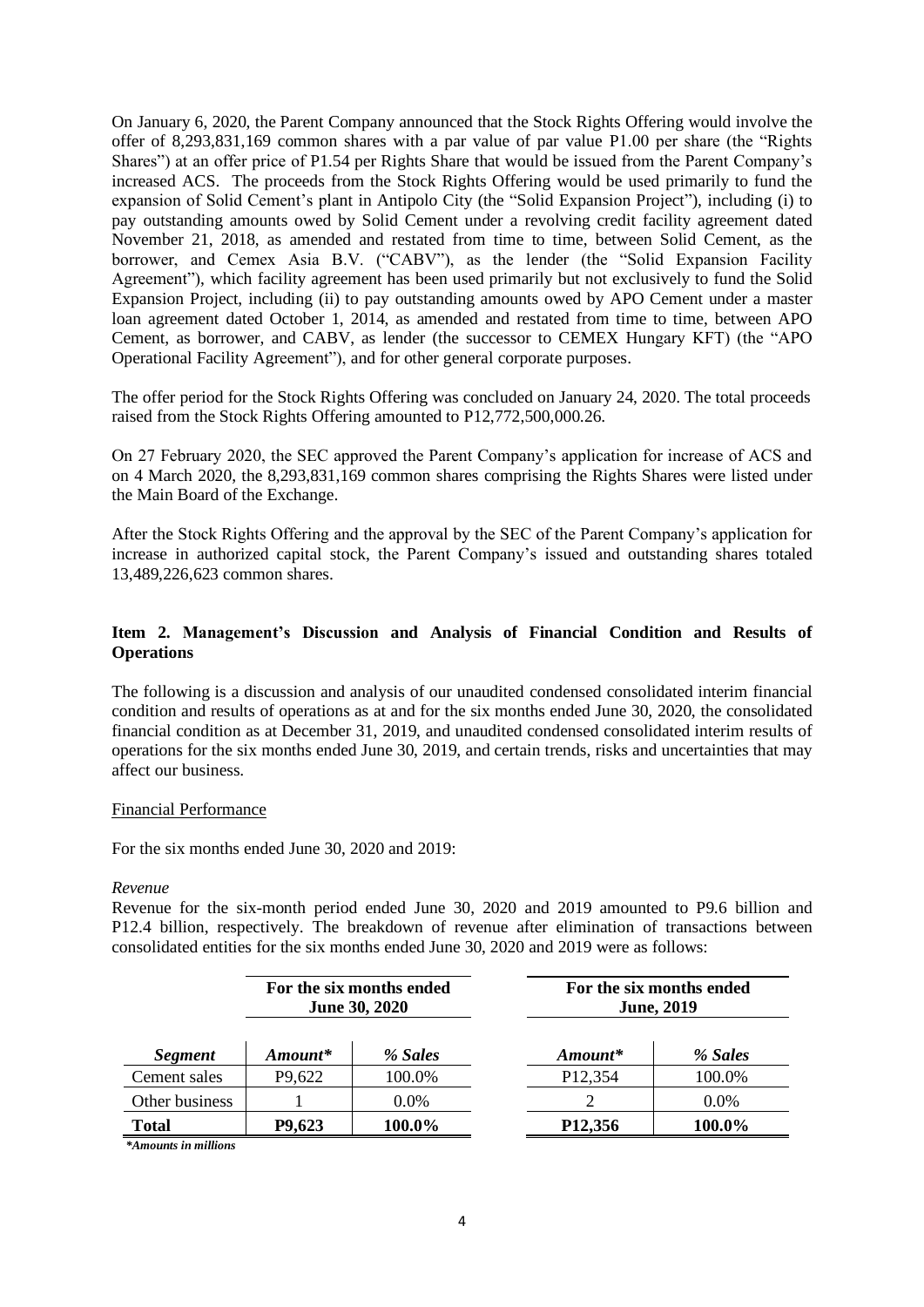For the six months ended June 30, 2020, our domestic gray cement volumes decreased by 17% yearover-year during the first semester of 2020. This reflects the impact of the Enhanced Community Quarantine (ECQ) in Luzon, and other quarantine measures around the country starting the second half of March 2020 up to May 2020, in relation to the government's response to the COVID-19 pandemic. Our domestic gray cement prices were 6% lower year-over-year during the first six months of 2020, reflecting declines during the second half of 2019.

### *Cost of Sales*

Cost of sales for the six-month period ended June 30, 2020 and 2019 amounted to P5.8 billion and P7.3 billion, respectively. Cost of sales in the first half of 2020 reflects the impact of quarantine measures nationwide and the Luzon ECQ from March 16 until May 31. This includes the temporary stoppage of Solid Cement Plant beginning the third week of March, in relation to the Luzon ECQ. Solid Cement Plant resumed operations on May 20, in compliance with government regulations related to the COVID-19 pandemic.

### *Gross Profit*

As a result of the above conditions, gross profit for the six months ended June 30, 2020 and 2019 reached P3.8 billion and P5.1 billion, respectively. Gross profit as a percentage of revenue for the six months ended June 30, 2020 and 2019 were at 39.3% and 41.1%, respectively.

# *Operating Expenses*

Operating expenses amounted to P3.1 billion and P3.6 billion, respectively, for the six months ended June 30, 2020 and 2019. The decline in operating expenses were related to lower sales activity due to the COVID-19 pandemic and the company's efforts to optimize costs. Operating expenses were composed of administrative, selling, and distribution expenses. Administrative and selling expenses amounted to P1.4 billion and P1.5 billion or 14.3% and 12.5% of revenue for the first six months of 2020 and 2019. These include, among others: a) license fees amounting to P327.0 million and P440.7 million, respectively; b) salaries and wages amounting to P387.8 million and P385.9 million, respectively; and c) administrative services amounting to P329.8 million and P380.9 million, respectively. Distribution expenses amounted to P1.8 billion and P2.1 billion, respectively, for the six months ended June 30, 2020 and 2019, which accounted for 18.2% and 16.8%, respectively, of revenue. Measures to control distribution expenses limited the increase in our cost to 1.4 percentage points of sales year-over-year despite significant reduction in sales volumes related to the COVID-19 pandemic.

Other expenses included in operating expenses covered insurance, utilities and administrative supplies, taxes and licenses, depreciation, advertising, travel expenses and others.

Movements in operating expenses was primarily due to decrease in both selling and administrative expenses and distribution expenses during the first half of 2020. Selling and administrative expenses decreased by P168.3 million mainly due to lower management fees net of royalties and trademarks as well as lower administrative services.

### *Operating Income Before Other Income, Net*

For the reasons discussed above, profit from operations amounted to P0.7 billion and P1.5 billion, respectively, for the six months ended June 30, 2020 and 2019. These comprised 6.8% and 11.8% of revenue for the six months ended June 30, 2020 and 2019, respectively.

# *Financial and Other Financial Expenses - Net*

Net financial expenses for the six months ended June 30, 2020 and 2019 amounted to P534.1 million and P714.8 million, respectively. This includes interest expense, interest income, interest cost on pension and bank charges. Decline in 2020 was primarily attributable to a) higher capitalized borrowing costs for the Solid Expansion Project; and b) lower interest expense as a result of lower bank loan balances and lower bank interest rates in 2020.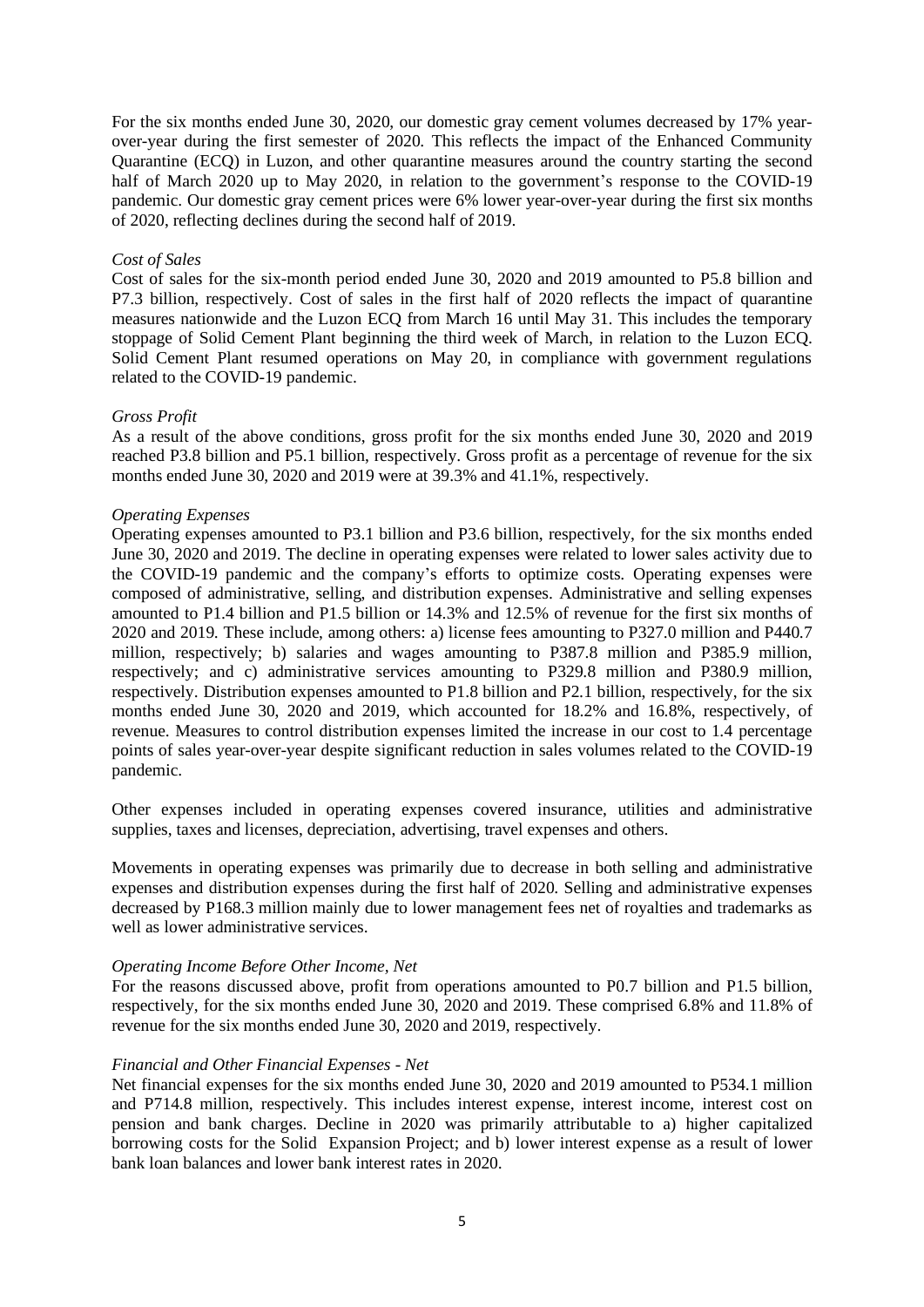### *Foreign Exchange Loss, Net*

Net foreign exchange loss of P0.3 million and net foreign exchange gain of P274.4 million were reported for the six months ended June 30, 2020 and 2019, respectively. Decrease in foreign exchange gain refers to a decline in favorable movement in the foreign exchange rate during the first semester of 2020 compared to the same period in 2019. In 2020, the Company also recorded realized foreign exchange losses from the redenomination of its loan with CABV.

### *Other Income, Net*

Net other loss for the six-month period ended June 30, 2020 was P1.4 million while net other income in the same period last year was P10.5 million. The decrease was mainly due to incremental expenses attributable to the impact of COVID-19 Pandemic (See background in PART II-OTHER INFORMATION).

### *Income Tax Expense*

As a result of operations, our income tax benefit for the six months ended June 30, 2020 amounted to P18.3 million while our income tax expense in the same period last year amounted to P224.7 million. The movement was due to higher deferred tax benefits whose movements were mainly affected by timing differences for items such as unrealized foreign exchange gains or losses, contract liabilities from loyalty points, impairment losses, lease liabilities and others.

### *Profit*

As a result of the abovementioned concepts, profit for the six months ended June 30, 2020 and 2019 amounted to P135.0 million and P802.3 million, respectively.

### Financial Position

As at June 30, 2020 and December 31, 2019:

### *Cash and Cash Equivalents*

Cash and cash equivalents amounted to P5.3 billion and P1.4 billion as at June 30, 2020 and December 31, 2019, respectively. As at June 30, 2020, cash and cash equivalents of P5.3 billion include P1.6 billion cash in banks and P3.7 billion short-term investments which were readily convertible to cash. As at December 31, 2019, cash and cash equivalents of P1.4 billion include P1.2 billion cash in banks and P0.2 billion short-term investments which were readily convertible to cash. Net increase in cash and cash equivalents was mainly from the proceeds from the company's concluded Stock Rights Offering, net of payments of loans from related parties.

#### *Trade Receivables - Net*

Trade receivables amounted to P883.5 million and P893.0 million as at June 30, 2020 and December 31, 2019, net of allowance for impairment losses amounting to P23.4 million and P23.8 million, respectively, which mainly pertain to receivables from customers.

#### *Due from Related Parties*

Related party balances amounted to P7.3 million and P27.7 million as at June 30, 2020 and December 31, 2019, respectively. Movements primarily refer to sale of goods, invoicing of administrative fees, and advances between related parties, among others. Please see Note 10 in the attached unaudited condensed consolidated interim financial statements as at and for the six months ended June 30, 2020 and the consolidated financial position as at December 31, 2019 and unaudited statement of profit or loss and other comprehensive income for the six months ended June 30, 2019.

#### *Insurance Claims and Premium Receivables*

Insurance premiums receivable, which amounted to P359.3 million and P437.0 million as at June 30, 2020 and December 31, 2019, respectively, is related to non-damage business interruption insurance receivable from third party insurance company. Premiums receivable represents premiums on written policies which are collectible within the Company's credit term. Claims from insurance amounted to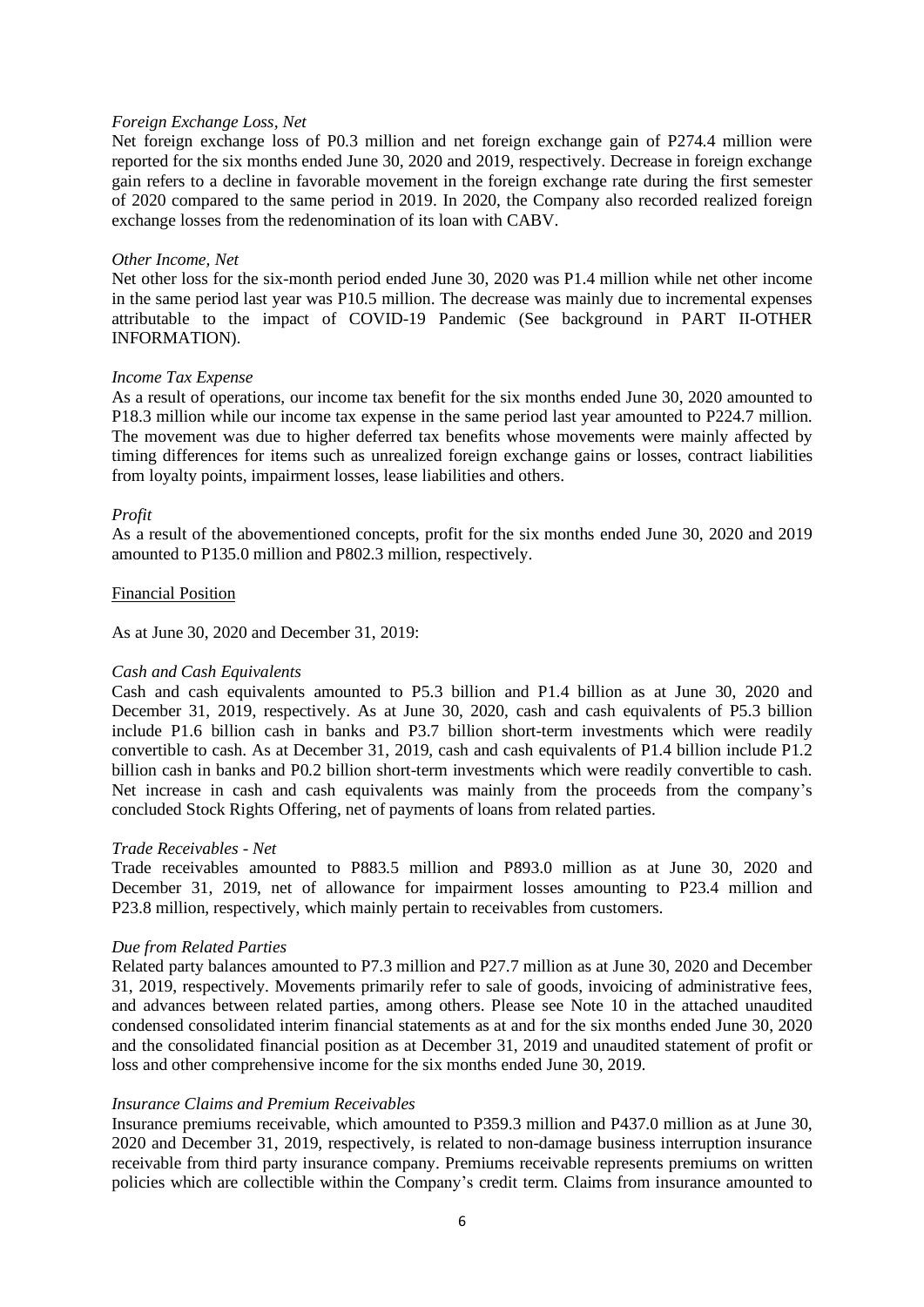P0.5 million and P8.5 million as at June 30, 2020 and December 31, 2019. Decrease was mainly from collection of December 31, 2019 premiums insurance receivables, net of premiums of insurance policies which were written during the first half of 2020.

### *Other Current Accounts Receivable*

Other accounts receivables amounted to P31.8 million and P65.2 million as at June 30, 2020 and December 31, 2019, respectively. Movements primarily refer to receivable from contractors, shortterm deposits, loan receivables, receivable from employees and others.

# *Inventories*

Inventories amounted to P2.4 billion and P3.0 billion as at June 30, 2020 and December 31, 2019, respectively. Inventories consisting of raw materials, cement and work in process amounted to P1.1 billion and P1.9 billion as at June 30, 2020 and December 31, 2019, respectively, and the remaining balance pertains to spare parts. Decrease in 2020 is primarily attributable to the decrease of cement production volume due to temporary stoppage of operations and optimization of production during the implementation of ECQ and other quarantine measures around the country. Inventories are measured at cost or net realizable value, whichever is lower.

### *Prepayments and Other Current Assets*

Other current assets amounted to P1.8 billion and P1.7 billion as at June 30, 2020 and December 31, 2019, respectively which pertains primarily to prepayments of insurance, P614.2 million and P508.8 million, respectively, prepayment of taxes, P950.3 million and P645.0 million, respectively. Movement primarily refers to increase in prepaid taxes offset by amortization of other prepaid costs.

### *Investment in an Associate and Other Investments*

Investments in Associates cover minority equity investments in Greencrete Inc. and Calabar Aggregates Corporation.

# *Other Assets and Noncurrent Accounts Receivable*

Other assets amounting to P873.7 million and P837.2 million as at June 30, 2020 and December 31, 2019, respectively, primarily consisted of long-term prepayments amounting to P27.9 million, longterm performance deposits of P265.5 million and P259.9 million, respectively, and debt reserve account and guarantee bonds used in operations amounting to P474.3 million and P480.8 million, respectively. The rest mainly referred to noncurrent portion of the unamortized transportation allowances of employees and other long-term prepayments.

### *Property, Machinery, Equipment and Assets for the Right-of-Use*

Property, machinery and equipment had a balance of P19.2 billion and P18.0 billion as at June 30, 2020 and December 31, 2019, respectively. For the six months ended June 30, 2020 and for the year ended December 31, 2019, P45.1 million and P659.4 million, respectively, were incurred for maintenance capital expenditures and P2.0 billion and P3.2 billion, respectively, for strategic capital expenditures.

Assets for the right-of-use amounted to P2.1 billion and P2.0 billion as at June 30, 2020 and December 31, 2019, respectively. For the six months ended June 30, 2020 and for the year ended December 31, 2019, additions to assets for the right-of-use amounted to P323.9 million and P362.4 million, respectively.

### *Advances to Contractors*

In November 2018, the Company made a down payment amounting to P2.1 billion to a third party for the construction and installation of Solid Cement's new production line and is presented under noncurrent assets in the consolidated statements of financial position. As at June 30, 2020, and December 31, 2019, the balance of this account amounted to P1.4 billion and P1.6 billion, respectively. Movement was due to the depletion of advances in line with the progress of the Solid Expansion Project.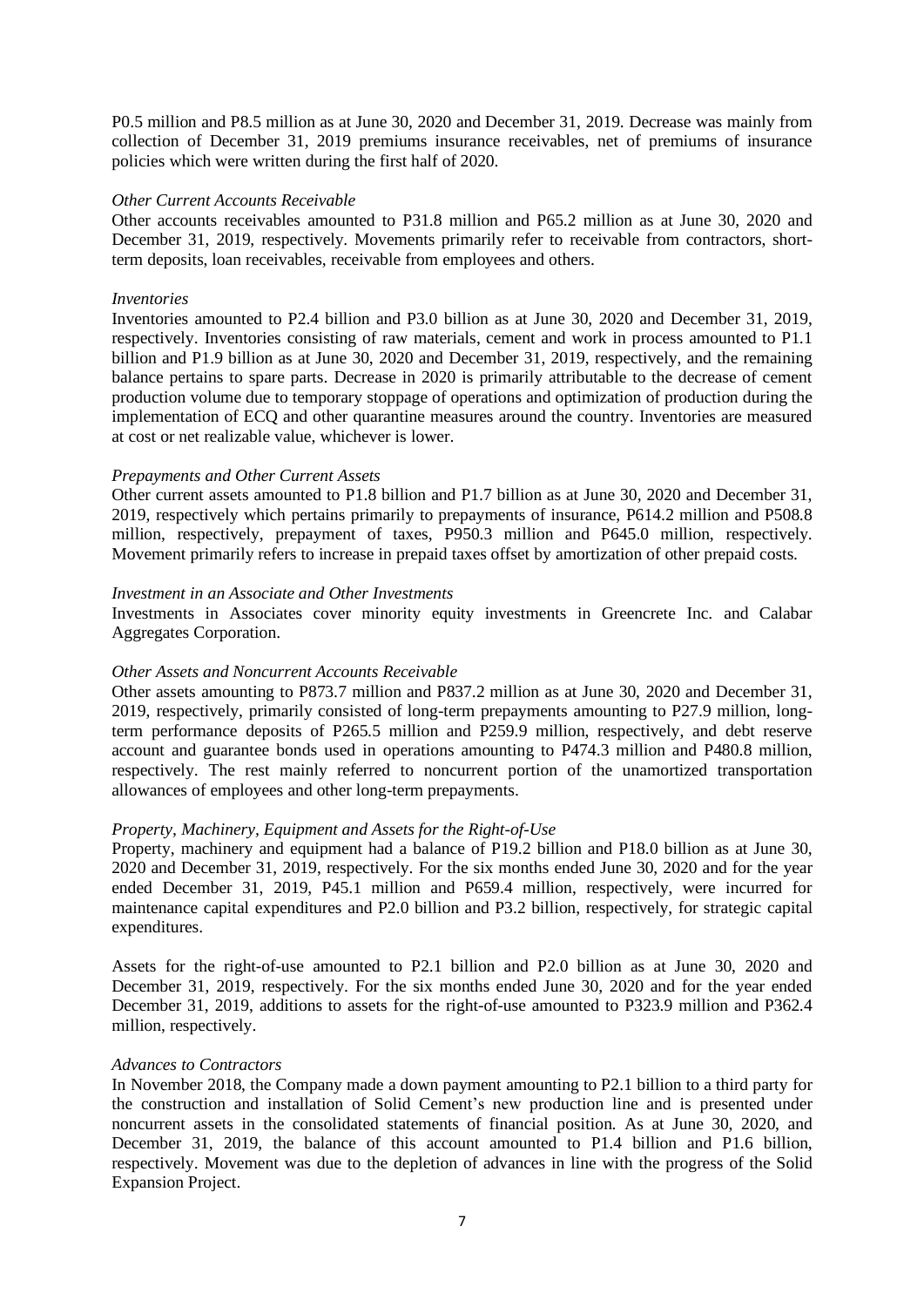### *Deferred Income Tax Assets - Net*

The Company's deferred income tax asset amounted to P1.3 billion and P1.0 billion as at June 30, 2020 and December 31, 2019, respectively, which mainly represented pension, unrealized foreign exchange losses and future tax benefits from operating losses. Movement mainly refers to recognition of additional deferred tax assets from operating losses and Minimum Corporate Income Tax. Deferred tax liability amounted to P1.5 million and P1.6 million as at June 30, 2020 and December 31, 2019, respectively.

# *Goodwill*

The Company's goodwill arose from the business combinations when the Parent Company acquired its subsidiaries.

### *Trade Payables*

Trade payables as at June 30, 2020 and December 31, 2019 amounted to P3.7 billion and P4.8 billion, respectively. Movements mainly refer to settlement of payables to contractors for the Solid Expansion Project and lower purchases of raw materials and other goods, and services provided by third parties due to implementation of ECQ and other quarantine measures in 2020.

### *Due to Related Parties*

Short-term payable to related parties had a balance of P1.2 billion and P2.7 billion as at June 30, 2020 and December 31, 2019, respectively. Long-term payable to related parties amounted to nil and P5.4 billion as at June 30, 2020 and December 31, 2019, respectively. Movement primarily refers to repayment of loans with CABV.

# *Contract Liabilities, Unearned Income, Other Accounts Payable, Accrued Expenses, and Income Tax Payable*

Contract liabilities, unearned income, other payables and accruals which amounted to P1.8 billion and P1.9 billion as at June 30, 2020 and December 31, 2019, respectively, pertained mainly to accruals, contract liabilities (which include advances from customers and unredeemed customer loyalty points), unearned income from insurance premium, provisions, and income tax payable.

# *Lease Liabilities*

Current portion of finance lease liabilities amounted to P675.0 million and P525.4 million as at June 30, 2020 and December 31, 2019, respectively. Noncurrent portion of finance lease liabilities amounted to P1.6 billion as at June 30, 2020 and December 31, 2019.

# *Retirement Benefit Liability*

Retirement benefit liability amounting to P825.1 million and P794.2 million as at June 30, 2020 and December 31, 2019, respectively, pertains to the provision recognized by the Company associated with employees' defined benefit pension plans.

### *Long-term Bank Loan*

The total outstanding balance of the BDO Refinancing Loan amounted to P11.5 billion and P11.4 billion as at June 30, 2020 and December 31, 2019, respectively. The unamortized debt issuance cost of this long-term bank loan, amounting to P93.0 million and P106.0 million, was deducted from the total loan liability as at June 30, 2020 and December 31, 2019, respectively. Short-term portion of the bank loan amounted to P140.1 million as at June 30, 2020 and December 31, 2019.

### *Other Noncurrent Liabilities*

Other noncurrent liabilities of P20.6 million as at June 30, 2020 and December 31, 2019, pertains to provision for asset retirement obligation.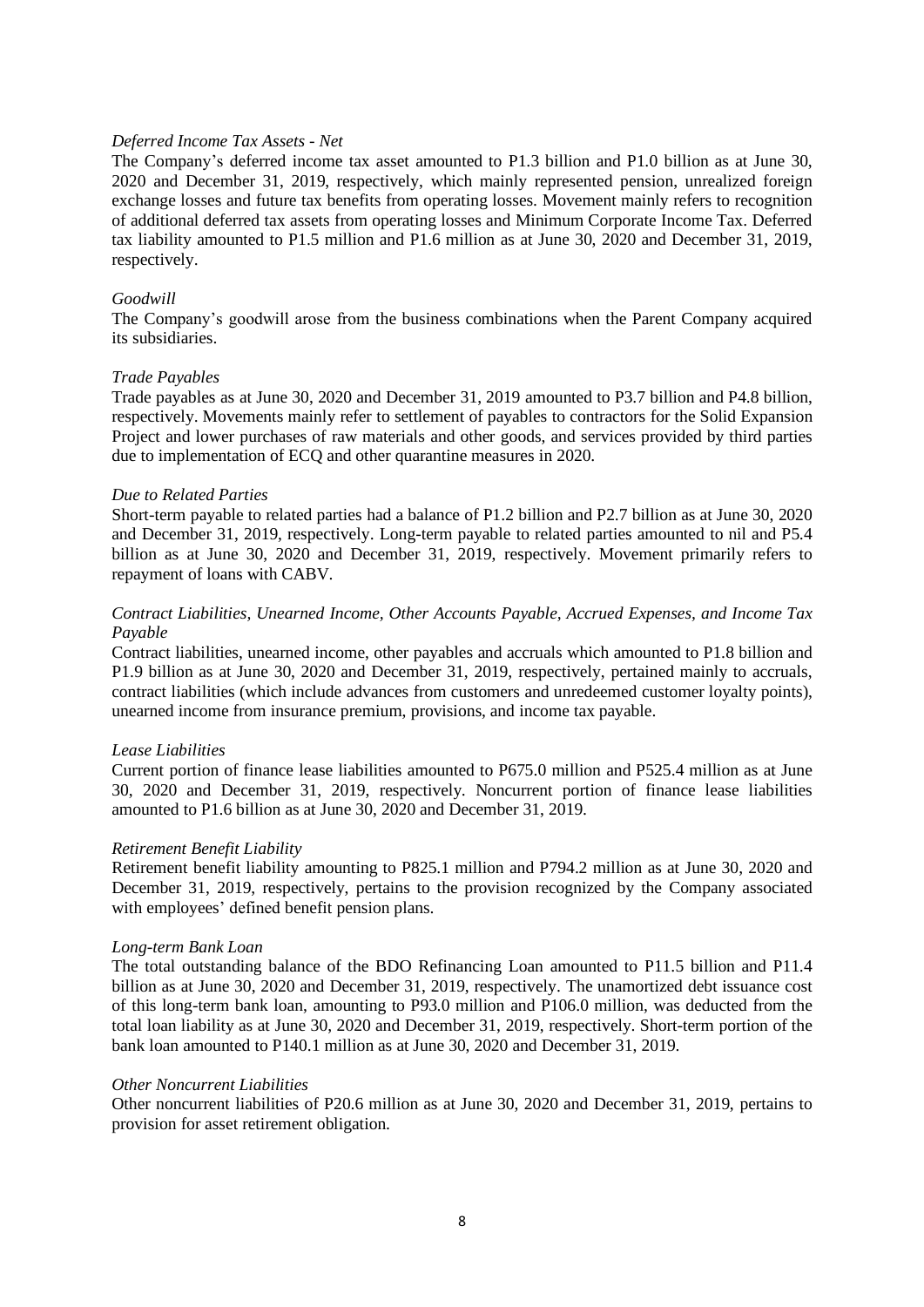### *Common Stock*

As at June 30, 2020 and December 31, 2019, the total authorized capital stock of the Parent Company consisted of 18,810,395,454 and 5,195,395,454 common shares at a par value of P1 per share, respectively and the total issued and outstanding capital stock was 13,489,226,623 and 5,195,395,454 common shares at a par value of P1 per share, respectively. Increase in common stock was due to the Stock Rights Offering.

# *Other Equity Reserves*

The amount referred to the cumulative effects of items and transactions that were, temporarily or permanently, recognized directly to stockholders' equity which included share-based compensation, remeasurement of retirement benefits liability (net of tax) and cumulative currency translation of foreign subsidiaries.

### *Retained Earnings*

Retained earnings of P2.4 billion and P2.3 billion as at June 30, 2020 and December 31, 2019 respectively, included the Company's cumulative net results of operations.

### Key Performance Indicators

The Company sets certain performance measures to gauge its operating performance periodically and to assess its overall state of corporate health. Listed below are the major performance measures, which the Company has identified as reliable performance indicators. Analyses are employed by comparisons and measurements on a consolidated basis based on the financial data as at the relevant periods indicated in the tables below.

| <b>Key Financial Indicators</b> | Formula                                                                 | For the six-month<br>period ended<br>June 30, 2020 | For the year ended<br><b>December 31, 2019</b> |
|---------------------------------|-------------------------------------------------------------------------|----------------------------------------------------|------------------------------------------------|
| Current Ratio                   | Current Assets/Current<br>Liabilities                                   | 1.4:1                                              | 0.7:1                                          |
| Solvency Ratio                  | Profit $(Loss) + Depreciation$<br>and Amortization/Total<br>Liabilities | 0.1:1                                              | 0.1:1                                          |
| Net debt to Equity Ratio        | Debt*/Total Equity                                                      | 0.4:1                                              | 0.9:1                                          |
| Asset to Equity Ratio           | <b>Total Assets/Total Equity</b>                                        | 1.5:1                                              | 2.0:1                                          |

\**Debt is net of cash and cash equivalents.*

| <b>Key Financial Indicators</b>        | Formula                                              | For the period<br>ended<br>June 30, 2020 | For the period<br>ended<br>June 30, 2019 |  |
|----------------------------------------|------------------------------------------------------|------------------------------------------|------------------------------------------|--|
| <b>Interest Rate Coverage</b><br>Ratio | Operating income before<br>other income-net/Interest | 1.6:1                                    | 2.1:1                                    |  |
| Profitability Ratio                    | Operating income before<br>other income-net/Revenue  | 0.1:1                                    | 0.1:1                                    |  |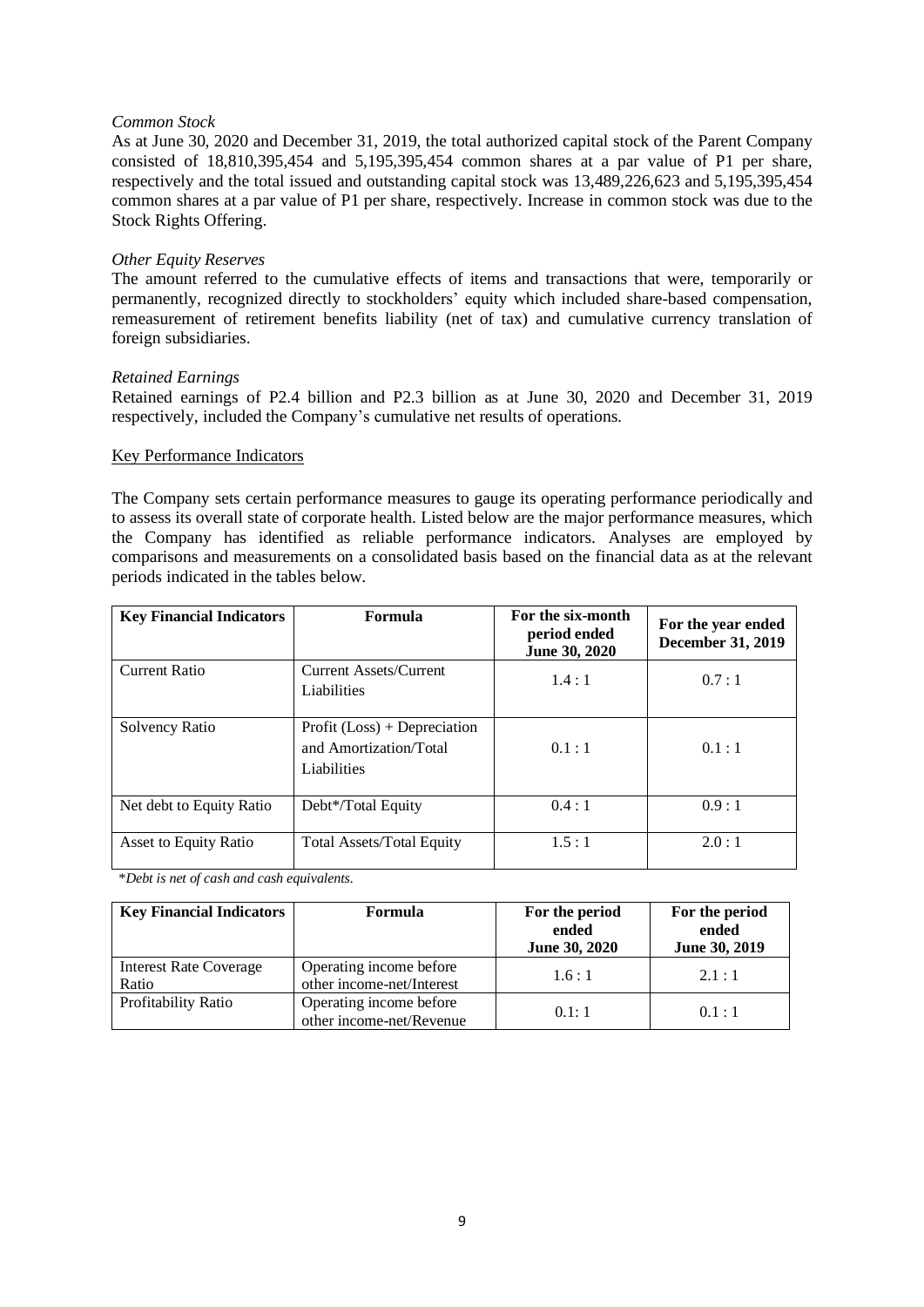# Aging of Accounts Receivables

The following table provides information about the exposure to credit risk and ECLs for trade receivables as at June 30, 2020:

|                              | <b>Current</b> | 1 to 30<br>days | 31 to 60<br>days     | More<br>than 60<br>days | Total    |
|------------------------------|----------------|-----------------|----------------------|-------------------------|----------|
| Average expected credit loss |                |                 |                      |                         |          |
| rates                        | $0.2\%$        | 2.3%            | $0.3\%$              | 16.3%                   | 2.6%     |
| Trade receivables $-$ gross  |                |                 |                      |                         |          |
| carrying amount              | P682.114       | P50.873         | P <sub>48</sub> .810 | P <sub>125</sub> , 135  | P906.932 |
| Allowance for impairment     |                |                 |                      |                         |          |
| losses                       | 1,661          | 1.192           | 142                  | 20,418                  | 23,413   |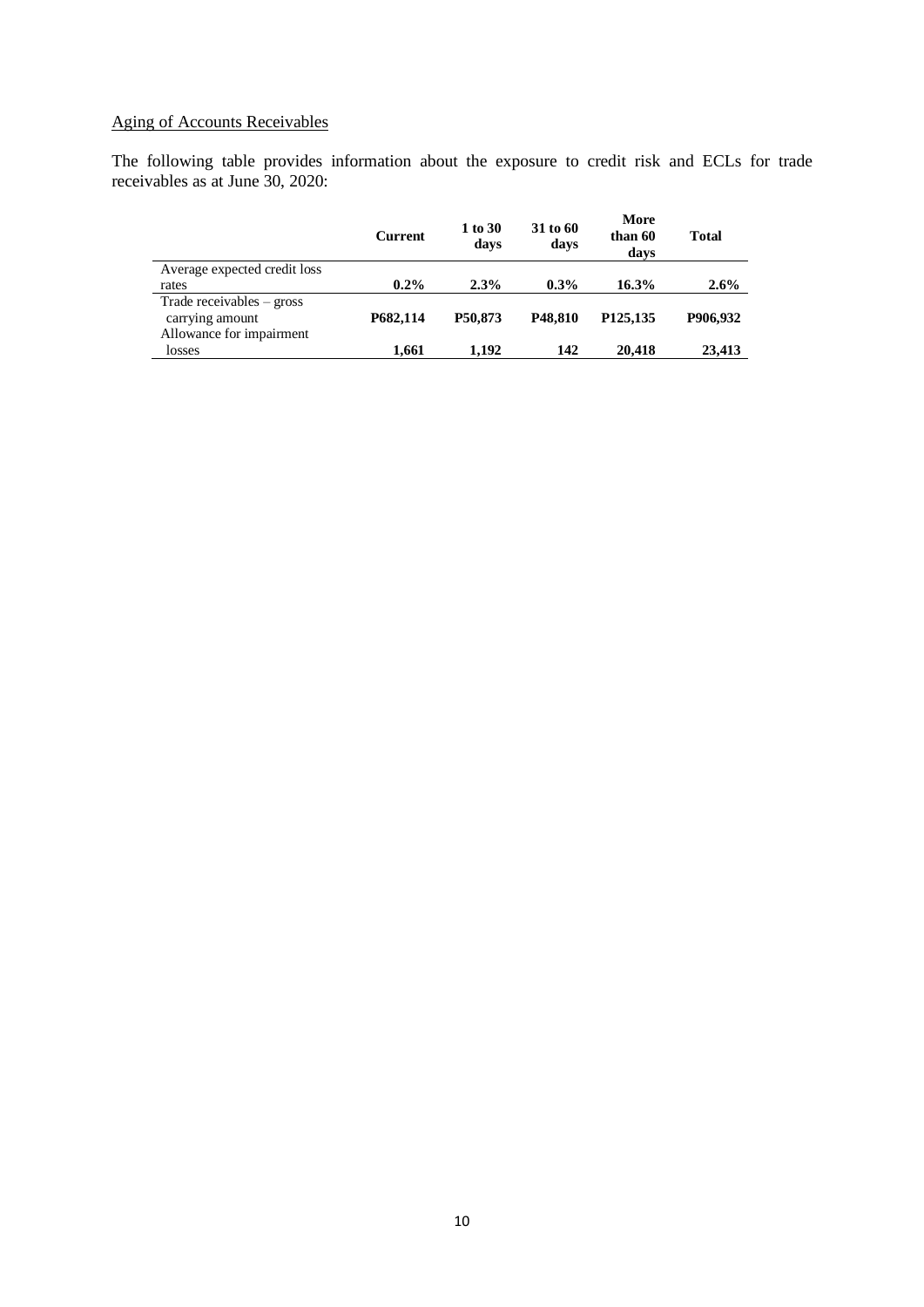# **PART II - OTHER INFORMATION**

### *Insurance claims*

On September 20, 2018, a landslide occurred in Sitio Sindulan, Barangay Tina-an, Naga City, Cebu, Philippines (the "Landslide"), a site located within an area covered by the mining rights of APO Land & Quarry Corporation ("ALQC"). ALQC is a principal raw material supplier of APO Cement. The Parent Company does not own any equity stake (directly or indirectly) in ALQC or its parent company, Impact Assets Corporation. CASEC, an indirect subsidiary of CEMEX, S.A.B. de C.V. which is a majority shareholder of the Parent Company, owns a minority 40% stake in Impact Assets Corporation.

The Landslide prompted local and national authorities to order the suspension of the mining operations of ALQC. Business continuity plans were put in place by APO Cement and implemented to address the disruption in the supply arrangement with ALQC. As a result, the Company incurred incremental costs of raw materials in production and other expenses.

In 2019, the Company received the outstanding amount of its insurance claims amounting to P447.1 million which includes the additional claims made during the year amounting to P123.1 million. The collection and recognition of additional insurance claims were offset against "Costs of Sales" account in the consolidated statements of comprehensive income for the year ended December 31, 2019.

On November 19, 2018, the Parent Company and APO Cement were served summons concerning an environmental class action lawsuit filed by 40 individuals and one legal entity (on behalf of 8,000 individuals allegedly affected by the Landslide) at the Regional Trial Court of Talisay, Cebu<sup>1</sup>, against the Parent Company, APO Cement, ALQC, the Mines and Geosciences Bureau of the Department of Environment and Natural Resources, the City Government of Naga, and the Province of Cebu, for "Restitution of Damage of the Natural and Human Environment, Application for the Issuance of Environmental Protection Order against Quarry Operations in Cebu Island with Prayer for Temporary Protection Order, Writ of Continuing Mandamus for Determination of the Carrying Capacity of Cebu Island and Rehabilitation and Restoration of the Damaged Ecosystems". In the complaint, among other allegations, plaintiffs (i) claim that the Naga Landslide occurred as a result of the defendants' gross negligence; and (ii) seek, among other relief, (a) monetary damages in the amount of approximately 4.3 billion Philippine Pesos, (b) the establishment of a 500 million Philippine Pesos rehabilitation fund, and (c) the issuance of a Temporary Environment Protection Order against ALQC while the case is still pending. In the complaint, ALQC, APO Cement and the Parent Company are made solidarily liable for payment of monetary damages and establishment of a rehabilitation fund.

Among other defenses and based on a report by the Mines and Geosciences Bureau of the Department of Environment and Natural Resources, the Parent Company, APO Cement and ALQC hold the position that the Naga Landslide occurred due to natural causes and deny liability, fault and negligence. In the event a final adverse resolution is issued in this matter, plaintiffs will have the option to proceed against any one of ALQC, APO Cement or the Parent Company for satisfaction of the entirety of the potential judgement award, without the need to proceed against any other private defendant beforehand. Thus, ALQC's, APO Cement's or the Parent Company's assets alone could be exposed to execution proceedings.

In an order dated August 16, 2019, the Regional Trial Court denied plaintiffs' Application for Temporary Environment Protection Order. By denying such application, the Regional Trial Court found that the applicants did not sufficiently establish that they will suffer grave injustice and irreparable injury by the continued operations of ALQC while the proceedings are pending.

 $<sup>1</sup>$  The records of the case were subsequently transferred to the Regional Trial Court of Cebu City Branch 23.</sup>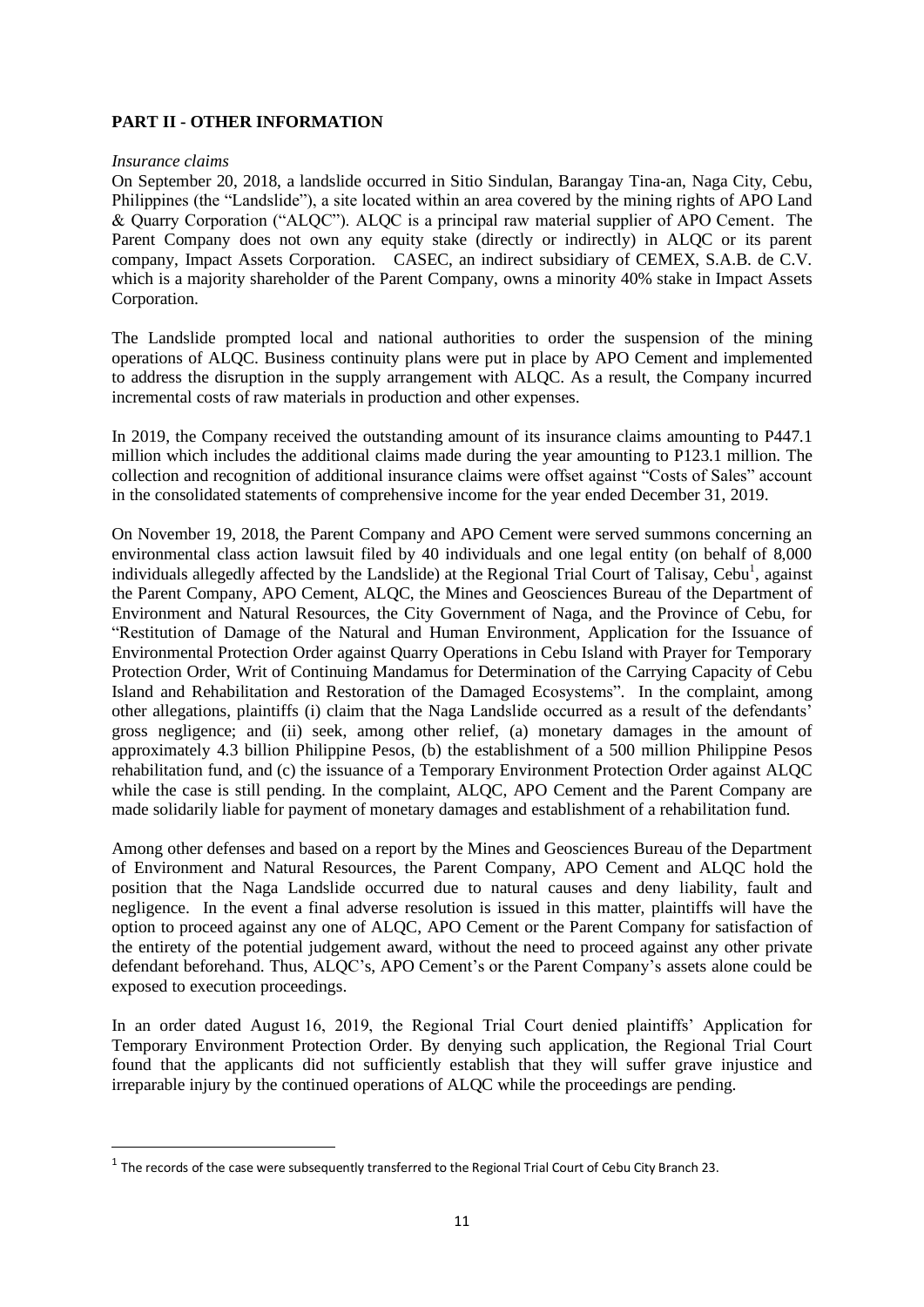In an order dated September 30, 2019, the Regional Trial Court partially granted the affirmative defenses of the private defendants and ruled, among others, that the subject case against the Parent Company and APO Cement is dismissed for failure to state a cause of action. The court also ruled that: (i) the 22 plaintiffs who failed to sign the verification and certification against forum shopping are dropped as party-plaintiffs; (ii) the subject case is not a proper class suit, and that the remaining 17 plaintiffs can only sue for their respective claims, but not as representatives of the more than 8,000 alleged victims of the landslide incident; (iii) plaintiffs' cause of action against ALQC for violation of Section 19(a) of Republic Act No. 10121 is dismissed; (iv) there is a misjoinder of causes of action between the environmental suit and the damage suit; and (v) the damage suit of the remaining plaintiffs will proceed separately upon payment of the required docket fees within 30 days from receipt of order, otherwise, the case for damages will be dismissed. The plaintiffs filed a motion for reconsideration of the court's order dated September 30, 2019, which remains pending as of the date of this report.

As at June 30, 2020, because of the current status of the lawsuit and considering all possible defenses available, the Company cannot assess with certainty the likelihood of an adverse result in this lawsuit, and in turn, the Company cannot assess if a final adverse resolution, if any, would have a material adverse impact on the Company's consolidated results of operations, liquidity and financial condition.

### *Impact of COVID-19*

On March 11, 2020, the World Health Organization declared a pandemic the outbreak of the novel spread of the Coronavirus COVID-19 (the "COVID-19 Pandemic"), due to its rapid spread throughout the world, having affected as of such date more than 150 countries. In response to that, on March 16, 2020, the President of the Philippines issued Proclamation No. 929 declaring a state of calamity throughout the Philippines due to the COVID-19 Pandemic which resulted in the imposition of an Enhanced Community Quarantine ("ECQ") throughout Luzon starting midnight of March 16, 2020. The President announced several social distancing measures which were implemented including extension of suspension of classes in all levels in Metro Manila, prohibition of mass gatherings or events, imposition of community quarantine measures as necessary, restriction of mass public transport system (MRT, LRT, etc.), and most importantly, suspension of land, domestic air and domestic sea travel to and from the Metro Manila beginning March 15, 2020. On March 26, 2020, the Governor of Cebu Province announced the implementation of ECQ measures for the entire island of Cebu, effective March 30.

Beginning May 16, 2020, several local government units (which included Metro Manila, Cebu City and Talisay City) were placed under modified enhanced community quarantine, while other local government units (which included the Province of Rizal and other cities in the Province of Cebu, excluding the component cities of Mandaue that remained under enhanced community quarantine) were placed under general community quarantine.

Considering the implementation of ECQ in Luzon, the Company's Solid Cement Plant temporarily suspended the production and delivery of cement products in the third week of March. Solid Cement Plant resumed operations on May 20, in compliance with government regulations. APO Cement Plant has remained operational year-to-date as of June 30, 2020, complying with all government regulations and the necessary hygiene and safety measures.

The various measures imposed to date by the Government and those that will be additionally implemented as a result of the COVID-19 Pandemic have and may further adversely affect the Company's workforce deployment and operations and the operations of the Company's customers, distributors, suppliers and contractors, and may negatively impact the Company's financial condition, results of operations and cash flows. The Company faces significant uncertainties arising from the impacts of the COVID-19 Pandemic that may include restrictions on access to the Company's manufacturing facilities, on its operations or workforce, or similar limitations for the Company's customers, distributors, suppliers and contractors, which could limit customer demand and/ or the Company's capacity to meet customer demand, any of which could have a material adverse effect on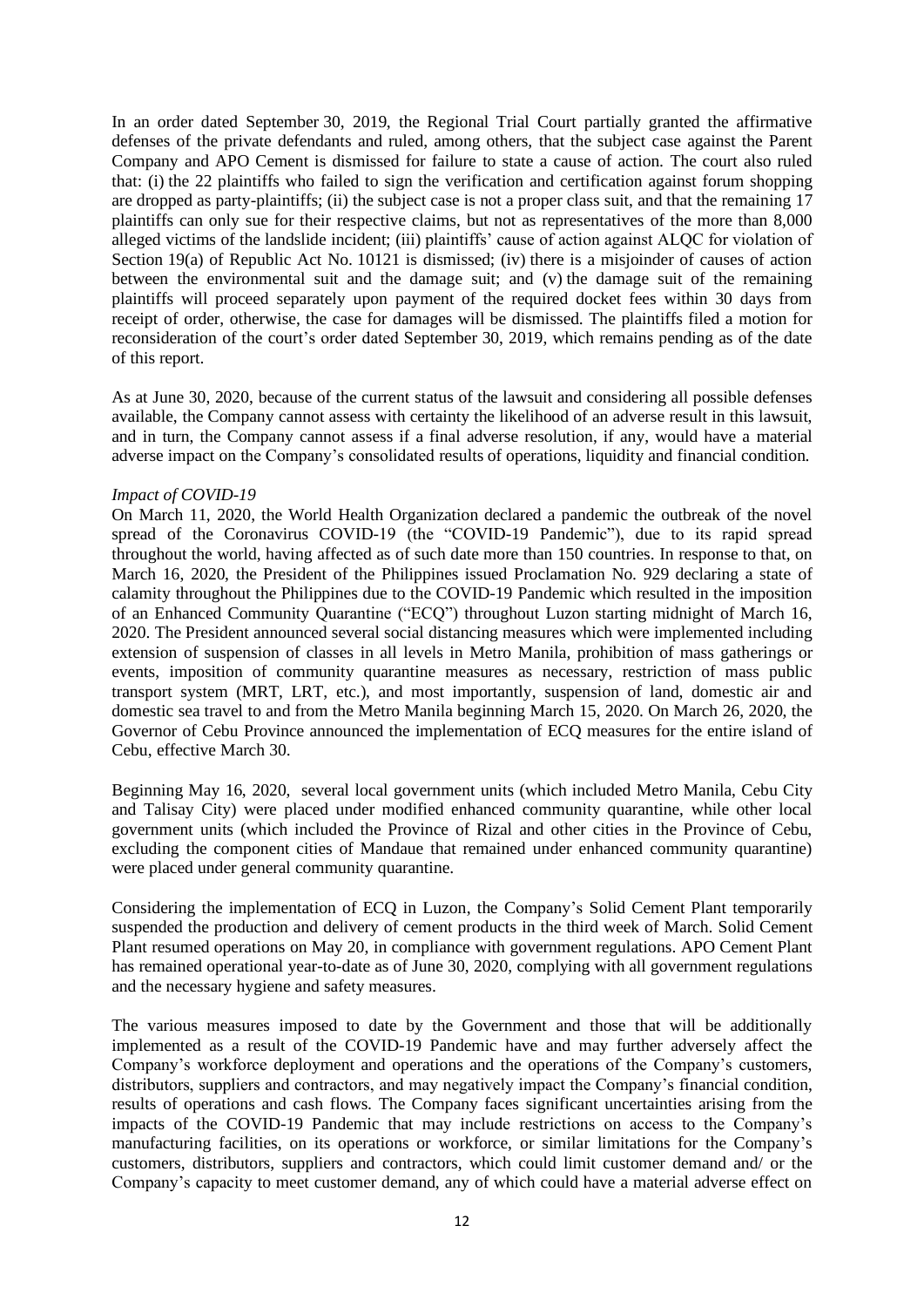the Company's financial condition and results of operations. The degree to which the COVID-19 Pandemic affects the Company's financial condition and results of operations will depend on future developments of the coronavirus situation in the country, which are highly uncertain and cannot be predicted, including, but not limited to, the duration and spread of the outbreak, its severity, the actions to contain the virus or treat its impact, government policy, and how quickly and to what extent normal economic and operating conditions can resume. As of the date of this report, the Company is not able to make reliable estimates of the impact of the COVID-19 Pandemic due to inadequacy of data and, therefore, the Company is not able to quantify them. The Company will evaluate on a quarterly basis during the year 2020, the impact of these events on its financial condition, results of operations and cash flows.

Even prior to the imposition of ECQ, the Company implemented, and has continued to implement, strict hygiene protocols in all its operations and modified its manufacturing, sales, and delivery processes to implement physical distancing, so as to protect the health and safety of its employees and their families, customers and suppliers; and drastically reduce the possibility of contagion of the COVID-19 Pandemic. The Company is undertaking and continues to explore temporary measures to address the adverse impact of the COVID-19 Pandemic on its workforce and operations with the objective of re-aligning the organization's resources with the evolving conditions in the different markets in which the Company operates. These immediate measures include (but are not limited to) the reduction of plant production and inventory levels, the suspension, deferment or reduction in capital expenditures and budgeted operating expenses (including sales and administration expenses) and the implementation of changes in work-deployment schedules. During the following months, the Company plans to focus its efforts on managing the impact of the COVID-19 Pandemic on its production, commercial, and financial activities. It will continue to carefully monitor this overall situation and expects to take additional steps, as could be required.

The consequences resulting from the COVID-19 Pandemic have started to considerably affect the Company. The Company considers that, as the effects and duration of such pandemic may extend, there could be significant adverse effects in the future mainly in connection with: (i) increases in estimated credit losses on trade accounts receivable; (ii) impairment of long-lived assets including goodwill; (iii) further disruption in supply chains; and (iv) liquidity effects to meet the Company's short-term obligations. As of the issuance date of these financial statements it is not possible to make reliable estimates of potential unforeseen adverse effects on the Company's business from the COVID-19 Pandemic that may arise due to the uncertainty associated to the duration and consequences of the COVID-19 in the different markets in which the Company operates. Nonetheless, as events evolve during the year 2020, The Company will continue to evaluate and recognize the possible adverse effects in its financial condition, results of operations and cash flow.

Due to the constraints arising from quarantine restrictions imposed by government and in order to mitigate short-term liquidity risks to the Company, the Company intends to suspend, reduce or delay certain planned (i) capital expenditures; (ii) budgeted operating expenses in line with the evolution of demand per market in which the Company operates, and (iii) production and, where required, inventory levels in all of the Company's markets, as part of working capital initiatives.

On June 30, 2020, the Parent Company reached an agreement with BDO Unibank, Inc. amending further the facility agreement for the BDO Refinancing Loan , so that the Parent Company is required to comply with certain financial covenants commencing at the later date of June 30, 2021.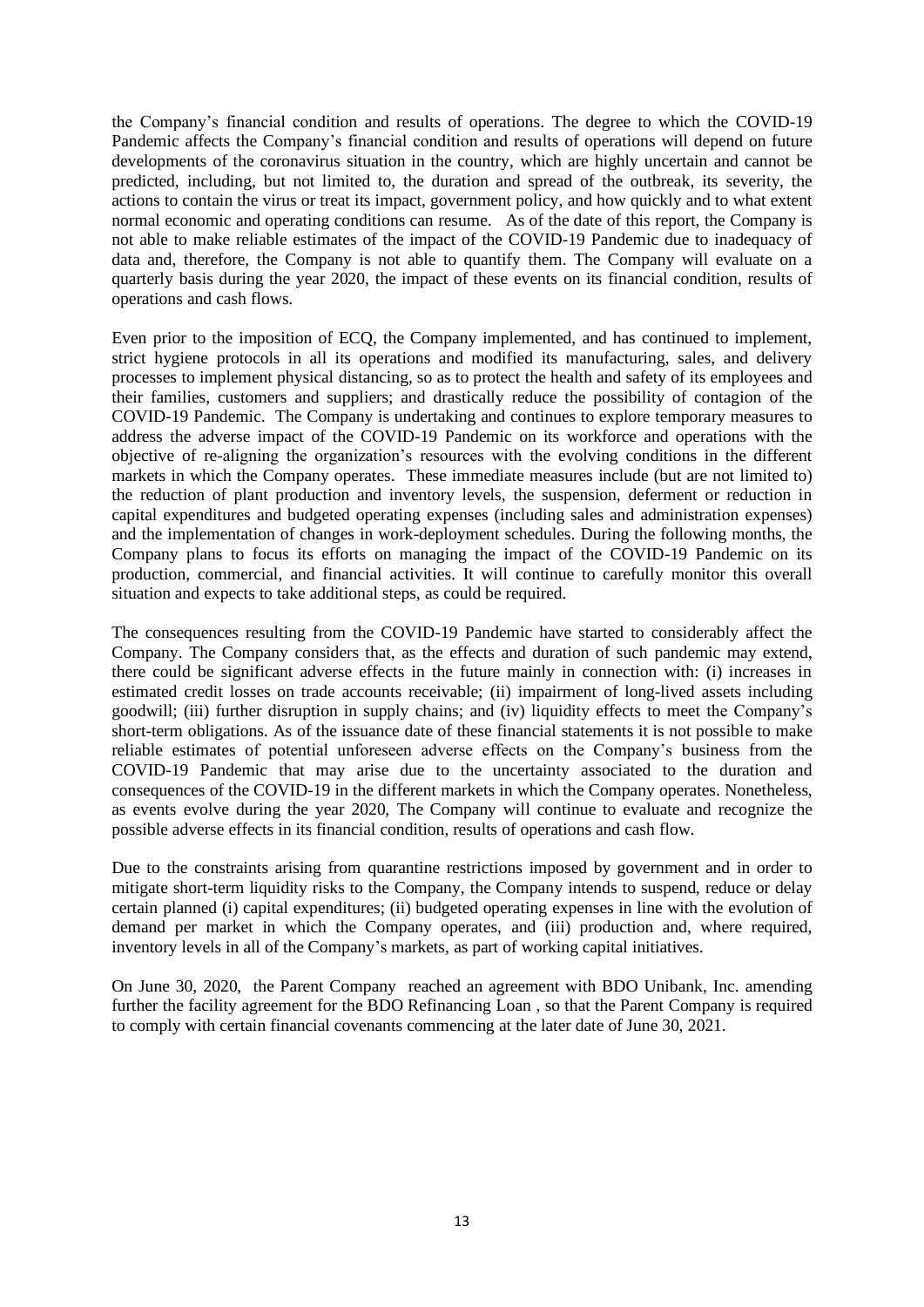### SIGNATURES

Pursuant to the requirements of the Securities Regulation Code, the lssuer has duly caused this report to be signed on its behalf by the undersigned thereunto duly authorized.

CEMEX HOLDINGS PHILIPPINES, INC.

By:

IGNACIO (ALEJANDRO MIJARES ELIZONDO<br>President & Chjef Executive Officer Date: AUG 4 4 2020

V.

STEVE KUANSHENG WU Treasurer Date: AUG 1 4 2020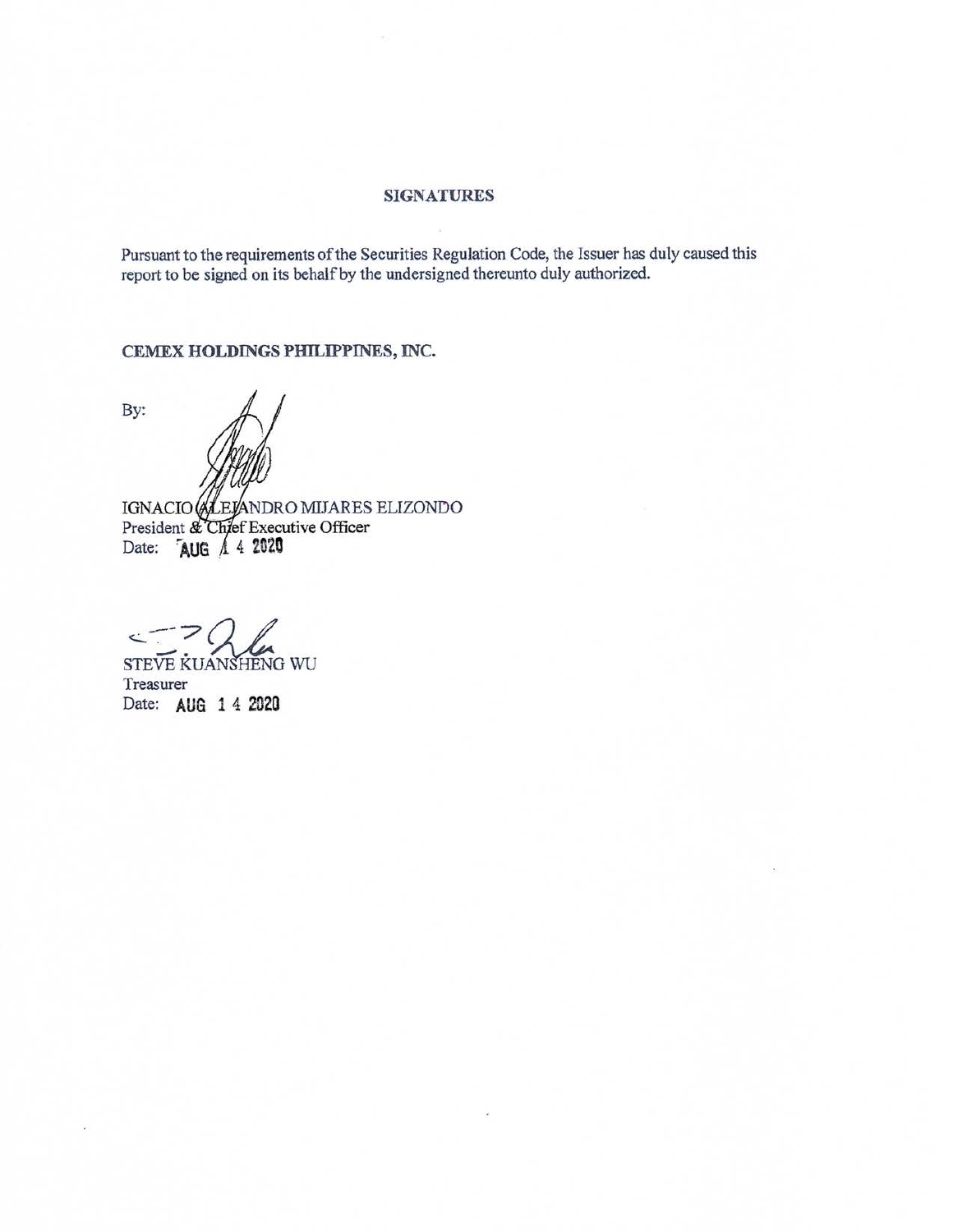# **Appendix I of Form 17-Q Item 1. Financial Statements. CEMEX HOLDINGS PHILIPPINES, INC. AND SUBSIDIARIES CONDENSED CONSOLIDATED INTERIM STATEMENTS OF FINANCIAL POSITION**

(Amounts in Thousands)

|                                                  |                | <b>June 30,</b> | December 31, |
|--------------------------------------------------|----------------|-----------------|--------------|
|                                                  |                | 2020            | 2019         |
|                                                  | <b>Notes</b>   | (Unaudited)     | (Audited)    |
| <b>ASSETS</b>                                    |                |                 |              |
| <b>Current Assets</b>                            |                |                 |              |
| Cash and cash equivalents                        | 6, 9, 13       | P5,271,916      | P1,399,180   |
| Trade receivables - net                          | 4,13           | 883,519         | 892,951      |
| Due from related parties                         | 10, 13         | 7,266           | 27,749       |
| Insurance claims and premium receivables         | 13             | 359,821         | 445,535      |
| Other current accounts receivable                | 13             | 31,772          | 65,244       |
| Inventories                                      |                | 2,380,727       | 3,013,444    |
| Prepayments and other current assets             |                | 1,778,188       | 1,672,392    |
| <b>Total Current Assets</b>                      |                | 10,713,209      | 7,516,495    |
| <b>Noncurrent Assets</b>                         |                |                 |              |
| Investment in an associate and other investments |                | 14,097          | 14,097       |
| Advances to contractors                          |                | 1,378,280       | 1,606,397    |
| Other assets and noncurrent accounts receivable  |                | 873,674         | 837,151      |
| Property, machinery, equipment and assets for    |                |                 |              |
| the right-of-use - net                           | $\overline{7}$ | 21,248,850      | 19,937,723   |
| Deferred income tax assets - net                 |                | 1,260,914       | 1,034,620    |
| Goodwill                                         |                | 27,859,694      | 27,859,694   |
| <b>Total Noncurrent Assets</b>                   |                | 52,635,509      | 51,289,682   |
| <b>TOTAL ASSETS</b>                              |                | P63,348,718     | P58,806,177  |
| <b>LIABILITIES AND EQUITY</b>                    |                |                 |              |
| <b>Current Liabilities</b>                       |                |                 |              |
| Trade payables                                   |                | P3,680,847      | P4,795,817   |
| Due to related parties                           | 10             | 1,199,196       | 2,733,214    |
| Unearned income, other accounts payable and      |                |                 |              |
| accrued expenses                                 |                | 1,426,613       | 1,657,724    |
| Current portion of:                              |                |                 |              |
| Bank loan                                        | 12             | 140,123         | 140,123      |
| Lease liabilities                                | 8              | 674,985         | 525,411      |
| Contract liabilities                             | $\overline{4}$ | 384,277         | 267,787      |
| Income tax payable                               |                | 5,329           | 16,736       |
| <b>Total Current Liabilities</b>                 |                | 7,511,370       | 10,136,812   |

*Forward*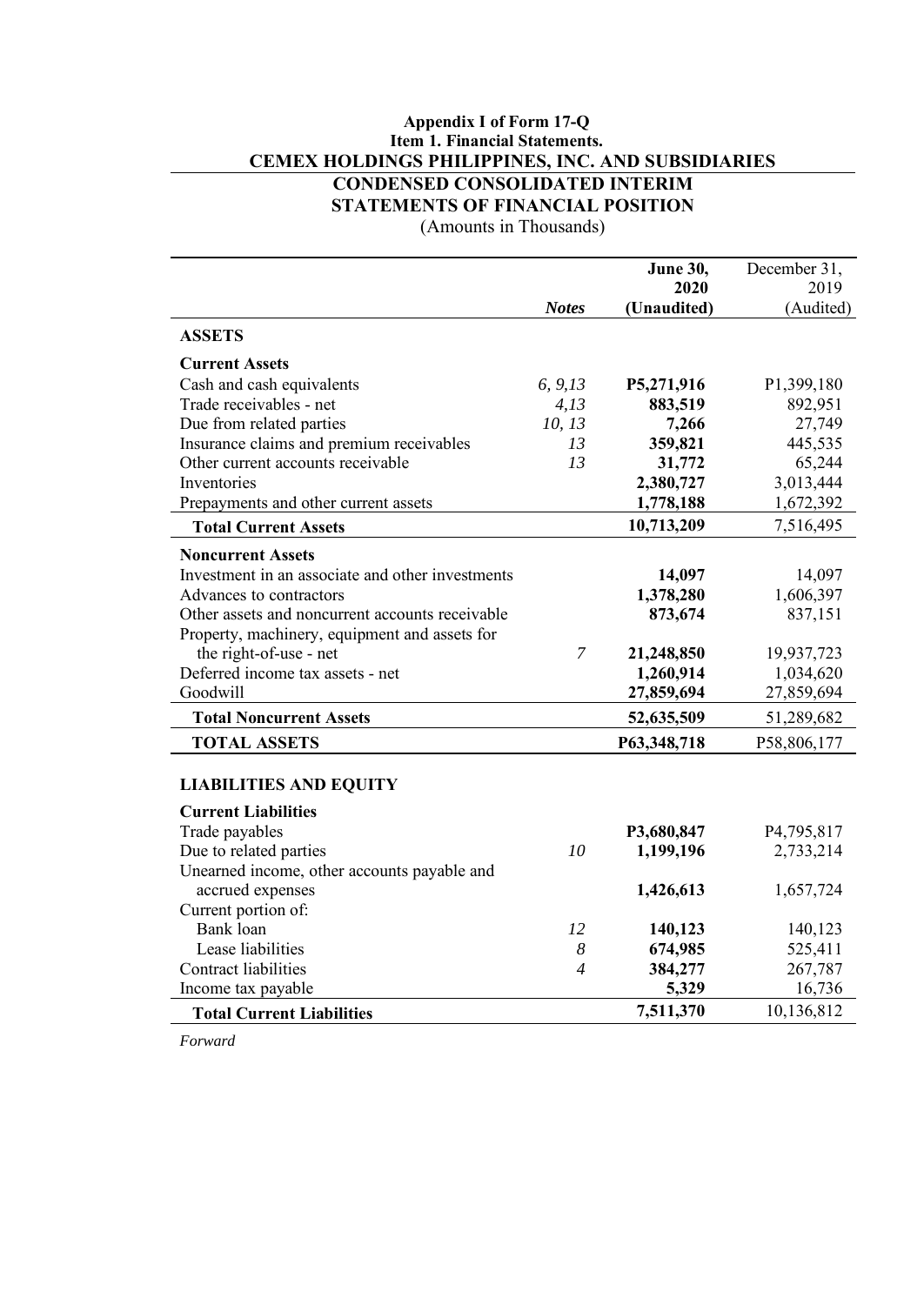|                                              |             | <b>June 30,</b> | December 31, |
|----------------------------------------------|-------------|-----------------|--------------|
|                                              |             | 2020            | 2019         |
|                                              | <b>Note</b> | (Unaudited)     | (Audited)    |
| <b>Noncurrent Liabilities</b>                |             |                 |              |
| Long-term bank loan - net of current portion | 12          | P11,123,722     | P11,180,802  |
| Long-term payable to a related party         | 10          |                 | 5,368,838    |
| Lease liabilities - net of current portion   | 8           | 1,649,223       | 1,637,840    |
| Retirement benefit liability                 |             | 825,139         | 794,201      |
| Deferred income tax liabilities - net        |             | 1,453           | 1,587        |
| Other noncurrent liabilities                 |             | 20,610          | 20,610       |
| <b>Total Noncurrent Liabilities</b>          |             | 13,620,147      | 19,003,878   |
| <b>Total Liabilities</b>                     |             | 21, 131, 517    | 29,140,690   |
| <b>Equity</b>                                |             |                 |              |
| Controlling interest:                        |             |                 |              |
| Common stock                                 | 9           | 13,489,226      | 5,195,395    |
| Additional paid-in capital                   | 9           | 26,204,379      | 21,959,159   |
| Other equity reserves                        |             | 127,498         | 249,852      |
| Retained earnings                            |             | 2,395,940       | 2,260,911    |
| Total controlling interest                   |             | 42,217,043      | 29,665,317   |
| Non-controlling interest                     |             | 158             | 170          |
| <b>Total Equity</b>                          |             | 42,217,201      | 29,665,487   |
| <b>TOTAL LIABILITIES AND EQUITY</b>          |             | P63,348,718     | P58,806,177  |

*See Notes to the Condensed Consolidated Interim Financial Statements.*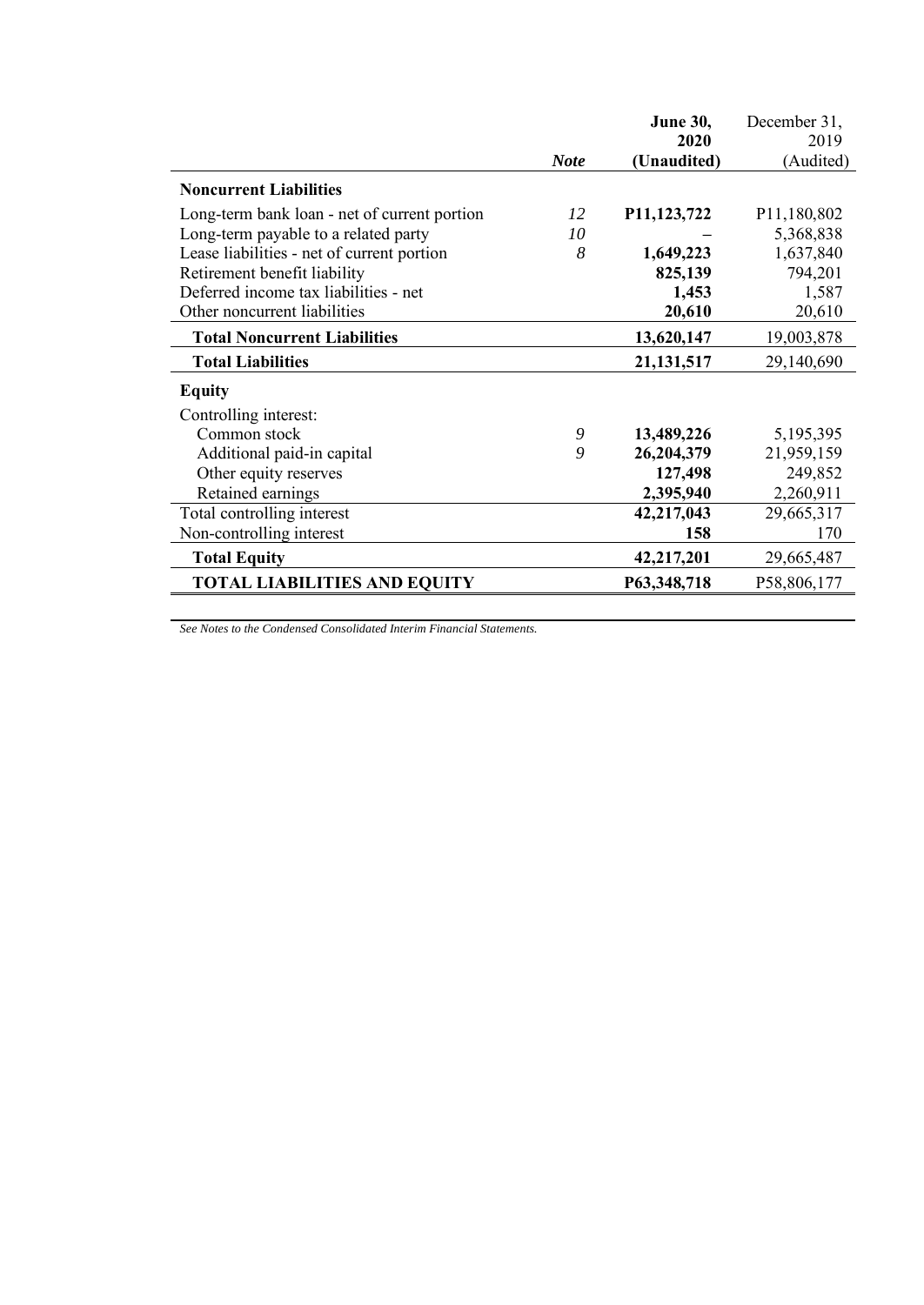# **CEMEX HOLDINGS PHILIPPINES, INC. AND SUBSIDIARIES CONDENSED CONSOLIDATED INTERIM STATEMENTS OF COMPREHENSIVE INCOME**

(Amounts in Thousands, Except Per Share Data)

(Unaudited)

|                                                                                                        |               | <b>For the Six Months Ended</b><br>June 30 | For the Three Months Ended<br>June 30 |                   |  |
|--------------------------------------------------------------------------------------------------------|---------------|--------------------------------------------|---------------------------------------|-------------------|--|
| <b>Note</b>                                                                                            | 2020          | 2019                                       | 2020                                  | 2019              |  |
| <b>REVENUE</b><br>$\overline{4}$                                                                       | P9,623,042    | P12,355,927                                | P3,993,126                            | P6,118,500        |  |
| <b>COST OF SALES</b>                                                                                   | (5,838,720)   | (7,274,695)                                | (2,562,903)                           | (3,350,450)       |  |
| <b>GROSS PROFIT</b>                                                                                    | 3,784,322     | 5,081,232                                  | 1,430,223                             | 2,768,050         |  |
| <b>OPERATING EXPENSES</b>                                                                              |               |                                            |                                       |                   |  |
| Distribution expenses                                                                                  | (1,753,826)   | (2,078,096)                                | (688, 022)                            | (1,125,146)       |  |
| Administrative and selling expenses                                                                    | (1,377,933)   | (1,546,207)                                | (610, 478)                            | (810,611)         |  |
| <b>TOTAL OPERATING EXPENSES</b>                                                                        | (3, 131, 759) | (3,624,303)                                | (1,298,500)                           | (1,935,757)       |  |
| <b>OPERATING INCOME BEFORE OTHER</b><br><b>INCOME</b> - Net                                            | 652,563       | 1,456,929                                  | 131,723                               | 832,293           |  |
| <b>OTHER INCOME (EXPENSES) - Net</b>                                                                   | (1,373)       | 10,478                                     | (13, 467)                             | 4,086             |  |
| <b>OPERATING INCOME AFTER OTHER</b><br><b>INCOME - Net</b>                                             | 651,190       | 1,467,407                                  | 118,256                               | 836,379           |  |
| FINANCIAL AND OTHER FINANCIAL<br><b>EXPENSES - Net</b>                                                 | (534, 124)    | (714, 803)                                 | (254, 584)                            | (359, 567)        |  |
| <b>FOREIGN EXCHANGE GAIN (LOSS) - Net</b>                                                              | (305)         | 274,401                                    | 66,106                                | 291,678           |  |
| PROFIT (LOSS) BEFORE INCOME TAX                                                                        | 116,761       | 1,027,005                                  | (70, 222)                             | 768,490           |  |
| PROVISION FOR (BENEFIT FROM)<br><b>INCOME TAX</b>                                                      | 18,256        | (224, 694)                                 | 116,117                               | (134, 818)        |  |
| <b>PROFIT</b>                                                                                          | 135,017       | 802,311                                    | 45,895                                | 633,672           |  |
| <b>OTHER COMPREHENSIVE LOSS</b>                                                                        |               |                                            |                                       |                   |  |
| Items that will not be reclassified subsequently to profit<br>or loss                                  |               |                                            |                                       |                   |  |
| Loss on remeasurement on retirement benefit<br>liability                                               | (10,749)      | (162,769)                                  | (1,329)                               | (165, 255)        |  |
| Tax effect                                                                                             | 3,225         | 48,831                                     | 399                                   | 49,576            |  |
|                                                                                                        | (7,524)       | (113,938)                                  | (930)                                 | (115,679)         |  |
| Items that will be reclassified subsequently to profit or<br>loss                                      |               |                                            |                                       |                   |  |
| Currency translation loss of a foreign subsidiary                                                      | (113, 035)    | (156, 934)                                 | (121, 613)                            | (156, 418)        |  |
| Cash flow hedges - effective portion of changes in<br>fair value                                       | (1,795)       | 29                                         | (1,795)                               | (8,905)           |  |
|                                                                                                        | (114, 830)    | (156,905)                                  | (123, 408)                            | (165, 323)        |  |
| TOTAL OTHER COMPREHENSIVE LOSS,<br><b>NET OF TAX</b>                                                   | (122, 354)    | (270, 843)                                 | (124, 338)                            | (281,002)         |  |
| TOTAL COMPREHENSIVE INCOME (LOSS),<br><b>NET OF TAX</b><br>Non-controlling interest comprehensive loss | 12,663<br>12  | 531,468<br>12                              | (78, 443)<br>4                        | 352,670<br>6      |  |
| <b>CONTROLLING INTEREST IN</b>                                                                         |               |                                            |                                       |                   |  |
| <b>CONSOLIDATED COMPREHENSIVE</b><br><b>INCOME (LOSS)</b>                                              | P12,675       | P531,480                                   | (P78, 439)                            | 352,676           |  |
| <b>Basic / Diluted Earnings Per Share</b>                                                              | <b>P0.01</b>  | P <sub>0.15</sub>                          | <b>P0.00</b>                          | P <sub>0.12</sub> |  |

*See Notes to the Condensed Consolidated Interim Financial Statements.*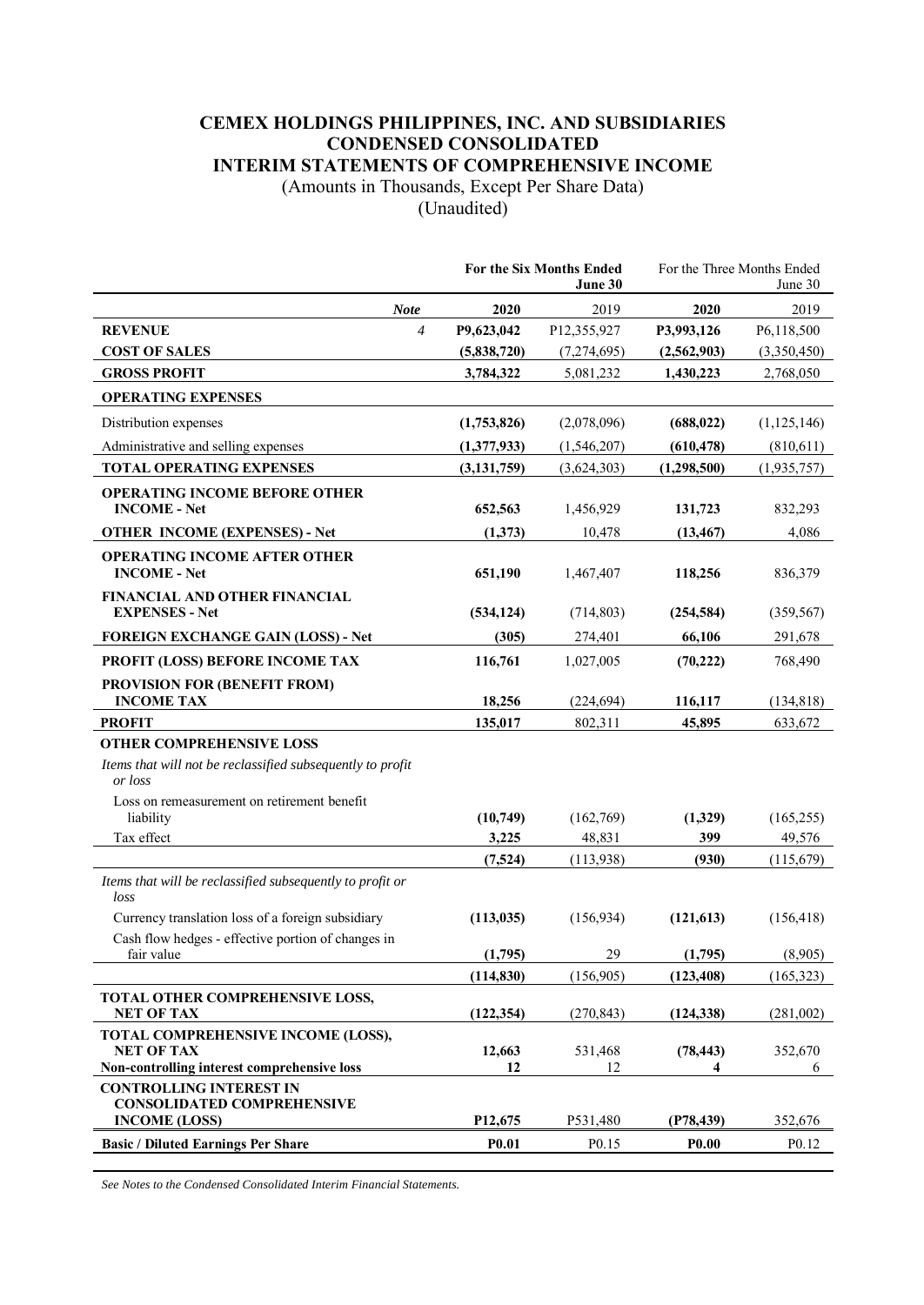# **CEMEX HOLDINGS PHILIPPINES, INC. AND SUBSIDIARIES**

### **CONDENSED CONSOLIDATED INTERIM STATEMENTS OF CHANGES IN EQUITY**

(Amounts in Thousands)

# (Unaudited)

|                                  |                            |                        |                                   |                         | For the Six Months Ended June 30, 2020 |                          |               |  |  |
|----------------------------------|----------------------------|------------------------|-----------------------------------|-------------------------|----------------------------------------|--------------------------|---------------|--|--|
|                                  | Common                     |                        |                                   |                         | <b>Total</b>                           | Non-                     | <b>Total</b>  |  |  |
|                                  | <b>Stock</b>               | Additional             | <b>Other Equity</b>               | Retained                | Controlling                            | controlling              | Stockholders' |  |  |
|                                  | (see Note 9)               | <b>Paid-in Capital</b> | <b>Reserves</b>                   | Earnings                | Interest                               | Interest                 | <b>Equity</b> |  |  |
| As at January 1, 2020            | P5,195,395                 | P21,959,159            | P <sub>249</sub> ,85 <sub>2</sub> | P <sub>2</sub> ,260,911 | P29,665,317                            | <b>P170</b>              | P29,665,487   |  |  |
| Share issuance                   | 8,293,831                  | 4,245,220              |                                   |                         | 12,539,051                             |                          | 12,539,051    |  |  |
| Total comprehensive income:      |                            |                        |                                   |                         |                                        |                          |               |  |  |
| Profit for the period            |                            |                        |                                   | 135,029                 | 135,029                                | (12)                     | 135,017       |  |  |
| Other comprehensive loss for the |                            |                        |                                   |                         |                                        |                          |               |  |  |
| period                           |                            | $\qquad \qquad -$      | (122.354)                         |                         | (122, 354)                             | $\overline{\phantom{0}}$ | (122, 354)    |  |  |
| As at June 30, 2020              | P <sub>13</sub> , 489, 226 | P26,204,379            | P <sub>127</sub> ,498             | P2,395,940              | P42,217,043                            | P <sub>158</sub>         | P42,217,201   |  |  |

|                                                         |              |                 |              |            |                            | For the Six Months Ended June 30, 2019 |               |
|---------------------------------------------------------|--------------|-----------------|--------------|------------|----------------------------|----------------------------------------|---------------|
|                                                         |              |                 |              |            | Total                      |                                        | Total         |
|                                                         | Common Stock | Additional      | Other Equity | Retained   | Controlling                | Non-controlling                        | Stockholders' |
|                                                         | (see Note 9) | Paid-in Capital | Reserves     | Earnings   | Interest                   | Interest                               | Equity        |
| As at January 1, 2019                                   | P5,195,395   | P21,959,159     | P589,907     | P1,127,626 | P28,872,087                | P <sub>193</sub>                       | P28,872,280   |
| Adjustment on initial application of<br>PFRS 16, Leases |              |                 |              | (146, 314) | (146, 314)                 | $\overline{\phantom{m}}$               | (146,314)     |
| As at January 1, 2019, as restated                      | 5,195,395    | 21,959,159      | 589,907      | 981,312    | 28,725,773                 | 193                                    | 28,725,966    |
| Total comprehensive income:                             |              |                 |              |            |                            |                                        |               |
| Profit for the period                                   |              |                 |              | 802,323    | 802,323                    | (12)                                   | 802,311       |
| Other comprehensive loss for the<br>period              |              |                 | (270, 843)   |            | (270, 843)                 |                                        | (270, 843)    |
| As at June 30, 2019                                     | P5,195,395   | P21,959,159     | P319,064     | P1,783,635 | P <sub>29</sub> , 257, 253 | P <sub>181</sub>                       | P29,257,434   |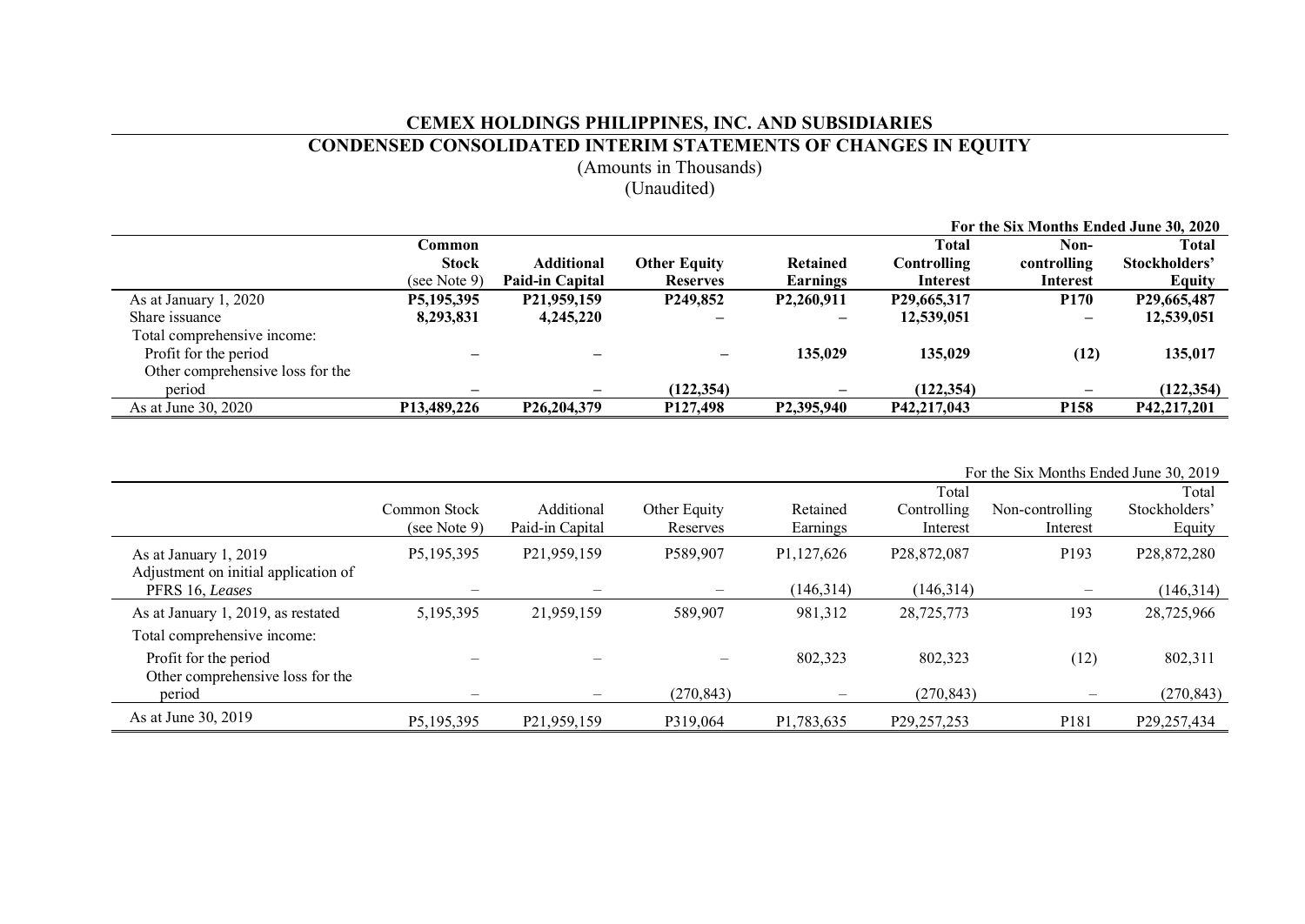# **CEMEX HOLDINGS PHILIPPINES, INC. AND SUBSIDIARIES CONDENSED CONSOLIDATED INTERIM STATEMENTS OF CASH FLOWS**

(Amounts in Thousands) (Unaudited)

|                                                       |             | For The Six Months Ended June 30 |            |
|-------------------------------------------------------|-------------|----------------------------------|------------|
|                                                       | <b>Note</b> | 2020                             | 2019       |
| <b>CASH FLOWS FROM OPERATING ACTIVITIES</b>           |             |                                  |            |
| Profit                                                |             | P135,017                         | P802,311   |
| Adjustments for:                                      |             |                                  |            |
| Depreciation and amortization of property, machinery, |             |                                  |            |
| equipment and assets for the right-of-use             |             | 1,197,343                        | 914,773    |
| Financial expenses and unrealized foreign exchange    |             |                                  |            |
| result                                                |             | 362,852                          | 394,832    |
| Retirement benefit expense                            |             | 50,737                           | 51,862     |
| Provisions during the period                          |             | 2,890                            | 56,445     |
| Income tax expense                                    |             | (18, 256)                        | 224,694    |
| Gain on disposal of assets                            |             | (538)                            | (4,311)    |
| Operating profit before working capital changes       |             | 1,730,045                        | 2,440,606  |
| Changes in working capital:                           |             |                                  |            |
| Decrease (increase) in:                               |             |                                  |            |
| Trade receivables                                     |             | 6,542                            | (381, 322) |
| Due from related parties                              |             | (95, 921)                        | 29,258     |
| Insurance claims and premium receivables              |             | 85,714                           | 949,471    |
| Other current accounts receivable                     |             | 27,672                           | (10,760)   |
| Inventories                                           |             | 573,592                          | 45,951     |
| Prepayments and other current assets                  |             | (183, 274)                       | 233,570    |
| Derivative asset                                      |             |                                  | 1,958      |
| Increase (decrease) in:                               |             |                                  |            |
| Trade payables                                        |             | (766,390)                        | (924, 193) |
| Due to related parties                                |             | (352, 598)                       | 921,377    |
| Unearned income, other accounts payable and           |             |                                  |            |
| accrued expenses                                      |             | (345, 166)                       | (185, 512) |
| Contract liabilities                                  |             | 116,490                          | (120, 489) |
| Net cash generated from operations                    |             | 796,706                          | 2,999,915  |
| Interest received                                     | 6           | 24,894                           | 21,155     |
| Interest paid                                         |             | (371, 453)                       | (587, 125) |
| Income taxes paid                                     |             | (138, 938)                       | (180, 204) |
| Benefits paid to employees                            |             | (51, 128)                        | (28, 201)  |
| Net cash provided by operating activities             |             | 260,081                          | 2,225,540  |

*Forward*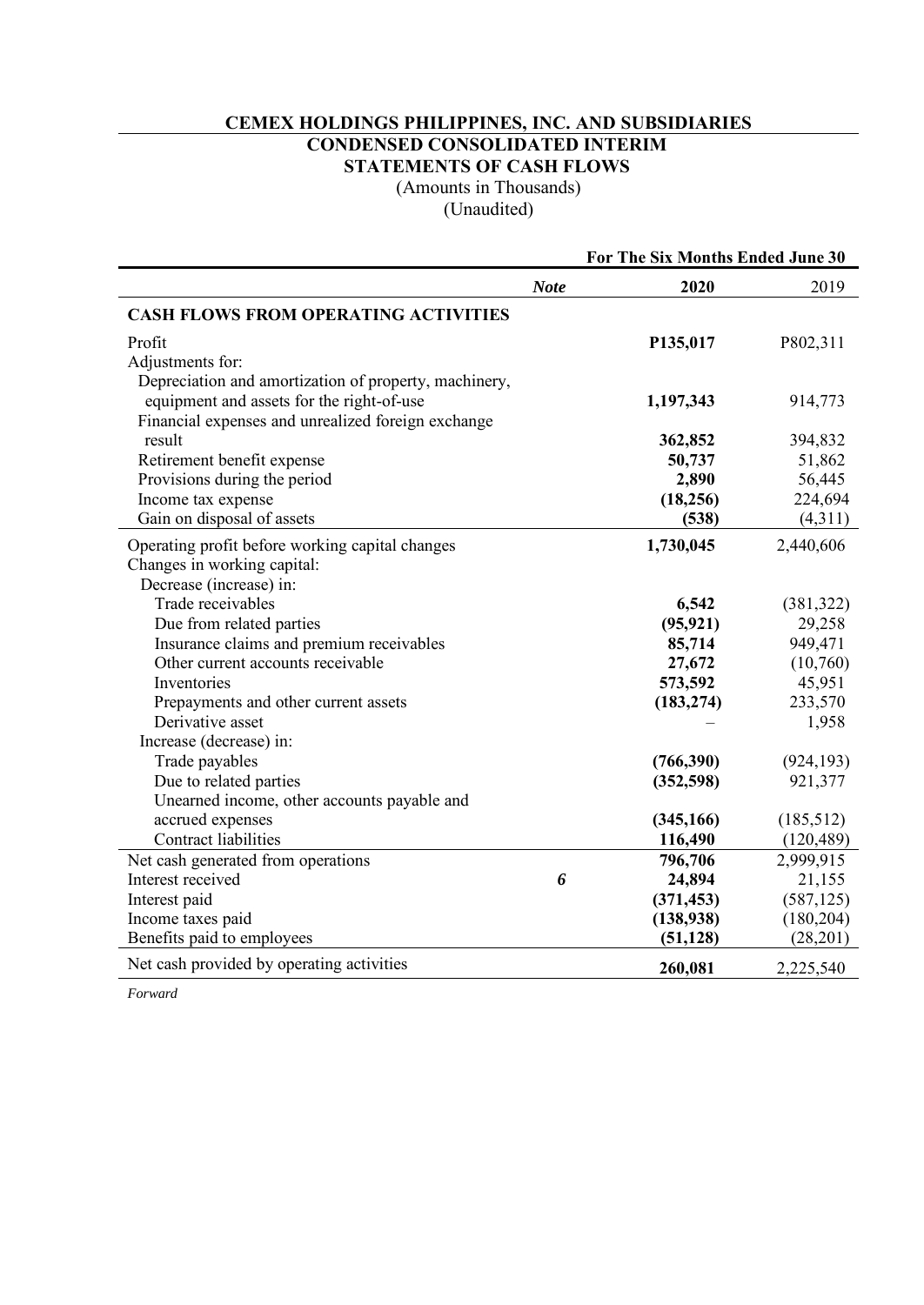|                                                                                                                                             | For The Six Months Ended June 30       |                         |
|---------------------------------------------------------------------------------------------------------------------------------------------|----------------------------------------|-------------------------|
| <b>Note</b>                                                                                                                                 | 2020                                   | 2019                    |
| <b>CASH FLOWS FROM INVESTING ACTIVITIES</b>                                                                                                 |                                        |                         |
| Additions to property, machinery and equipment                                                                                              | (P2,021,023)                           | (907, 328)              |
| Decrease in other asset and noncurrent accounts<br>receivable<br>Collection from sale of:                                                   | (36, 522)                              | (167, 625)              |
| Property, machinery and equipment                                                                                                           | 811                                    | 8,926                   |
| Net cash used in investing activities                                                                                                       | (2,056,734)                            | (1,066,027)             |
| <b>CASH FLOWS FROM FINANCING ACTIVITIES</b>                                                                                                 |                                        |                         |
| Proceeds from:<br>Share issuance<br>Loans from related parties<br>Payment of:                                                               | 12,539,051<br>1,221,051                | 2,157,017               |
| Loan from a related party<br>Principal portion of lease liabilities<br>Bank loan                                                            | (7,693,933)<br>(290, 898)<br>(70, 061) | (230, 603)<br>(570,061) |
| Net cash provided by financing activities                                                                                                   | 5,705,210                              | 1,356,353               |
| <b>NET INCREASE IN CASH</b>                                                                                                                 | 3,908,557                              | 2,515,866               |
| <b>EFFECT OF EXCHANGE RATE CHANGES ON CASH</b><br><b>AND CASH EQUIVALENTS</b><br>CASH AND CASH EQUIVALENTS AT BEGINNING OF<br><b>PERIOD</b> | (35, 821)<br>1,399,180                 | (54, 448)<br>1,813,665  |
| CASH AND CASH EQUIVALENTS AT END OF PERIOD                                                                                                  | P5,271,916                             | P4,275,083              |

*See Notes to the Condensed Consolidated Interim Financial Statements.*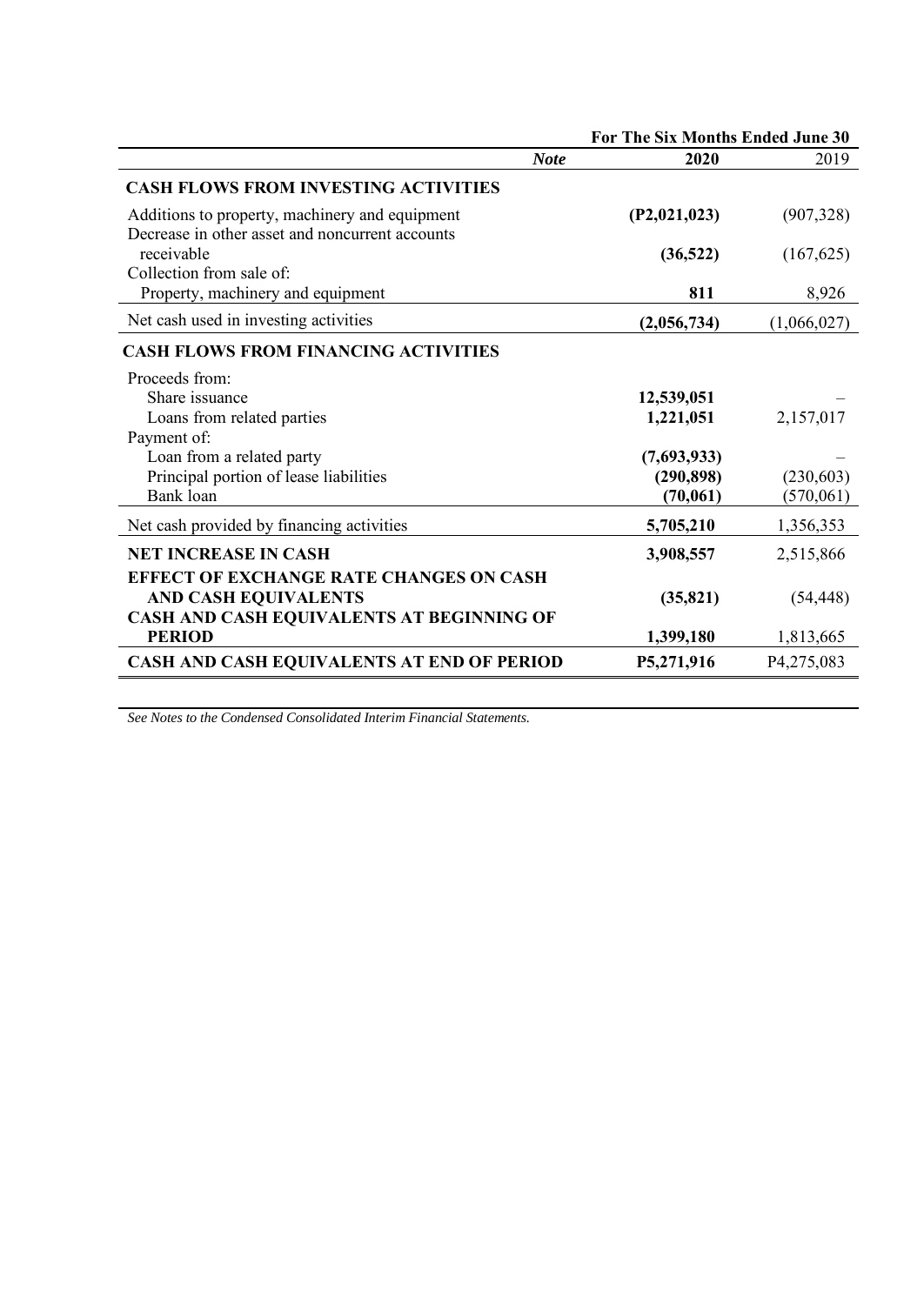# **CEMEX HOLDINGS PHILIPPINES, INC. AND SUBSIDIARIES NOTES TO THE CONDENSED CONSOLIDATED INTERIM FINANCIAL STATEMENTS**

(Amounts in Thousands, Except per Share Data, Number of Shares and When Otherwise Stated)

# **1. Reporting Entity**

CEMEX Holdings Philippines, Inc. (the "Parent Company"), a subsidiary of CEMEX Asian South East Corporation ("CASEC"), was incorporated as a stock corporation on September 17, 2015 under Philippine laws, primarily to invest in or purchase real or personal property; and to acquire and own, hold, use, sell, assign, transfer, mortgage all kinds of properties such as shares of stock, bonds, debentures, notes, or other securities and obligations; provided that the Parent Company shall not engage either in the stock brokerage business or in the dealership of securities, and in the business of an open-end investment company as defined in Republic Act 2629, Investment Company Act.

CASEC was incorporated as a stock corporation on August 25, 2015 under Philippine laws.

On a consolidated group basis, the Parent Company is an indirect subsidiary of CEMEX, S.A.B. de C.V. ("CEMEX"), a company incorporated in Mexico with address of its principal executive office at Avenida Ricardo Margain Zozaya #325, Colonia Valle del Campestre, Garza Garcia, Nuevo León, Mexico.

The term "Parent Company" used in these accompanying notes to the condensed consolidated interim financial statements refers to CEMEX Holdings Philippines, Inc. without its subsidiaries. The term "Company" refers to CEMEX Holdings Philippines, Inc., together with its consolidated subsidiaries.

On January 1, 2016, the Parent Company became the holding company of the consolidated entities, majority of whom are doing business in the Philippines. The Parent Company's two principal manufacturing subsidiaries, i.e., APO Cement Corporation ("APO") and Solid Cement Corporation ("Solid"), are involved in the production, marketing, distribution and sale of cement and other cement products. APO and Solid are both stock corporations organized under the laws of the Philippines. The Parent Company holds APO directly and indirectly, through Edgewater Ventures Corporation and Triple Dime Holdings, Inc., whereas the Parent Company holds Solid and Solid's subsidiaries directly and indirectly, through Bedrock Holdings, Inc. and Sandstone Strategic Holdings, Inc. .

The Company also includes CEMEX Asia Research AG ("CAR"), a wholly-owned subsidiary incorporated in December 2015 under the laws of Switzerland. Pursuant to license agreements that CAR entered into with CEMEX Research Group AG ("CRG") and CEMEX, respectively, CAR became a licensee for certain trademarks, including the CEMEX trademark, and other intangible assets forming part of the intellectual property portfolio owned and developed by CEMEX. CAR is engaged primarily in the development, maintenance and customization of these intangible assets for the Asia Region and it in turn provides non-exclusive licenses to Solid and APO to use the CEMEX trademark and other trademarks and intangible assets of CEMEX. CRG, an entity under common control of CEMEX, was organized under the laws of Switzerland. CRG develops and manages CEMEX's reseach and development activities.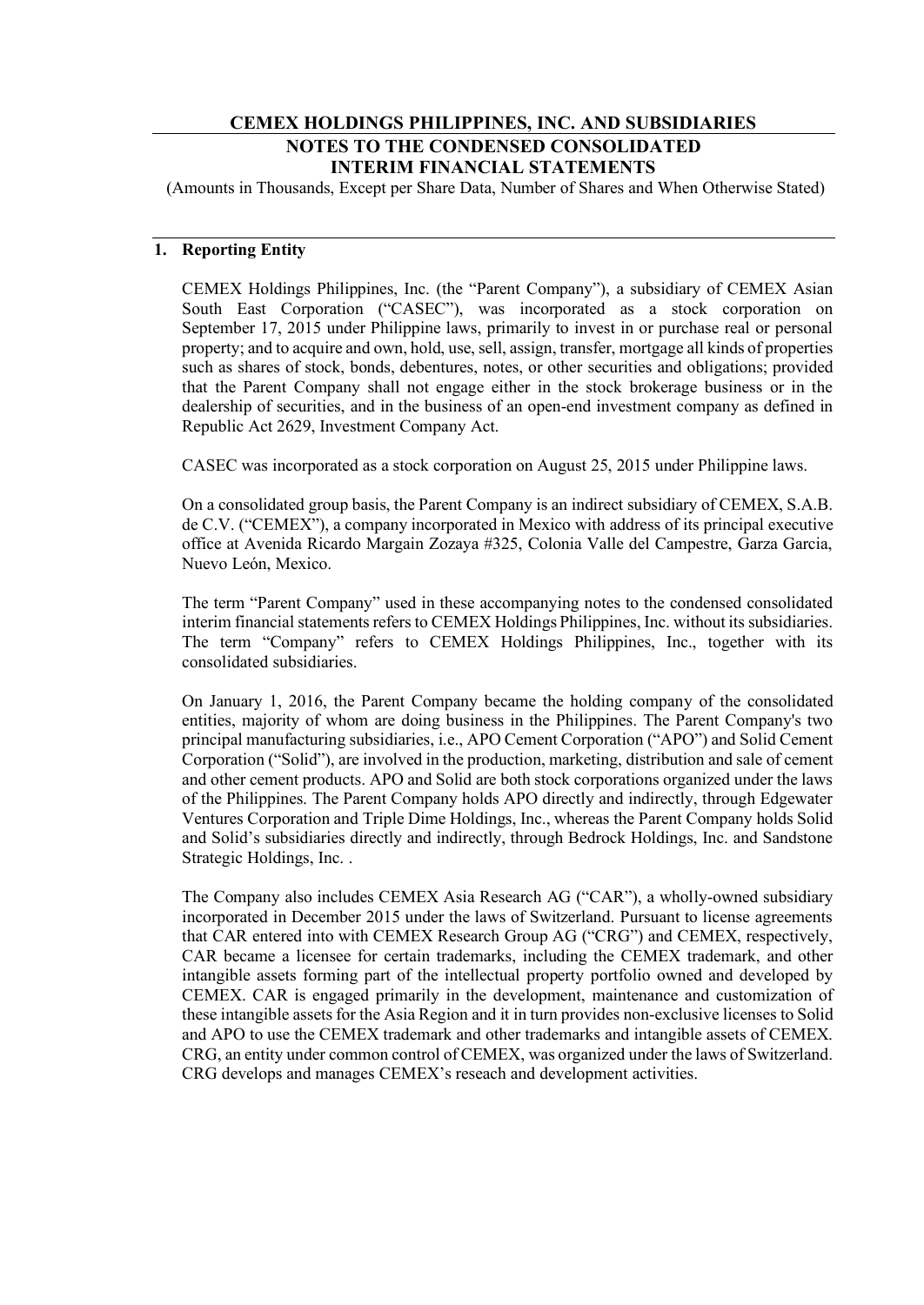In May 2016, the Parent Company incorporated a wholly-owned subsidiary named Falcon Re Ltd. ("Falcon") under the Companies Act of Barbados. Falcon is registered to conduct general insurance business, all risk property insurance, political risks insurance and non-damage business interruption insurance, and received its license to operate as an insurance company in July 2016. Falcon acts as a re-insurer to the extent of 10% of the risks associated with the property of insurance coverage and 100% of the risks associated with political violence and nondamage business interruption programs, professional liability program, and cyber risks for the operating subsidiaries of the Parent Company.

On June 30, 2016, the Philippine Securities and Exchange Commission ("SEC") resolved to render effective the Registration Statement of the Parent Company and issued a Certificate of Permit to Offer Securities for Sale in favor of the Parent Company. On July 18, 2016, the Parent Company's initial public offering ("IPO") of 2,337,927,954 common shares at P10.75 per share culminated with the listing and trading of shares of stocks under the Main Board of the Philippine Stock Exchange, resulting in an increase in capital stock of P2,337,927 and additional paid-in capital of P21,959,159, net of P835,639 transaction costs that is accounted for as a reduction in equity.

On April 2, 2019, the Board of Directors approved the increase in the Parent Company's authorized capital stock ("ACS") from P5,195,395 divided into 5,195,395,454 Common Shares with par value P1.00 per share, of which 5,195,395,454 Common Shares are issued and fully paid-up, to P18,310,395 divided into 18,310,395,454 Common Shares with a par value of P1.00 per share. This increase was authorized by the Parent Company's shareholders owning more than 2/3 of the total issued and outstanding capital during a special meeting of stockholders held on October 16, 2019. Following said special stockholders' meeting, the Parent Company initiated the corresponding processes with the SEC and the PSE for a stock rights offering ("Stock Rights Offering") for the purpose of raising the equivalent in Philippine Peso of up to US\$250 million.

On December 11, 2019, the SEC issued a Notice of Confirmation of Exempt Transaction, confirming that the Stock Rights Offering is exempt from the registration requirements of the Securities Regulation Code of the Philippines and the board of directors of the PSE approved the Parent Company's application for listing of the shares to be offered in the Stock Rights Offering, subject to the fulfillment of certain listing conditions, such as but not limited to the Parent Company having obtained the SEC's approval of the increase in the company's authorized capital stock.

On January 6, 2020, the Parent Company announced that the Stock Rights Offering would involve the offer of 8,293,831,169 common shares with a par value of par value P1.00 per share (the "Rights Shares") at an offer price of P1.54 per Rights Share that would be issued from the Parent Company's increased ACS. The proceeds from the Stock Rights Offering would be used primarily to fund the expansion of Solid Cement's plant, including (i) to pay outstanding amounts owed by Solid Cement under a revolving credit facility agreement dated November 21, 2018, as amended and restated from time to time, between Solid Cement, as the borrower, and Cemex Asia B.V. ("CABV"), as the lender (the "Solid Expansion Facility Agreement"), which facility agreement has been used primarily but not exclusively to fund the Solid Cement plant expansion project, including (ii) to pay outstanding amounts owed by APO Cement under a master loan agreement dated October 1, 2014, as amended and restated from time to time, between APO Cement, as borrower, and CABV, as lender (the successor to CEMEX Hungary KFT) (the "APO Operational Facility Agreement"), and for other general corporate purposes.

The offer period for the Stock Rights Offering was concluded on January 24, 2020. The total proceeds raised from the Stock Rights Offering amounted to P12,772,500.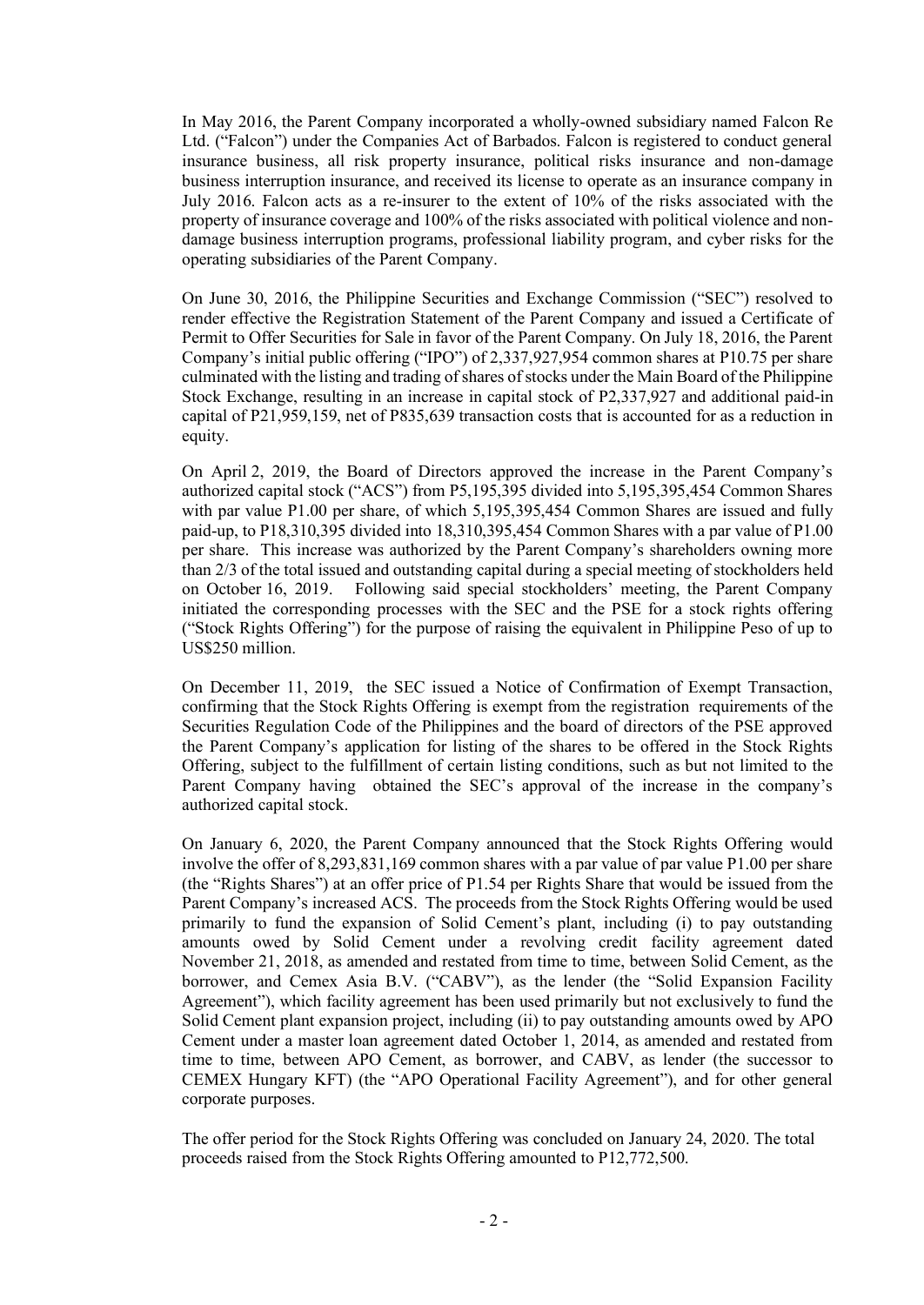On February 27, 2020, the SEC approved the Parent Company's application for increase of ACS and on March 4, 2020, the 8,293,831,169 common shares comprising the Rights Shares were listed under the Main Board of the Exchange.

After the Stock Rights Offering and the approval by the SEC of the Parent Company's application for increase in authorized capital stock, the Parent Company's issued and outstanding shares totaled 13,489,226,623 common shares (see Note 9).

The Parent Company's principal office is located at 34th Floor Petron Mega Plaza Building, 358 Sen. Gil J. Puyat Avenue, Makati City, Philippines.

### **2. Basis of Preparation**

### Statement of Compliance

These condensed consolidated interim financial statements have been prepared in accordance with Philippine Accounting Standard (PAS) 34, *Interim Financial Reporting.*  These unaudited condensed consolidated interim financial statements do not include all of the information required for a complete set of financial statements and should be read in conjunction with the annual consolidated financial statements of the Company as at and for the year ended December 31, 2019.

### Basis of Measurement

The condensed consolidated interim financial statements have been prepared on a historical basis of accounting, except for retirement benefits liability which is measured at the present value of the defined benefit obligation less the fair value of plan assets and derivative financial asset and equity investments at fair value through profit or loss and fair value through other comprehensive income that are measured at fair value.

#### Functional and Presentation Currency

These condensed consolidated interim financial statements are presented in Philippine peso, which is the Company's functional currency. All amounts have been rounded-off to the nearest thousands, except per share data, number of shares and when otherwise indicated.

### Use of Judgments, Estimates and Assumptions

The preparation of the condensed consolidated interim financial statements requires management to make judgments, estimates and use assumptions that affect the application of the Company's accounting policies and the reported amounts of assets, liabilities, income and expenses. Actual results may differ from these estimates.

The significant judgments and estimates made by management in applying the Company's accounting policies and the key sources of estimation uncertainty were the same as those that were applied to the annual consolidated financial statements, except for the judgment applied related to Philippine Financial Reporting Standard (PFRS) 16, *Leases*.

### *Judgment on the Lease Term to be Considered in Computing for Lease Liabilities*

The Company has applied judgment to determine the lease term of some lease contracts in which it is a lessee that include renewal options. The assessment of whether the Company is reasonably certain to exercise such options impacts the lease term, which significantly affects the amount of lease liabilities and right-of-use recognized.

### *Estimating Allowance for Expected Credit Losses (ECL) on Receivables*

During the six months ended June 30, 2020, management reassessed its estimates in respect of the allowance for ECL on receivables. As at June 30, 2020 and December 31, 2019,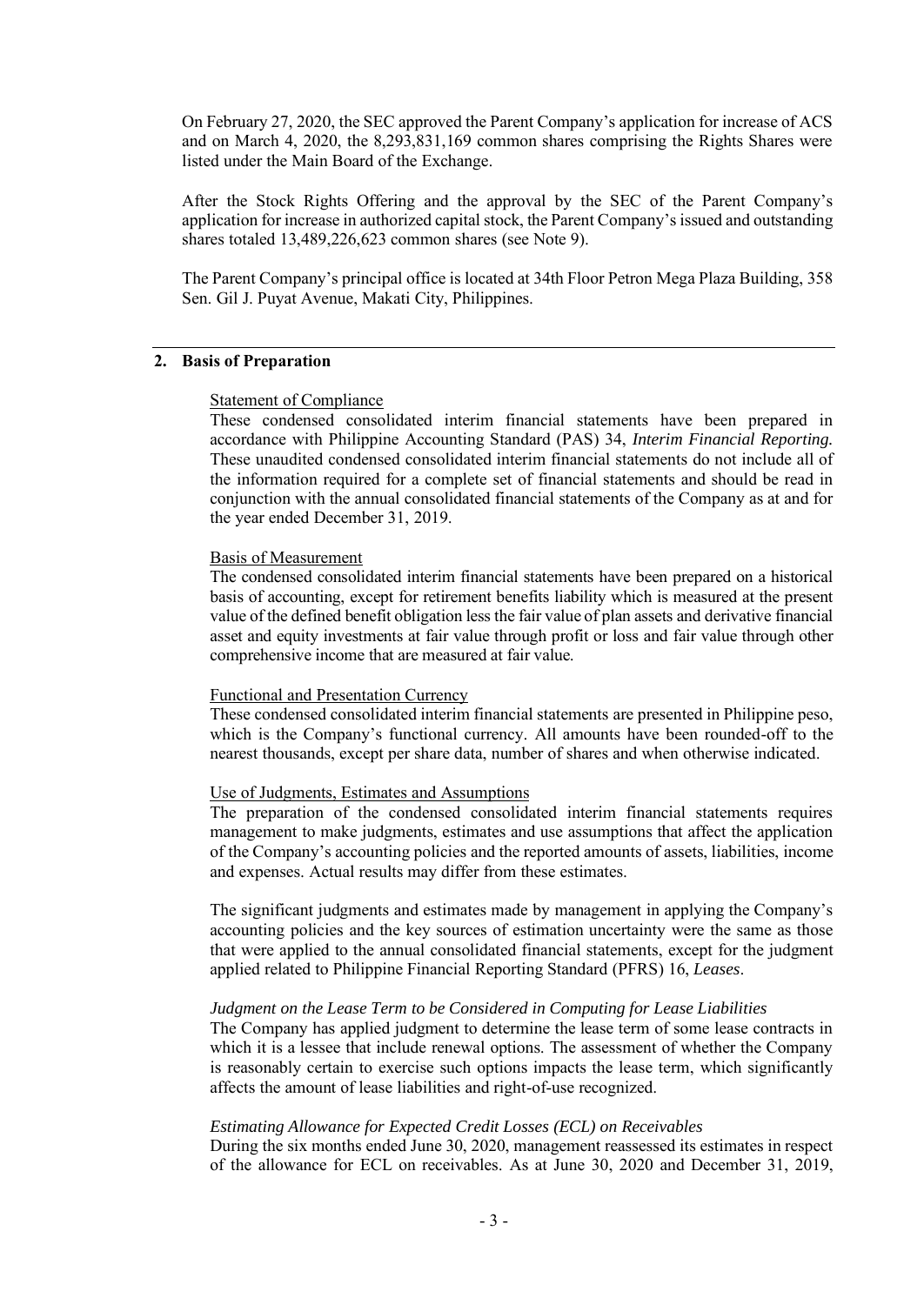allowance for ECL on receivables amounted to P23,413 and P23,757, respectively (see Note 4 and 13).

# **3. Significant Accounting Policies**

The significant accounting policies adopted in the preparation of the condensed consolidated interim financial statements are consistent with those followed in the preparation of the annual consolidated financial statements, except for the following relevant new and amendments to standards, which were adopted on January 1, 2020.

# Changes in Accounting Policies

The following new and amendments to standards and interpretation are effective for the sixmonth period ended June 30, 2020, and have been applied in preparing these condensed consolidated interim financial statements. The changes in accounting policies are also expected to be reflected in the Company's consolidated financial statements as at and for the year ending December 31, 2020. Except as otherwise indicated, the adoption of these amendments to standards did not have any significant impact on the Company's condensed consolidated interim financial statements:

- *Amendments to References to Conceptual Framework in PFRS Standards* sets out amendments to PFRS Standards, their accompanying documents and PFRS practice statements to reflect the issuance of the revised Conceptual Framework for Financial Reporting in 2018 (2018 Conceptual Framework). The 2018 Conceptual Framework includes:
	- a new chapter on measurement;
	- guidance on reporting financial performance;
	- improved definitions of an asset and a liability, and guidance supporting these definitions; and
	- clarifications in important areas, such as the roles of stewardship, prudence and measurement uncertainty in financial reporting.

Some Standards, their accompanying documents and PFRS practice statements contain references to, or quotations from, the International Accounting Standards Committee's Framework for the Preparation and Presentation of Financial Statements adopted by the International Accounting Standards Board in 2001 or the Conceptual Framework for Financial Reporting issued in 2010. The amendments update some of those references and quotations so that they refer to the 2018 Conceptual Framework, and makes other amendments to clarify which version of the Conceptual Framework is referred to in particular documents.

- *Definition of Material (Amendments to PAS 1, Presentation of Financial Statements and*  PAS 8, Accounting Policies, Changes in Accounting Estimates and Errors). The amendments refine the definition of material. The amended definition of material states that information is material if omitting, misstating or obscuring it could reasonably be expected to influence the decisions that the primary users of general purpose financial statements make on the basis of those financial statements, which provide financial information about a specific reporting entity. The amendments clarify the definition of material and its application by:
	- raising the threshold at which information becomes material by replacing the term 'could influence' with 'could reasonably be expected to influence;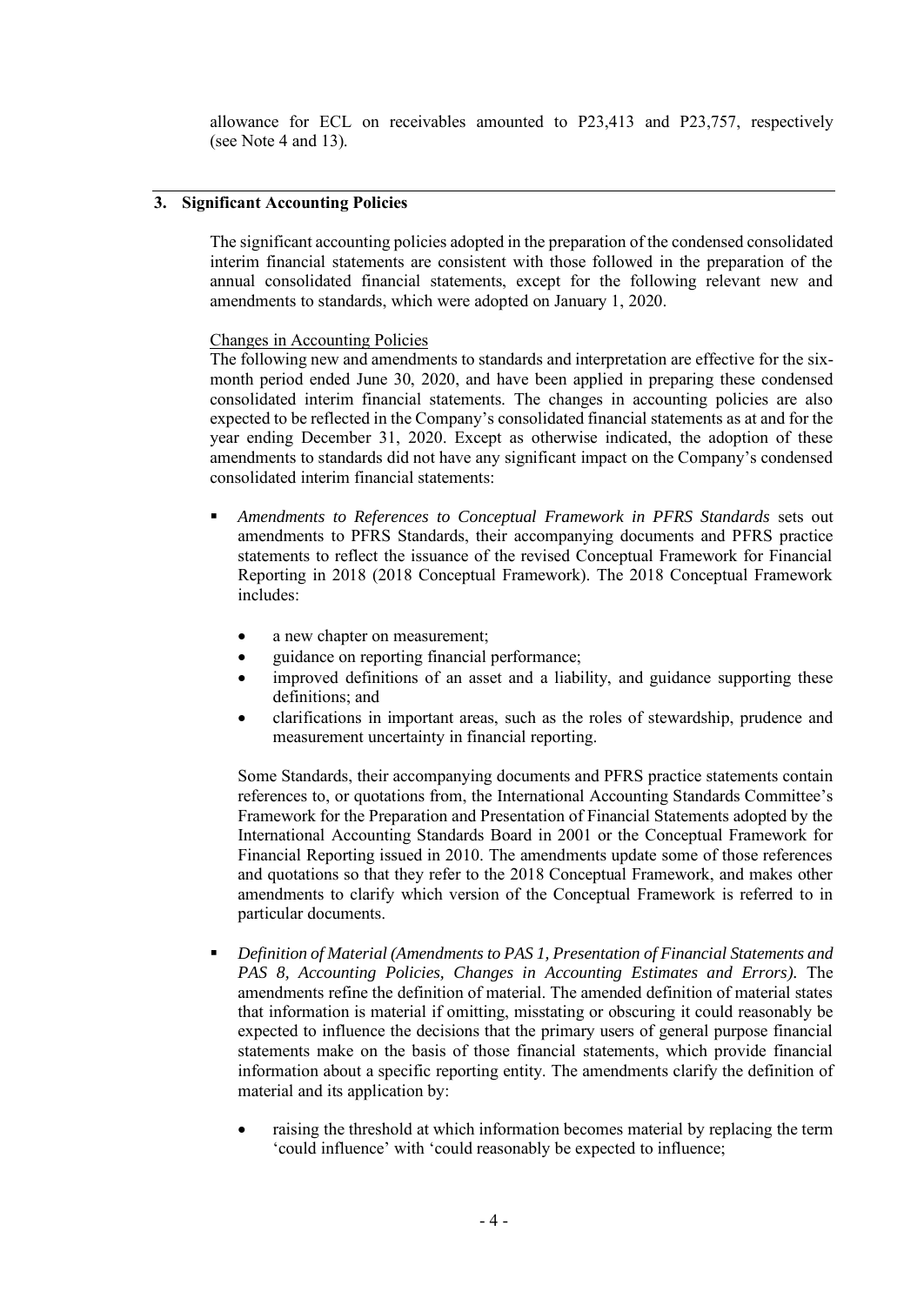- including the concept of 'obscuring information' alongside the concept of 'omitting' and 'misstating' information in the definition;
- clarifying that the users to which the definition refers are the primary users of general purpose financial statements referred to in the Conceptual Framework;
- clarifying the explanatory paragraphs accompanying the definition; and
- aligning the wording of the definition of material across PFRS Standards and other publications.
- *Deferral of the local implementation of Amendments to PFRS 10, Consolidated Financial Statements and PAS 28: Sale or Contribution of Assets between an Investor and its Associate or Joint Venture*

The amendments address an inconsistency between the requirements in PFRS 10 and in PAS 28, in dealing with the sale or contribution of assets between an investor and its associate or joint venture.

The amendments require that a full gain or loss is recognized when a transaction involves a business (whether it is housed in a subsidiary or not). A partial gain or loss is recognized when a transaction involves assets that do not constitute a business, even if these assets are housed in a subsidiary.

### Standards Issued But Not Yet Adopted

The amendment to standards discussed below is effective for annual periods beginning after January 1, 2021, and have not been applied in preparing these condensed consolidated interim financial statements.

- PFRS 17, *Insurance Contracts*. The replaces the interim standard, PFRS 4, *Insurance Contracts*. Reflecting the view that an insurance contract combines features of both a financial instrument and a service contract, and considering the fact that many insurance contracts generate cash flows with substantial variability over a long period, PFRS 17 introduces a new approach that:
	- combines current measurement of the future cash flows with the recognition of profit over the period services are provided under the contract;
	- presents insurance service results (including presentation of insurance revenue) separately from insurance finance income or expenses; and
	- requires an entity to make an accounting policy choice portfolio-by-portfolio of whether to recognize all insurance finance income or expenses for the reporting period in profit or loss or to recognize some of that income or expenses in other comprehensive income.

Under PFRS 17, groups of insurance contracts are measured based on fulfilment cash flows, which represent the risk-adjusted present value of the entity's rights and obligations to the policy holders, and a contractual service margin, which represents the unearned profit the entity will recognize as it provides services over the coverage period. Subsequent to initial recognition, the liability of a group of insurance contracts represents the liability for remaining coverage and the liability for incurred claims, with the fulfilment cash flows remeasured at each reporting date to reflect current estimates.

Simplifications or modifications to the general measurement model apply to groups of insurance contracts measured using the 'premium allocation approach', investment contracts with discretionary participation features, and reinsurance contracts held.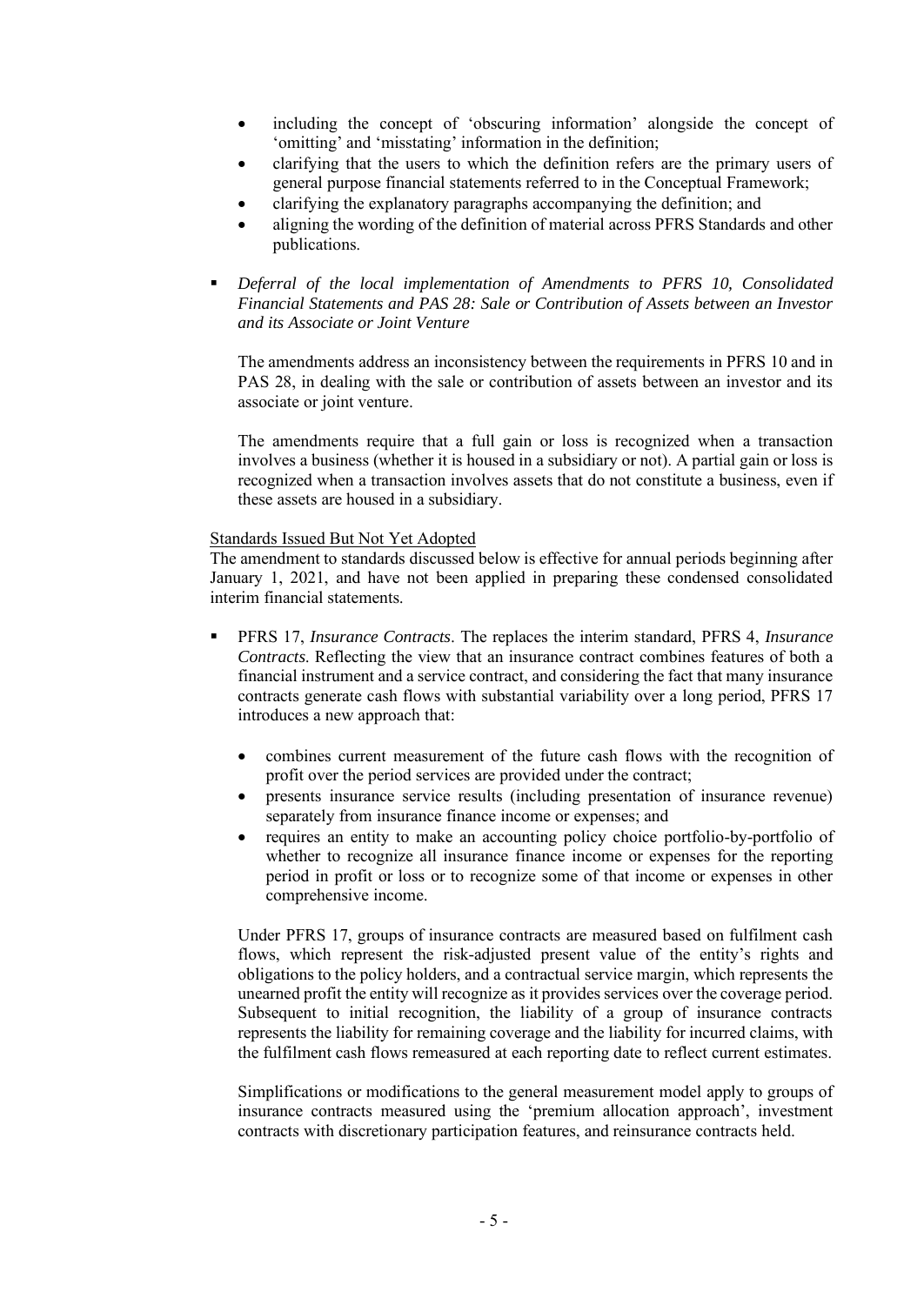PFRS 17 brings greater comparability and transparency about the profitability of new and in-force business and gives users of financial statements more insight into an insurer's financial health. Separate presentation of underwriting and financial results will give added transparency about the sources of profits and quality of earnings.

PFRS 17 is effective for annual periods beginning on or after January 1, 2023. Full retrospective application is required, unless it is impracticable, in which case the entity chooses to apply the modified retrospective approach or the fair value approach. However, if the entity cannot obtain reasonable and supportable information necessary to apply the modified retrospective approach, then it applies the fair value approach. Early application is permitted for entities that apply PFRS 9, *Financial Instruments* and PFRS 15, *Revenue from Contracts with Customers* on or before the date of initial application of PFRS 17.

# **4. Revenue**

*Disaggregation of Revenue from Contracts with Customers*

Revenue for the six-month period ended June 30, 2020 and 2019 are detailed by major product lines and timing of revenue recognition as follows:

|                                 | Timing of<br>revenue    | <b>June 30,</b><br>2020 | June $30$ ,<br>2019 |
|---------------------------------|-------------------------|-------------------------|---------------------|
|                                 | recognition             | (Unaudited)             | (Unaudited)         |
| Sale of goods and services      |                         |                         |                     |
| Cement                          | At a point<br>$\cdot$ . | P9,621,534              | P12,353,965         |
| Admixtures and other businesses | At a point              | 1,508                   | 1,962               |
|                                 |                         | P9,623,042              | P12,355,927         |

Breakdown of cement sales per customer for the six-month period ended June 30, 2020 and 2019 is as follows:

|               | <b>June 30,</b> | June 30,    |
|---------------|-----------------|-------------|
|               | 2020            | 2019        |
|               | (Unaudited)     | (Unaudited) |
| Retailers     | P7,839,792      | P9,867,294  |
| Institutional | 1,733,878       | 2,359,931   |
| Others        | 47,864          | 126,740     |
| Total         | P9,621,534      | P12,353,965 |

The Company does not depend on any single or few customers, and no single customer represented more than 10% of the Company's consolidated Revenue.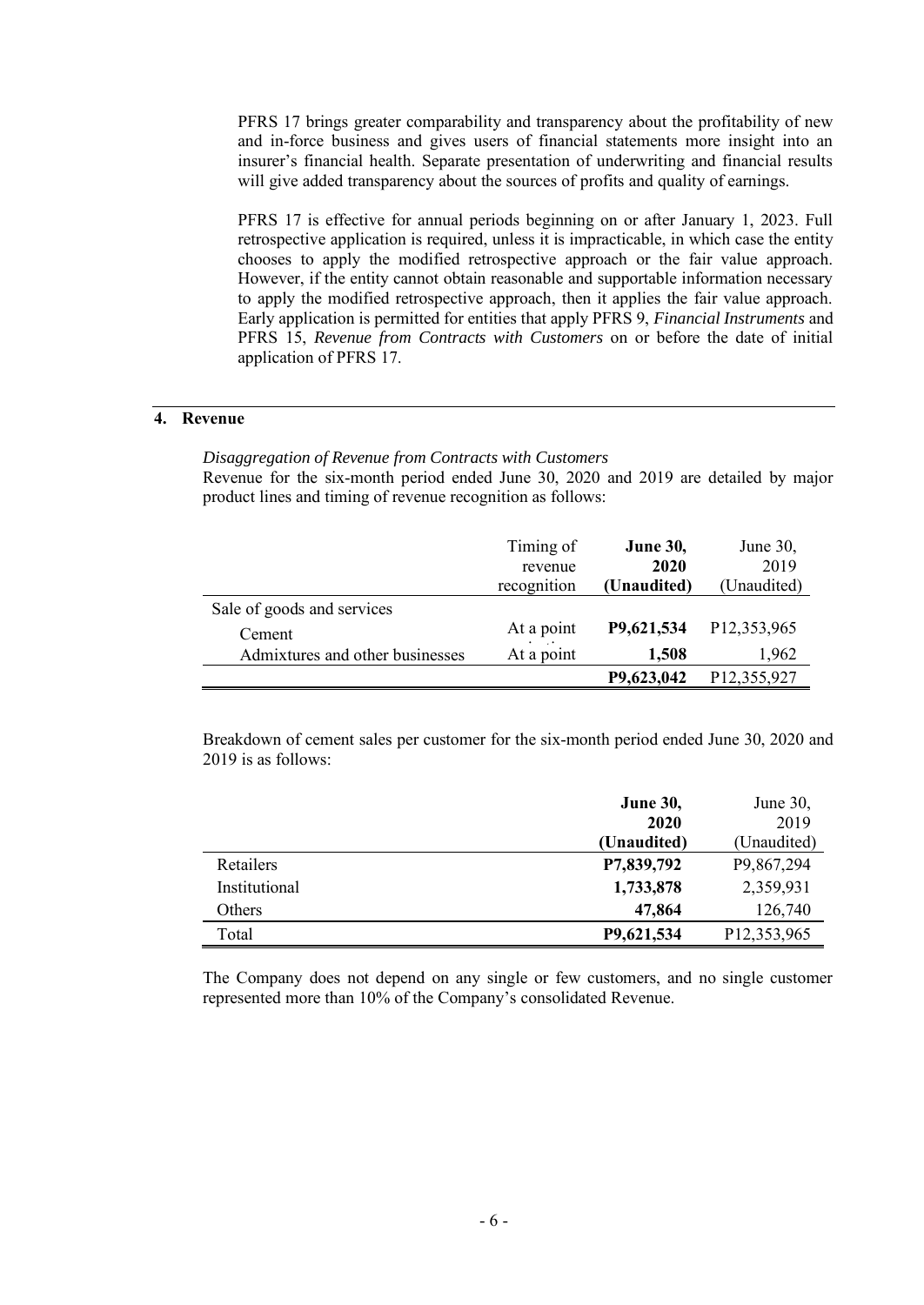### *Contract Balances*

The following table provides information about trade receivables and contract liabilities from contracts with customers:

|                             | <b>June 30,</b> | December 31,          |
|-----------------------------|-----------------|-----------------------|
|                             | 2020            | 2019                  |
|                             | (Unaudited)     | (Audited)             |
| Trade receivables           | P906,932        | 916,708               |
| Less: allowance for ECL on  |                 |                       |
| trade receivables (Note 13) | 23,413          | 23,757                |
|                             | P883,519        | P892,951              |
| Contract liabilities:       |                 |                       |
| Advances from customers     | P347,889        | P223,035              |
| Customer loyalty program    | 36,388          | 44,752                |
|                             | P384,277        | P <sub>267</sub> ,787 |

The contract liabilities include unredeemed customer loyalty points and advances from customers. These will be recognized as revenue when the points are redeemed by customers or when the goods are delivered to the customer, which is expected to occur the following year. The amount recognized in contract liabilities as at June 30, 2020 and December 31, 2019 are expected to be recognized as revenue within 12 months. There are no other unperformed obligation other than those already included in contract liabilities.

### *Seasonality of Operations*

The Company's sales are subject to seasonality. Sales are generally higher in the hot, dry months from March through May and lower during the wetter monsoon months of June through November. While these factors lead to a natural seasonality on the Company's sales, unseasonable weather could also significantly affect sales and profitability compared to previous comparable periods. Low sales are likewise experienced around the Christmas and New Year holiday period in December through early January. Consequently, the Company's operating results may fluctuate. In addition, the Company's results may be affected by unforeseen circumstances, such as production interruptions. Due to these fluctuations, comparisons of sales and operating results between periods within a single year, or between different periods in different financial years, are not necessarily meaningful and should not be relied on as indicators of the Company's performance.

# **5. Basic/Diluted Loss Per Share**

Basic and diluted loss per share is computed for the six-months ended June 30, 2020 and 2019 are as follows:

|                                                  | <b>June 30,</b> | June 30,          |
|--------------------------------------------------|-----------------|-------------------|
|                                                  | 2020            | 2019              |
|                                                  | (Unaudited)     | (Unaudited)       |
| Profit                                           | P135,017        | P802,311          |
| Add: non-controlling interest comprehensive loss | 12              | 12                |
| Controlling interest in profit (a)               | P135,029        | P802,323          |
| Weighted average number of shares outstanding -  |                 |                   |
| Basic/Diluted (b)                                | 10,891,708,070  | 5,195,395,454     |
| Basic/Diluted EPS (a/b)                          | <b>P0.01</b>    | P <sub>0.15</sub> |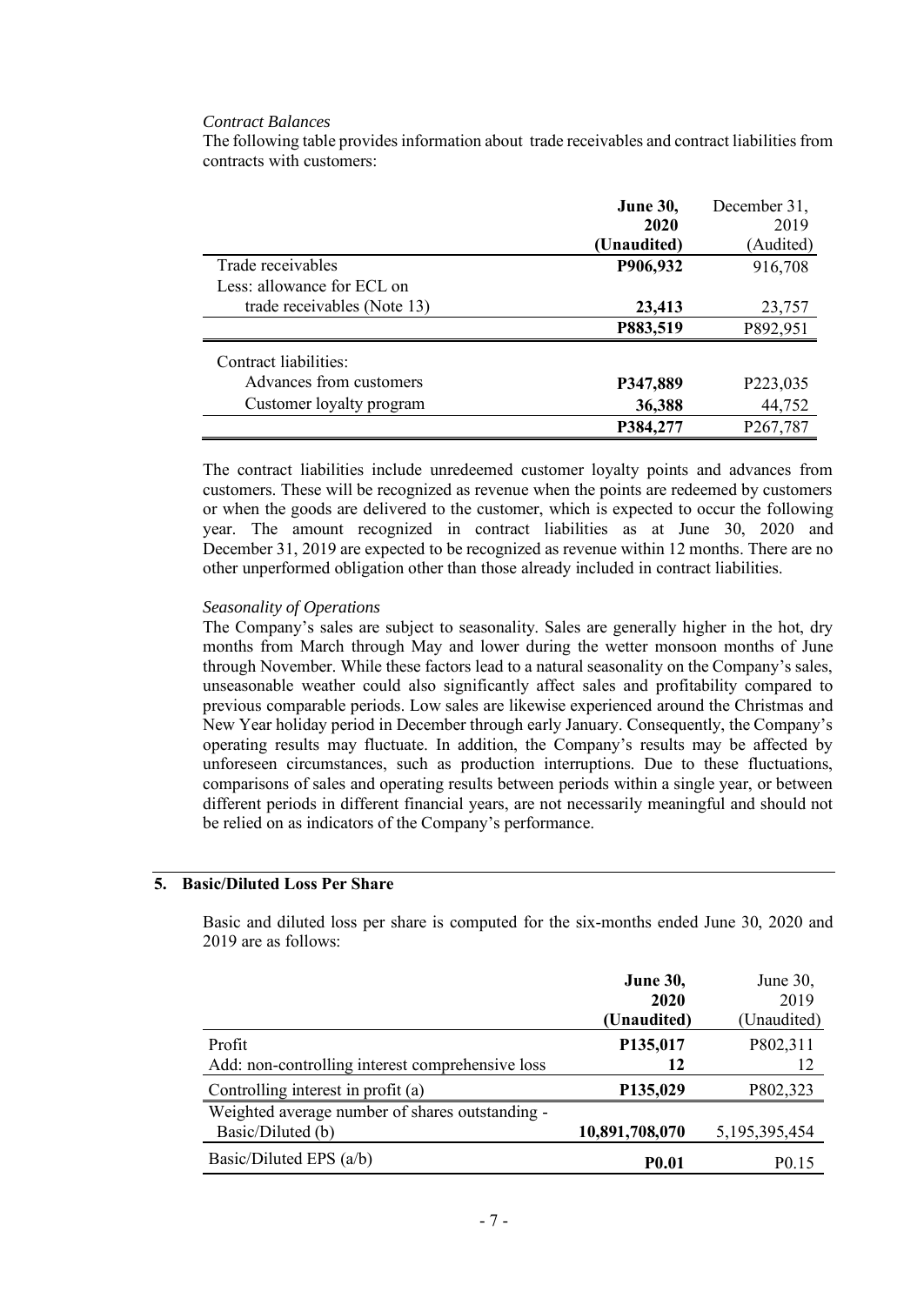As at June 30, 2020 and 2019, the Company has no dilutive equity instruments.

# **6. Cash and Cash Equivalents**

Cash and cash equivalents as at June 30, 2020 and December 31, 2019, consisted of:

|                        | <b>June 30,</b> | December 31,            |
|------------------------|-----------------|-------------------------|
|                        | 2020            | 2019                    |
|                        | (Unaudited)     | (Audited)               |
| Cash in banks          | P1,599,080      | P <sub>1</sub> ,184,026 |
| Short-term investments | 3,672,836       | 215,154                 |
|                        | P5,271,916      | P1,399,180              |

Cash in banks earns interest at the prevailing bank deposit rates. Short-term investments are made for varying periods of up to three months, depending on the immediate cash requirements of the Company, and earn interest of 0.31% to 1.63% for the six-months ended June 30, 2020 and interests ranging from 2.24 % to 2.39% for the six-months ended June 30, 2019. For the six-months ended June 30, 2020 and 2019, interest income on cash and cash equivalents amounted to P24,738 and P21,155, respectively.

As at June 30, 2020 and December 31, 2019, short-term investments include deposits of the Company with related parties which are considered highly liquid investments readily convertible to cash, as follows:

|                                                        | <b>June 30,</b> | December 31,         |
|--------------------------------------------------------|-----------------|----------------------|
|                                                        | 2020            | 2019                 |
|                                                        | (Unaudited)     | (Audited)            |
| Lomez International B.V. <sup>1</sup> (Note 10 and 13) | P3,622,836      | P <sub>65</sub> ,154 |
| Local banks                                            | 50,000          | 150,000              |
|                                                        | P3,672,836      | P215,154             |

<sup>1</sup>The short term investments with Lomez bears interest at a rate equivalent to the higher of Western Asset Institutional Liquid Reserves Fund (WAILRF) rate minus 10 basis points and zero interest for Solid, APO and Edgewater Ventures Corporation and WAILRF rate plus 30 basis points for CAR and Falcon.

The Company's exposure to credit risk, foreign currency risk and interest rate risk related to cash and cash equivalents are disclosed in Note 13 to the condensed consolidated interim financial statements.

# **7. Property, Machinery, Equipment and Assets for the Right-of-Use**

As at June 30, 2020 and December 31, 2019, the consolidated balance of this item is broken down as follows:

|                                   | <b>June 30,</b>          | December 31, |
|-----------------------------------|--------------------------|--------------|
|                                   | 2020                     | 2019         |
|                                   | (Unaudited)              | (Audited)    |
| Property, machinery and equipment | P <sub>19</sub> ,179,020 | P17,975,945  |
| Assets for the right-of-use       | 2,069,830                | 1,961,778    |
|                                   | P21,248,850              | P19,937,723  |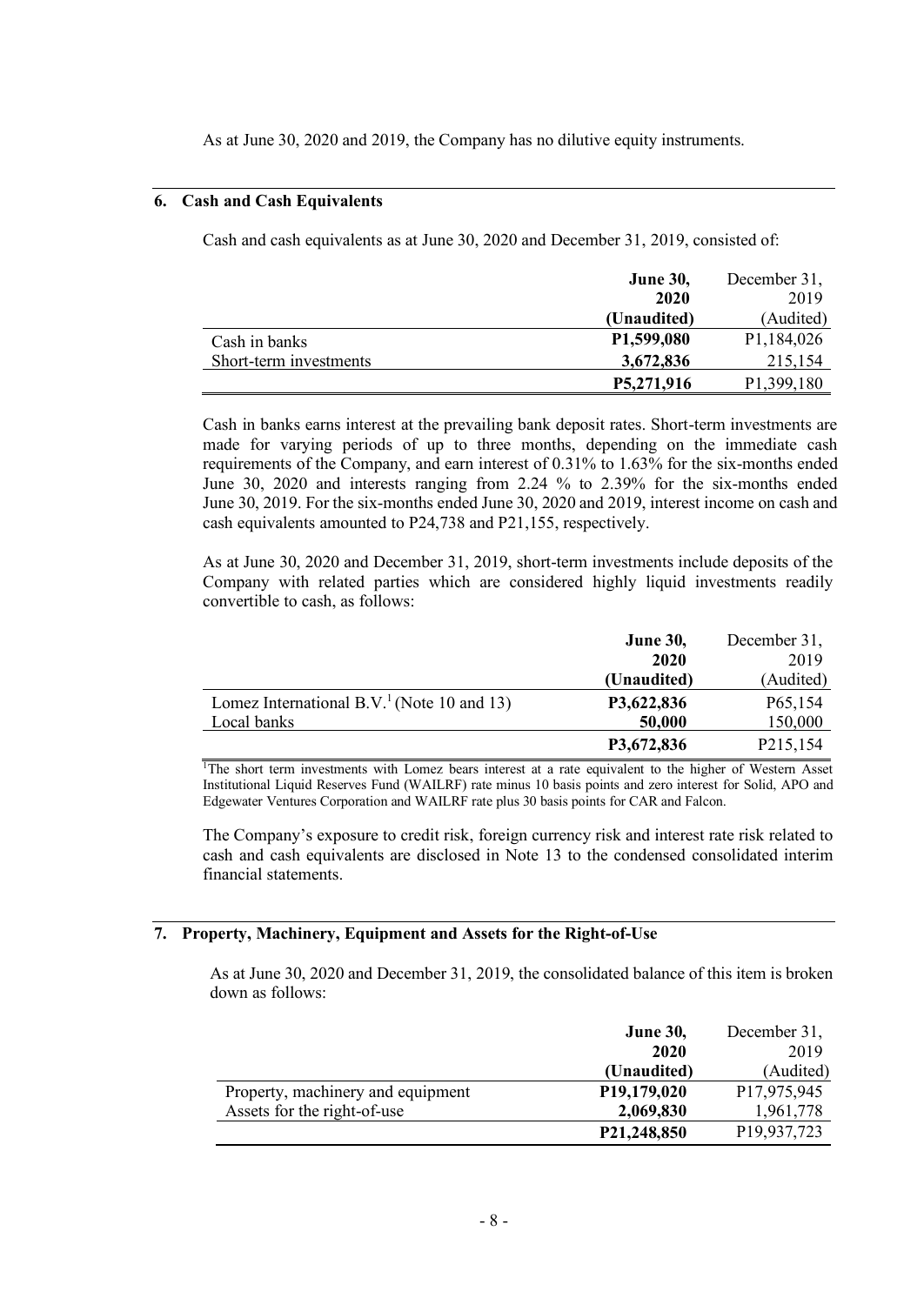# *Property, Machinery and Equipment*

The movements in the Company's property, machinery and equipment are as follows:

|                                 |                  | Machinery                 |                         |                          |
|---------------------------------|------------------|---------------------------|-------------------------|--------------------------|
|                                 | <b>Buildings</b> | and<br>equipment          | <b>Construction</b>     | <b>Total</b>             |
|                                 |                  |                           | In-progress             |                          |
| <b>Gross Carrying Amount</b>    |                  |                           |                         |                          |
| January 1, 2019                 | P4,177,729       | P13,053,684               | P <sub>2</sub> ,031,337 | P <sub>19</sub> ,262,750 |
| Additions                       | 72,659           | 396,381                   | 3,389,837               | 3,858,877                |
| Disposals                       | (2,191)          | (110, 865)                |                         | (113,056)                |
| Transfers                       | 155,457          | 455,295                   | (610, 752)              |                          |
| December 31, 2019 (Audited)     | 4,403,654        | 13,794,495                | 4,810,422               | 23,008,571               |
| Additions                       | 1,523            | 36,723                    | 1,959,518               | 1,997,764                |
| Transfers                       | 51,639           | 30,872                    | (82,511)                |                          |
| Disposal                        |                  | (2, 846)                  |                         | (2,846)                  |
| June 30, 2020 (Unaudited)       | 4,456,816        | 13,859,244                | 6,687,429               | 25,003,489               |
| <b>Accumulated depreciation</b> |                  |                           |                         |                          |
| January 1, 2019                 | (629, 246)       | (3,016,139)               |                         | (3,645,385)              |
| Depreciation for the year       | (296, 270)       | (1,173,901)               |                         | (1,470,171)              |
| Disposal                        | 1,772            | 81,158                    |                         | 82,930                   |
| December 31, 2019 (Audited)     | (923, 744)       | (4,108,882)               |                         | (5,032,626)              |
| Depreciation for the period     | (173, 295)       | (621, 121)                |                         | (794, 416)               |
| Disposal                        |                  | 2,573                     |                         | 2,573                    |
| June 30, 2020 (Unaudited)       | (1,097,039)      | (4,727,430)               |                         | (5,824,469)              |
| <b>Carrying Amounts</b>         |                  |                           |                         |                          |
| December 31, 2019 (Audited)     | P3,479,910       | P <sub>9</sub> , 685, 613 | P <sub>4</sub> ,810,422 | P17,975,945              |
| June 30, 2020 (Unaudited)       | P3,359,777       | P9,131,814                | P6,687,429              | P <sub>19</sub> ,179,020 |

In relation to Solid's expansion plan, the Company capitalized borrowing cost amounting to P100,519 and P69,452 for the six months ended June 30, 2020 and 2019, respectively. The average capitalization rate used to determine the amount of borrowing cost eligible for capitalization during the six months ended June 30, 2020 and 2019 are 9.07% and 8.99%, respectively.

### *Assets for the Right-of-Use*

The movements in the balance of assets for the right-of-use assets are as follows:

|                                  |            | Machinery  |             |
|----------------------------------|------------|------------|-------------|
|                                  | Land and   | and        |             |
|                                  | buildings  | equipment  | Total       |
| <b>Gross Carrying Amount</b>     |            |            |             |
| January 1, 2019                  | P1,815,620 | P1,370,844 | P3,186,464  |
| Additions                        | 57,839     | 304,604    | 362,443     |
| Cancellations and remeasurements | (7, 416)   | (119,069)  | (126, 485)  |
| December 31, 2019 (Audited)      | 1,866,043  | 1,556,379  | 3,422,422   |
| Additions                        | 85,075     | 238,793    | 323,868     |
| Remeasurements                   |            | 127,987    | 127,987     |
| June 30, 2020 (Unaudited)        | 1,951,118  | 1,923,159  | 3,874,277   |
| <b>Accumulated amortization</b>  |            |            |             |
| January 1, 2019                  | (350, 799) | (685,007)  | (1,035,806) |
| Amortization for the year        | (130, 816) | (365, 186) | (496,002)   |
| Cancellations and remeasurements |            | 71,164     | 71,164      |
| December 31, 2019 (Audited)      | (481, 615) | (979, 029) | (1,460,644) |
| Amortization for the period      | (82, 441)  | (261, 362) | (343, 803)  |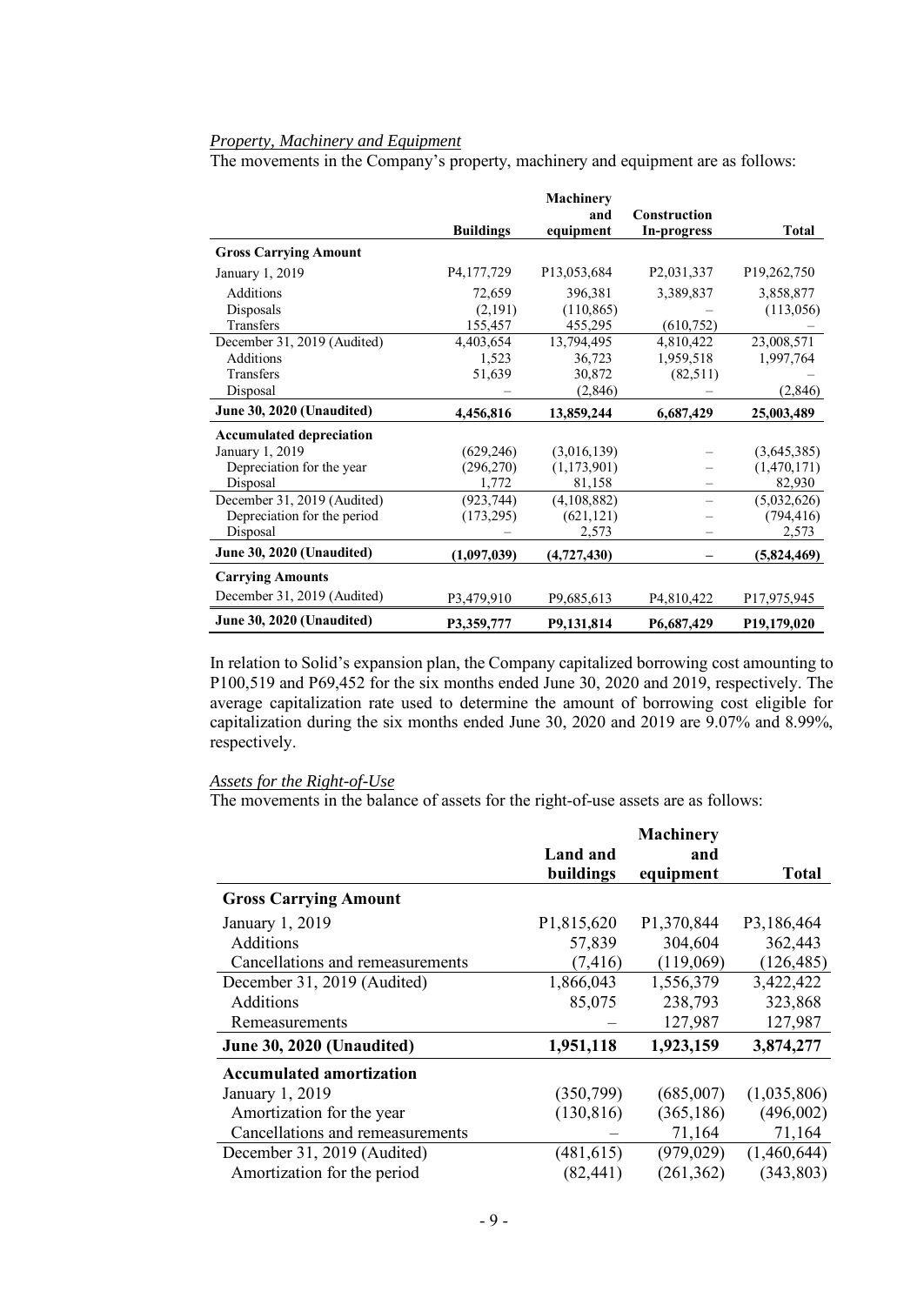| June 30, 2020 (Unaudited)   | (564, 056)              | (1,240,391) | (1,804,447)             |
|-----------------------------|-------------------------|-------------|-------------------------|
| <b>Carrying Amounts</b>     |                         |             |                         |
| December 31, 2019 (Audited) | P <sub>1</sub> ,384,428 | P577,350    | P <sub>1</sub> ,961,778 |
| June 30, 2020 (Unaudited)   | P <sub>1</sub> ,387,062 | P682,768    | P <sub>2</sub> ,069,830 |

Assets for the right-of-use of land are amortized for a duration of 50 years. Assets for the right-of-use of buildings are amortized for a duration of 1.5 years to 15 years. Assets for the right-of-use of machinery and equipment are amortized for a duration of 2 years to 10 years.

# **8. Lease liabilities**

The roll forward analyses of opening and closing balance of lease liabilities follow:

|                                     | <b>June 30,</b>         | December 31,              |
|-------------------------------------|-------------------------|---------------------------|
|                                     | 2020                    | 2019                      |
|                                     | (Unaudited)             | (Audited)                 |
| Beginning balance                   | P <sub>2</sub> ,163,251 | P2,359,596                |
| Additions                           | 323,868                 | 362,443                   |
| Accretion of interest               | 63,120                  | 138,321                   |
| Effect of changes in exchange rates | (6,990)                 | (23, 389)                 |
| Payments                            | (347, 028)              | (611, 367)                |
| Cancellations and remeasurements    | 127,987                 | (62, 353)                 |
| Ending balance                      | P <sub>2</sub> ,324,208 | P <sub>2</sub> , 163, 251 |
|                                     |                         |                           |

# **9. Equity**

### Common Stock

This account consists of:

|                                                                   | June 30, 2020 (Unaudited) |                            | December 31, 2019 (Audited) |            |
|-------------------------------------------------------------------|---------------------------|----------------------------|-----------------------------|------------|
|                                                                   | <b>Shares</b>             | Amount                     | <b>Shares</b>               | Amount     |
| Authorized - P1.00 par<br>value per share                         | 18,310,395,454            | P <sub>18</sub> , 310, 395 | 5, 195, 395, 454            | P5,195,395 |
| Issued, fully paid and<br>outstanding balance at<br>end of period | 13,489,226,623            | P13,489,226                | 5,195,395,454               | P5,195,395 |

On September 17, 2015, CASEC subscribed to 376,000 shares of stock of the Parent Company at P100 par value. Of the agreed subscription price of P37,600, only P9,400 was paid in 2015, while the remainder of P28,200 was paid in 2016. In 2016, the Parent Company's Board of Directors approved the amendment of and increase in the authorized capital stock of the Parent Company from P150,400, divided into 1,504,000 common shares with par value of P100 per share, to P5,195,395, divided into 5,195,395,454 common shares with par value of P1 per share.

On May 20, 2016, the SEC approved the Parent Company's application for the amendment of and increase in its authorized capital stock. Accordingly, the original subscription of CASEC changed from 376,000 common shares with par value of P100 per share to 37,600,000 common shares with par value of P1 per share. Furthermore, in connection with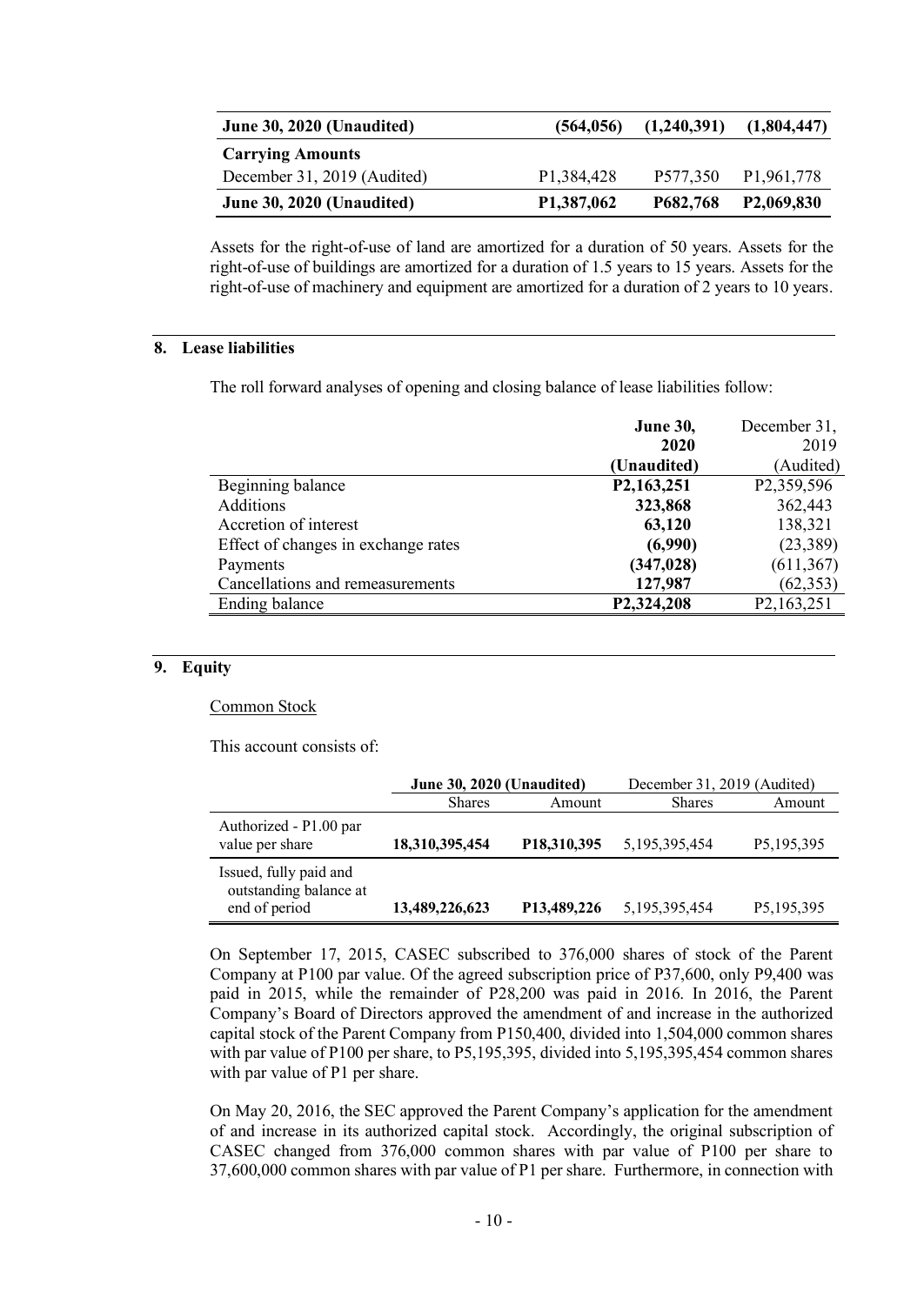the increase in authorized capital stock, CASEC subscribed to an additional 2,819,867,500 shares at P1 par value per share or a total par value of P2,819,868 which was fully paid. During the IPO which culminated in the listing of all of the outstanding shares of stock of the Parent Company on July 18, 2016, the Parent Company issued additional 2,337,927,954 shares at P1 par value pershare or a total par value of P2,337,928 at the offer price of P10.75 per share (see Note 1).

On April 2, 2019, the Board of Directors approved the increase in the Parent Company's authorized capital stock ("ACS") from P5,195,395 divided into 5,195,395,454 Common Shares with par value P1.00 per share, of which 5,195,395,454 Common Shares are issued and fully paid-up, to P18,310,395 divided into 18,310,395,454 Common Shares with a par value of P1.00 per share. This increase was authorized by the Parent Company's shareholders owning more than 2/3 of the total issued and outstanding capital during a special meeting of stockholders held on October 16, 2019.

On January 6, 2020, the Parent Company announced that the Stock Rights Offering would involve the offer of 8,293,831,169 common shares with a par value of par value P1.00 per share (the "Rights Shares") at an offer price of P1.54 per Rights Share that would be issued from the Parent Company's increased ACS. The offer period for the Stock Rights Offering was concluded on January 24, 2020. The total proceeds raised from the Stock Rights Offering amounted to P12,772,500.

On February 27, 2020, the SEC approved the Parent Company's application for increase of ACS and on March 4, 2020, the 8,293,831,169 common shares comprising the Rights Shares were listed under the Main Board of the Exchange.

After the Stock Rights Offering and the approval by the SEC of the Parent Company's application for increase in authorized capital stock, the Parent Company's issued and outstanding shares totaled 13,489,226,623 common shares.

## Capital Management

The Company's objectives when managing capital are to increase the value of shareholders' investment and maintain high growth by applying free cash flow to selective investments. The Company sets strategies with the objective of establishing a versatile and resourceful financial management and capital structure.

The Board of Directors has overall responsibility for the monitoring of capital in proportion to risk. Profiles for capital ratios are set in the light of changes in the Company's external environment and the risks underlying the Company's business operations and industry. The Company's capital is defined as "Total Equity" as shown in the condensed consolidated interim statements of financial position.

The Company is not subject to externally imposed capital requirements. The Company's net debt to equity ratio at the reporting dates is as follows:

|                                 | <b>June 30,</b>      | December 31,             |
|---------------------------------|----------------------|--------------------------|
|                                 | 2020                 | 2019                     |
|                                 | (Unaudited)          | (Audited)                |
| Total liabilities               | P21,131,517          | P <sub>29</sub> ,140,690 |
| Less: cash and cash equivalents | 5,271,916            | 1,399,180                |
| Net debt                        | 15,859,601           | 27,741,510               |
| Total equity                    | 42,217,201           | 29,665,487               |
| Net debt to equity ratio        | P <sub>0.38</sub> :1 | P(0.94:1)                |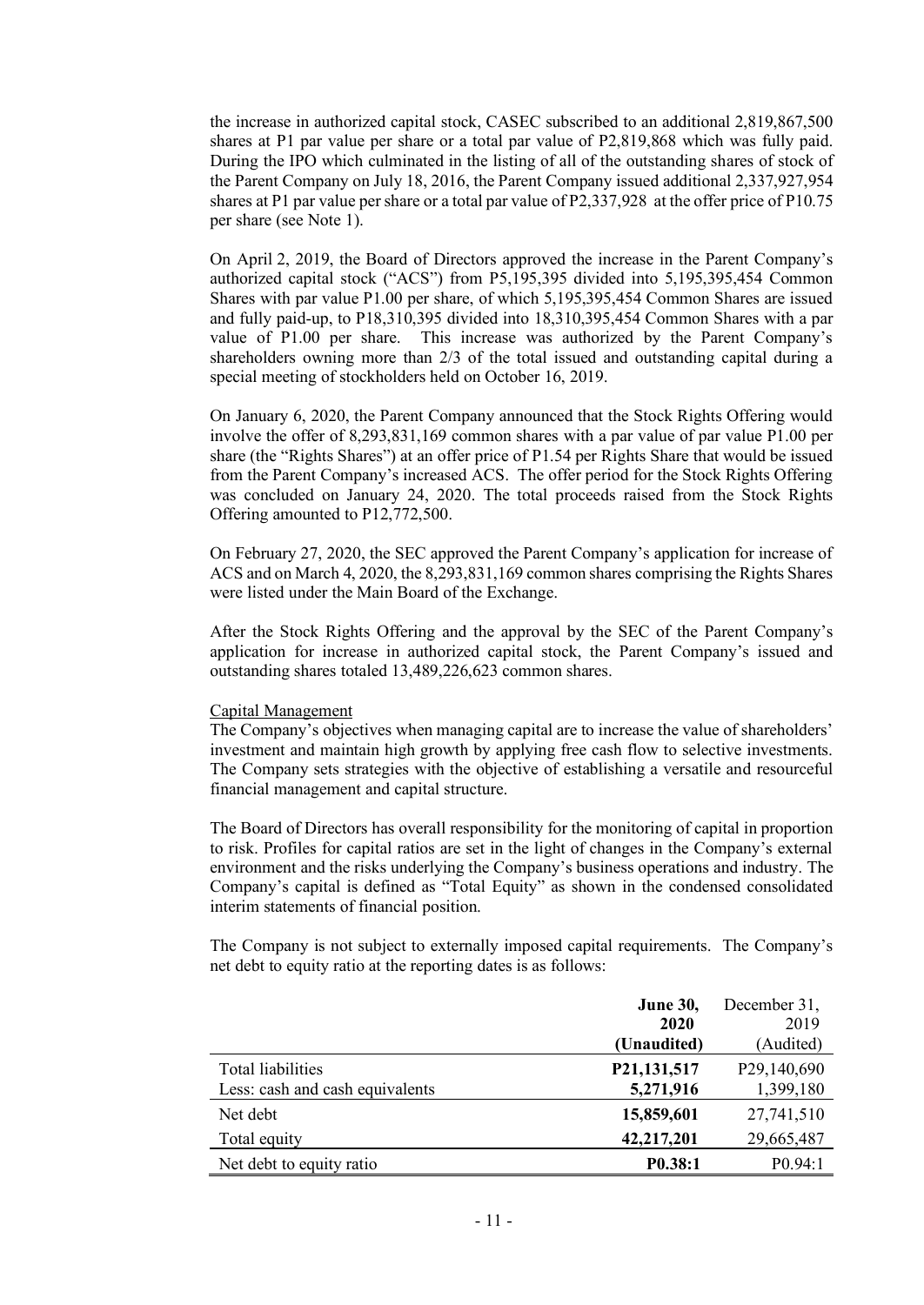# **10. Related Party Transactions**

Related party relationship exists when the other party (i) has control or joint control of the reporting entity; (ii) has significant influence over the reporting entity; or (iii) is a member of the key management personnel of the reporting entity or of a parent of the reporting entity. A related party relationship is deemed to exist when one party has the ability to control, directly or indirectly, through one or more intermediaries, the other party or exercise significant influence over the other party in making the financial and/or operating decisions. Another criteria recognizes a related party relationship, whether or not the ability to control exists, if any of the following conditions applies to an entity: (i) the entity and the reporting entity are members of the same group (which means that each parent, subsidiary and fellow subsidiary is related to the others, (ii) one entity is an associate or joint venture of the other entity (or an associate or joint venture of a member of a group of which the other entity is a member), (iii) both entities are joint ventures of the same third party, (iv) one entity is a joint venture of a third entity and the other entity is an associate of the third entity, or (v) the entity is a post-employment benefit plan for the benefit of employees of either the reporting entity or an entity related to the reporting entity (If the reporting entity is itself such a plan, the sponsoring employers are also related to the reporting entity).

Related party transactions are shown under the appropriate accounts in the condensed consolidated interim financial statements as at and for the six-month period ended June 30, 2020 and for the year ended December 31, 2019 are as follows:

|                                                              | <b>June 30,</b>      | December 31, |
|--------------------------------------------------------------|----------------------|--------------|
|                                                              | 2020                 | 2019         |
|                                                              | (Unaudited)          | (Audited)    |
| <b>Short-term investments</b>                                |                      |              |
| Other related party <sup>19</sup>                            |                      |              |
| Lomez International B.V. (Note 6)                            | P3,622,836           | P65,154      |
|                                                              |                      |              |
| Due from related parties                                     |                      |              |
| <b>Ultimate Parent</b>                                       |                      |              |
| CEMEX <sup>1</sup>                                           | <b>P139</b>          | P803         |
| <b>Other Related Parties</b>                                 |                      |              |
| APO Land & Quarry Corporation $(ALQC)^2$                     | 3,612                | 13,048       |
| Beijing CXP Import & Export Co. <sup>4</sup>                 | 2,743                | 1,699        |
| Island Quarry and Aggregates Corporation (IQAC) <sup>3</sup> | 176                  | 10,210       |
| CASEC <sup>6</sup>                                           | 526                  | 626          |
| CEMEX Operaciones México, S.A. de C.V. <sup>5</sup>          | 70                   | 1,363        |
|                                                              | P7,266               | P27,749      |
|                                                              |                      |              |
|                                                              | <b>June 30,</b>      | December 31, |
|                                                              | 2020                 | 2019         |
|                                                              | (Unaudited)          | (Audited)    |
| Due to related parties                                       |                      |              |
| <b>Ultimate Parent</b>                                       |                      |              |
| CEMEX <sup>1</sup>                                           | P <sub>14</sub> ,199 | P35,474      |
| Other related parties <sup>19</sup>                          |                      |              |
| CEMEX Operaciones México, S.A. de C.V. <sup>5</sup>          | 605,284              | 463,948      |
| CRG <sup>7</sup>                                             | 314,653              | 397,808      |
| Transenergy, Inc. <sup>9</sup>                               | 210,860              | 621,352      |
| $IQAC$ <sup>11</sup>                                         | 23,331               | 43,049       |
| ALQC <sup>17</sup>                                           | 15,366               |              |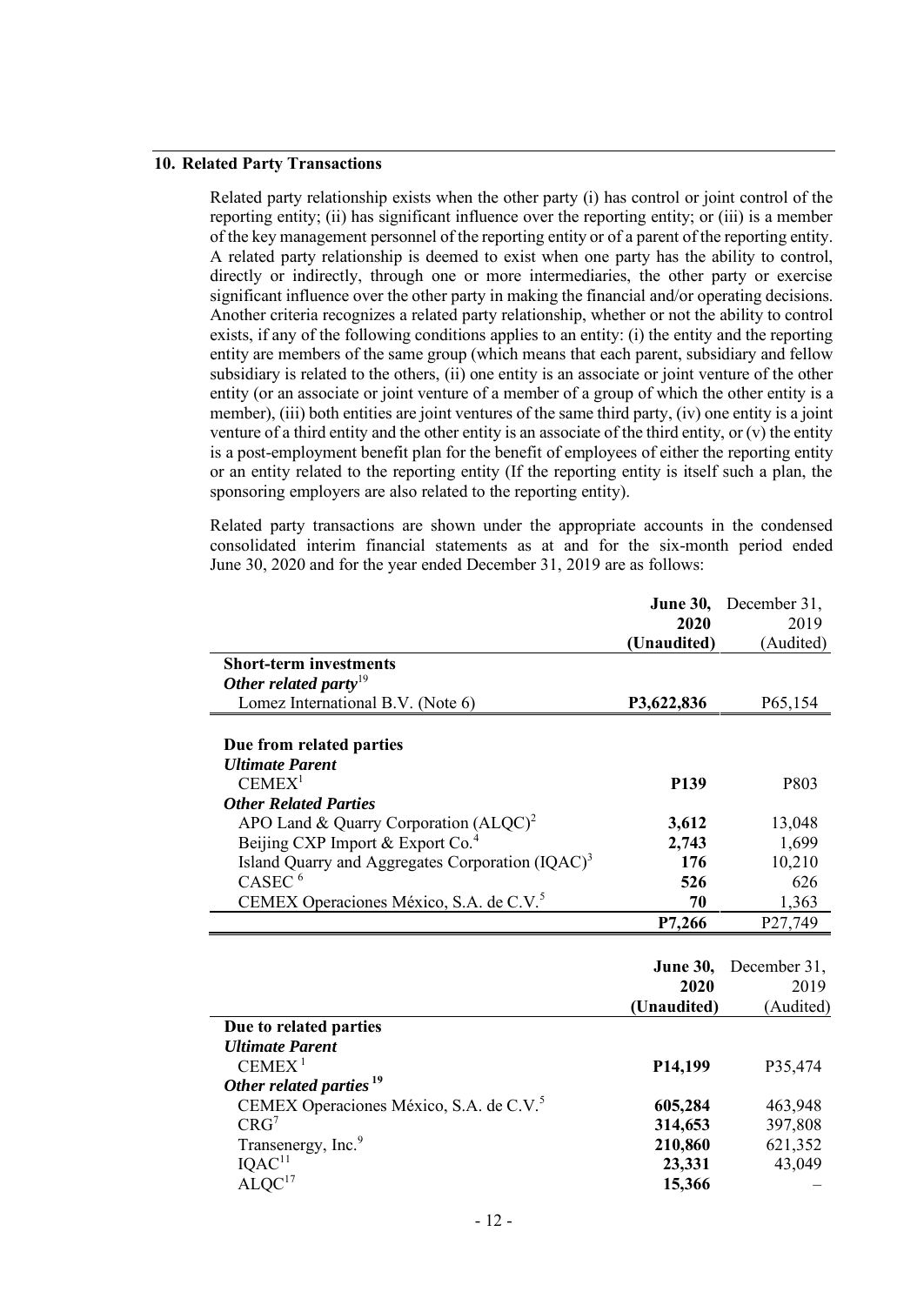| Beijing CXP Import & Export Co. <sup>13</sup>   | 11,777    | 4,370     |
|-------------------------------------------------|-----------|-----------|
| Torino Re Ltd <sup>14</sup>                     | 3,413     | 3,783     |
| Sunbulk Shipping, N.V. <sup>10</sup>            | 299       | 47,903    |
| $CASEC^6$                                       | 14        |           |
| $CAPL-PHQ16$                                    |           | 50        |
| CABV <sup>8</sup>                               |           | 1,079,560 |
| CEMEX International Trading $LLC^{12}$          |           | 35,229    |
| CEMEX Internacional, S.A. de C.V. <sup>15</sup> |           | 688       |
|                                                 | 1,199,196 | 2,733,214 |

#### **Long-term payable to a related party** *Other related party* **<sup>19</sup>**

 $\overline{\phantom{0}}$ 

|                            | P1,199,196               | P8,102,052 |
|----------------------------|--------------------------|------------|
| CABV <sup>8</sup>          | $\overline{\phantom{0}}$ | 5,368,838  |
| <b>Olher retated party</b> |                          |            |

|                                | <b>June 30,</b> | December 31, |
|--------------------------------|-----------------|--------------|
|                                | 2020            | 2019         |
|                                | (Unaudited)     | (Audited)    |
| Lease liabilities on land $18$ |                 |              |
| <b>ALQC</b>                    | P780,459        | P785,865     |
| <b>IQAC</b>                    | 385,994         | 390,946      |
|                                | P1,166,453      | P1,176,811   |

<sup>1</sup>Effective December 1, 2019, CEMEX Mexico, S.A. de C.V has merged with CEMEX. On January 1, 2016, CAR entered into an agreement with CEMEX for the right to use of its "marks" and to further license the "marks" with other CEMEX group companies operating in the Asia territories.

The due from related party as at June 30, 2020 and December 31, 2019 pertains to the:

a) the hedge settlement received by CEMEX on behalf of the Company which is payable on demand and unimpaired, which amounted to the receivable of P139 and P803, respectively.

The due to related party as at June 30, 2020 and December 31, 2019 pertains to:

- a) purchase of equipment amounting to nil and P9,414 respectively, which is unsecured, noninterest-bearing and payable on demand;
- b) the use of CEMEX "marks" which is payable in 30 days after receipt of invoice and is unsecured and noninterest-bearing which amounted to P12,370 and P26,060, respectively;
- c) reimbursable fees, which is unsecured, non-interest bearing and payable on demand amounted P34 and nil, respectively; and

d) C ommodity hedge on diesel oil derivative liability which amounted to P1,795 and nil, respectively. <sup>2</sup>The balance, which is unimpaired, unsecured, noninterest-bearing and due on demand as at June 30, 2020 and December 31, 2019 includes<br>a) receivables from s

a) receivables from service agreement amounting to P3,581 and P359, respectively<br>b) others amounting to P31 and P31 respectively: and

- b) others amounting to P31 and P31, respectively; and c) receivable from US dollar conversion amounting to
- c) receivable from US dollar conversion amounting to nil and P12,658 respectively. The service agreement was entered by Solid and APO with ALQC wherein Solid and APO provides back-office and other support services to the latter. Fees are calculated at cost incurred plus fixed mark-up.

<sup>3</sup>The balance which is unimpaired, unsecured, noninterest-bearing and due on demand as at June 30, 2020 and December 31, 2019 includes:<br>a) reimbursable expe

a) reimbursable expenses amounting to P23 and P44, respectively;<br>b) receivable from US dollar conversion amounting to nil and P10.1

- b) receivable from US dollar conversion amounting to nil and P10,166, respectively; and<br>c) receivables from service agreement amounting amounting to P153 as at June 30, 2020
- receivables from service agreement amounting amounting to P153 as at June 30, 2020. Solid has entered into a service agreement with IQAC wherein the former provides back office and other support services to the latter. Fees are calculated at cost incurred plus fixed mark-up.

<sup>4</sup>The unimpaired receivable balance pertains to advances which are unsecured, noninterest-bearing and due on demand.

<sup>5</sup>The receivable balance, amounting to P70 and P1,363 as at June 30, 2020 and December 31, 2019, which is unimpaired, unsecured, noninterest-bearing and due on demand, pertains to reimbursement of fringe benefit tax on share-based compensation; while the balance payable, which is unsecured, noninterest-bearing and payable on demand, pertains to business support services received by the Company. In 2009, Solid and APO entered into separate service agreements with CAPL-PHQ, whereby the latter through CAPL-PHQ shall provide to Solid and APO services relating to, among others, general administration and planning; business planning and coordination; marketing control and; sales promotion and business development. In the implementation of these service agreements, CAPL-PHQ also arranged for certain services to be performed by CEMEX Central, S.A. de C.V. ("CEMEX Central") and, accordingly, CAPL-PHQ collected from each of Solid and APO as reimbursement of the fees billed by CEMEX Central for services rendered. In 2017, the arrangement between CAPL-PHQ and CEMEX Central was changed resulting in Solid and APO entering into separate service agreements directly with CEMEX Central wherein the latter shall provide to the companies those particular services previously performed by CEMEX Central through the service agreements with CAPL-PHQ. CEMEX Operaciones, S.A. de C.V., a CEMEX subsidiary organized and existing under the laws of Mexico, was merged with CEMEX Central, whereby CEMEX Operaciones was the surviving entity pursuant to an agreement with respect to such merger<br>dated August 1, 2019. As at June 30, 2020 and December 31, 2019, payable balance amounted to P605,284 respectively.

<sup>6</sup>The balance pertains to reimbursable fees/expenses, which is unsecured, noninterest-bearing and due on demand.

- <sup>7</sup> As at June 30, 2020 and December 31, 2019, the due to related party balance pertains to the following: a) the unpaid royalties/license fees which is unsecured, noninterest- bearing and payable on demand amounted to
	- P314,610 and P397,808, respectively; and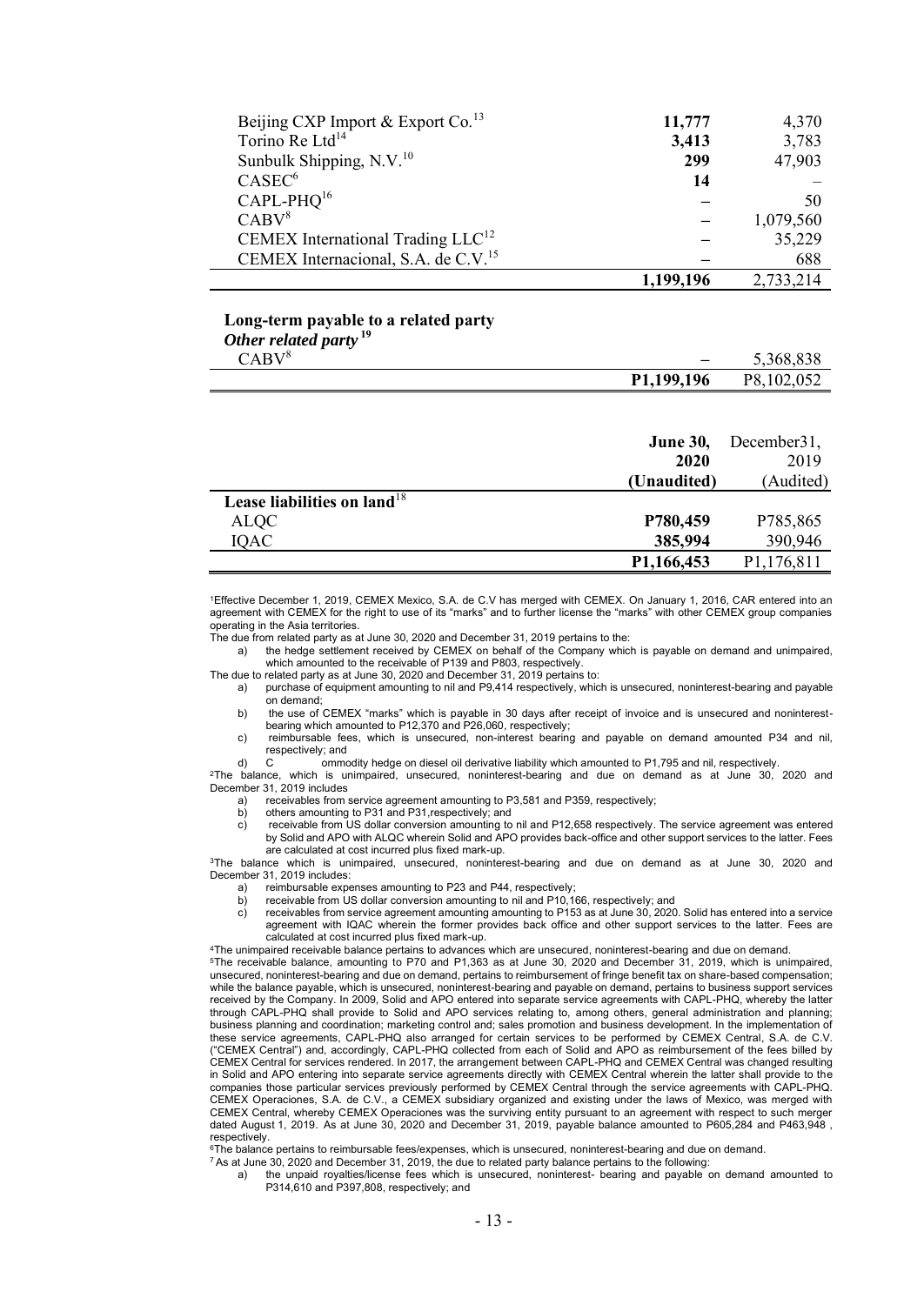b) reimbursable fees, which is unsecured, non-interest bearing and payable on demand amounted P43 and nil, respectively.

8The balance includes a) interest on the loan of APO (short-term loan) and the loan of Solid (long-term loan) amounting to a total of nil and P5,925 as at June 30, 2020 and December 31, 2019, respectively; b) principal on said short-term loan amounting to P1,073,635,which bears 8.4% interest per annum, before tax, as at December 31, 2019. The long-term loan, which bears 8.2% interest per annum, pertains to the revolving facility agreement dated November 21, 2018 between Solid and CABV, allowing Solid to withdraw in one or several installments a sum of up to U.S.\$75,000, which was amended on February 2019, increasing the facility to U.S.\$100,000. On, November 28, 2019, further amendments were made to increase the facility to U.S.\$160,000. As at June 30, 2020 and December 31, 2019, loan principal amounted to nil and P5,368,838, respectively. The interest rate of the longterm loan is being revalued semi-annually depending on the Company's consolidated leverage ratio. The foregoing loans are unsecured. The loans of APO and Solid with CABV, respectively, were fully paid in the first quarter of 2020.

<sup>9</sup>The balance pertains to purchase of coal with a term of 30 days, noninterest-bearing and unsecured.

<sup>10</sup>The payable balance, which is unimpaired, unsecured, noninterest-bearing and has 30-days term pertains to international freight services.

<sup>11</sup>The balance includes a) unsecured payable arising from purchase of raw materials with a 30-day term and noninterest-bearing amounting to P23,331 and P26,471 as at June 30, 2020 and December 31, 2019, respectively; and b) collections from housing loan owned by IQAC amounting to nil and P16,578 in June 30, 2020 and December 31, 2019, respectively, which are unsecured, noninterest-bearing and payable on demand. Solid purchases the majority of its limestone, pozzolan and clay requirements from IQAC pursuant to a long-term supply agreement.

<sup>12</sup>The balance pertains to purchase of raw materials with a 30-day term which is unsecured and noninterest-bearing.

13The balance payable pertains to the outstanding liability for the purchases of materials, supplies and spare parts, which is

unsecured, noninterest-bearing and payable on demand. <sup>14</sup>The balance, which is unsecured, noninterest-bearing and due on demand pertains to insurance premiums.

<sup>15</sup>The balance pertains to purchase of other production supplies including additives, fuel and others with a 30-day term which is unsecured and noninterest-bearing.

<sup>16</sup>As at June 30, 2019 and December 31, 2019 the due to related party balance pertains to the overpayment on transferred pension liabilities amounting to nil and P50 respectively, which is unsecured, noninterest-bearing and payable on demand;

<sup>17</sup>The balance includes a) purchase of raw materials which is payable upon demand amounting to P15,335 and nil as at June 30, 2020 and December 31, 2019, respectively; b) reimbursable expenses amounting to P31 and nil as at June 30, 2020 and December 31, 2019, respectively. These transactions are unsecured and are noninterest-bearing. APO purchases the majority of its limestone, pozzolan and clay requirements from ALQC pursuant to a long-term supply agreement.

<sup>18</sup>The balances, which are recognized under "Lease liabilities" account, are unsecured, noninterest-bearing and payable on an annual basis. These land rentals have a 30-day term and are both noninterest-bearing and unsecured. The principal manufacturing installations of APO and Solid are located on land owned by IQAC or ALQC, under long-term lease agreements.

<sup>19</sup>Other related parties pertain to entities under common control of CEMEX, except for IQAC and ALQC

The reconciliation of opening and closing balances of long-term related party payables follows:

|                                                | <b>June 30,</b> | December31, |
|------------------------------------------------|-----------------|-------------|
|                                                | 2020            | 2019        |
|                                                | (Unaudited)     | (Audited)   |
| Beginning balance                              | P6,448,398      | P3,594,997  |
| Proceeds from drawdowns (net of issuance cost) | 1,221,051       | 2,611,429   |
| Interest expense (including amortization of    |                 |             |
| debt issue cost)                               | 149,110         | 574,947     |
| Payments of interest                           | (155, 035)      | (170, 433)  |
| Payments of loan                               | (7,693,933)     |             |
| Effect of exchange rate changes                |                 | (162, 542)  |
| Others                                         | 30,409          |             |
| Ending balance                                 | $P-$            | P6,448,398  |

The main transactions entered by the Company with related parties for the six months ended June 30, 2020 and 2019 are shown below:

|                                   | <b>June 30,</b> | June 30,    |
|-----------------------------------|-----------------|-------------|
|                                   | 2020            | 2019        |
|                                   | (Unaudited)     | (Unaudited) |
| <b>Purchases of raw materials</b> |                 |             |
| Transenergy, Inc.                 | P929,275        | P1,129,074  |
| IQAC                              | 113,390         | 142,190     |
| <b>ALQC</b>                       | 52,233          | 234,092     |
| Beijing CXP Import & Export Co.   | 22,850          | 11,264      |
| Cemex International Trading LLC   | 2,384           | 36,527      |
|                                   | P1,120,132      | P1,553,147  |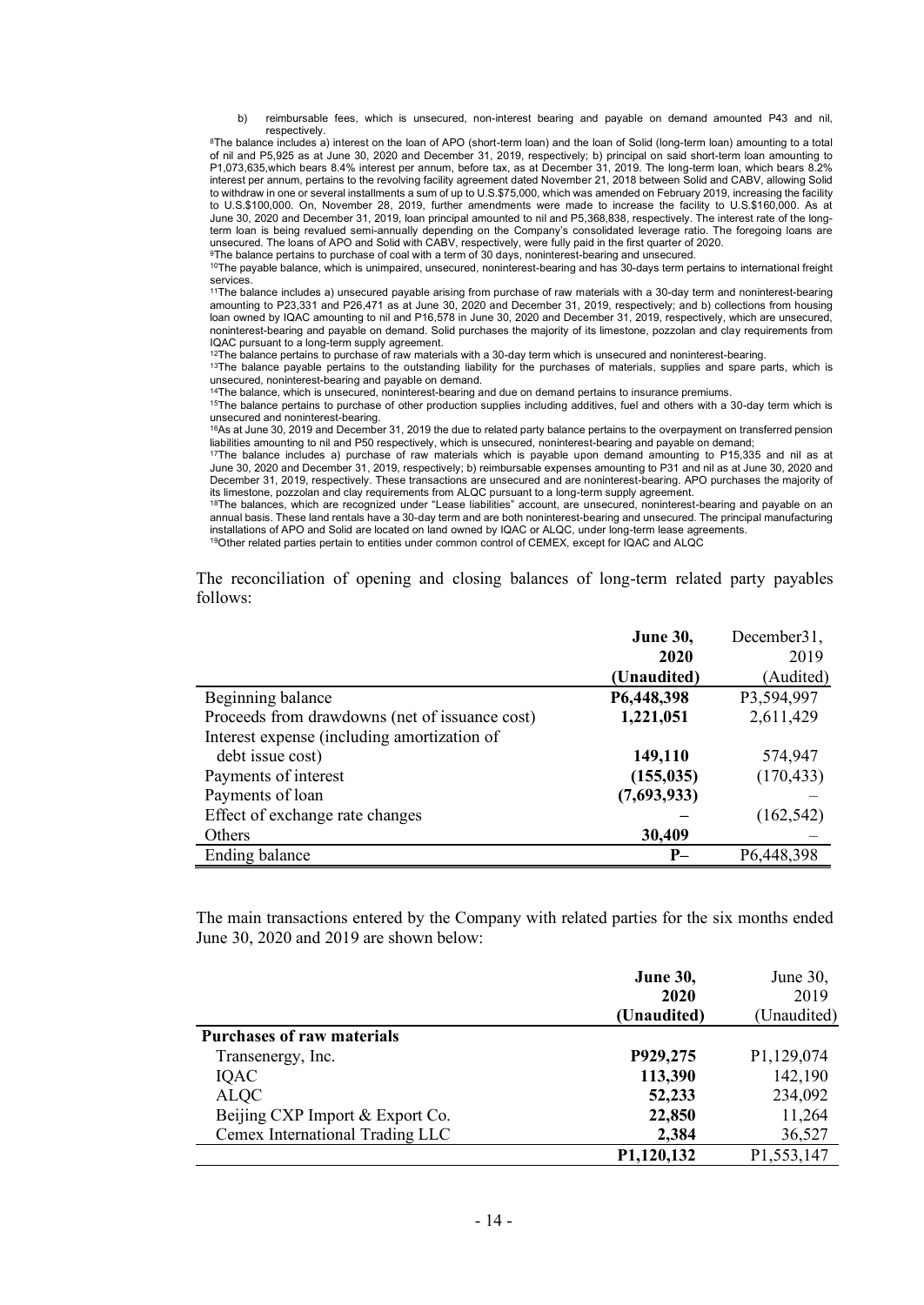| <b>Royalties and trademarks</b>                |                                      |                           |
|------------------------------------------------|--------------------------------------|---------------------------|
| <b>CRG</b>                                     | P314,614                             | P425,558                  |
| <b>CEMEX</b>                                   | 12,370                               | 15,106                    |
|                                                | P326,984                             | P440,664                  |
|                                                |                                      |                           |
| Corporate services and administrative services |                                      |                           |
| Cemex Operaciones Mexico, S.A. de C.V          | P154,167                             | $P-$                      |
| Cemex Central, S.A. de C.V.                    |                                      | 176,758                   |
|                                                | P154,167                             | P176,758                  |
| <b>Freight services</b>                        |                                      |                           |
| Sunbulk Shipping, N.V.                         | P304                                 | P67,832                   |
|                                                |                                      |                           |
|                                                | <b>June 30,</b>                      | June 30,                  |
|                                                | 2020                                 | 2019                      |
|                                                | (Unaudited)                          | (Unaudited)               |
| <b>Insurance</b>                               |                                      |                           |
| Torino Re Ltd                                  | P108,163                             | P97,338                   |
| Corporate services and administrative income   |                                      |                           |
| <b>IQAC</b>                                    | P5,656                               | P3,008                    |
| <b>ALQC</b>                                    | 2,549                                | 425                       |
|                                                | P8,205                               | P3,433                    |
|                                                |                                      |                           |
| Loan drawdown                                  |                                      |                           |
| <b>CABV</b>                                    | P <sub>1</sub> ,22 <sub>1</sub> ,051 | P <sub>2</sub> , 157, 017 |
|                                                |                                      |                           |
| <b>Interest expense</b><br><b>CABV</b>         |                                      |                           |
|                                                | P <sub>149</sub> ,110                | P114,481                  |
| <b>Interest income</b>                         |                                      |                           |
| Lomez International B.V.                       | P12,224                              | P775                      |
|                                                |                                      |                           |

# **11. Segment Information**

The Company applies PFRS 8, *Operating Segments* for the disclosure of its operating segments, which are defined as the components of an entity that engage in business activities from which they may earn revenues and incur expenses; whose operating results are regularly reviewed by the entity's top management to make decisions about resources to be allocated to the segments and assess their performance; and for which discrete financial information is available. The Company's results and performance is evaluated for decision-making purposes and allocation of resources is made on a per country basis. Hence, the Company represents a single geographical operating segment. The Company's main activity is oriented to the construction industry through the production, distribution, marketing and sale of cement, and other construction-related products and services. For the six-months period ended June 30, 2020 and 2019 the cement sector represented approximately 89.79 % and 89.32% of total net revenues before eliminations resulting from consolidation, and 130.61% and 137.06%, respectively, of Operating Earnings before interest, taxes, depreciation, and amortization (EBITDA).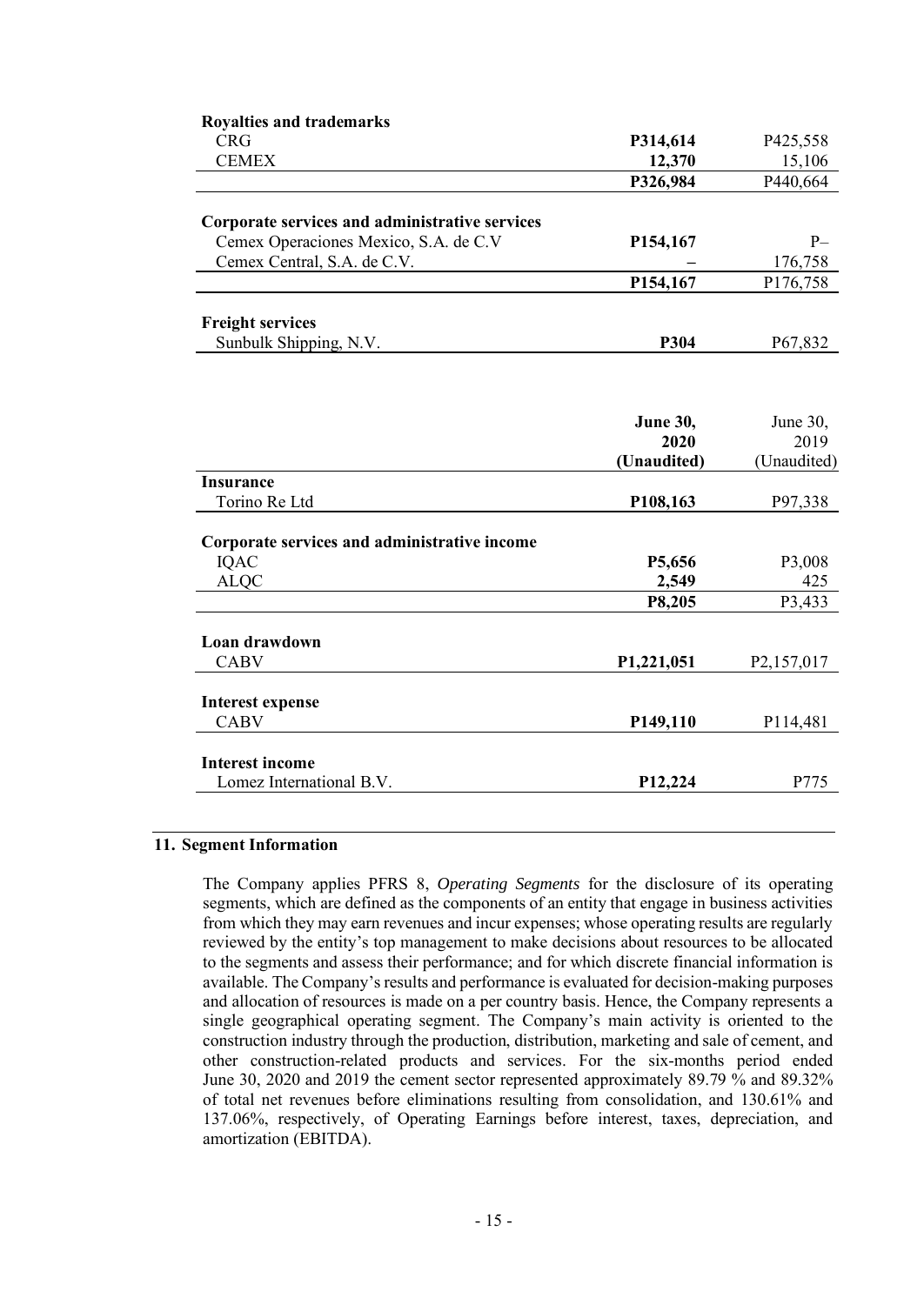The main indicator used by the Company's management to evaluate performance is "Operating EBITDA", representing operating income before other income - net, interest, tax, depreciation and amortization, considering that such amount represents a relevant measure for the Company's management as an indicator of the ability to internally fund capital expenditures, as well as a widely accepted financial indicator to measure the Company's ability to service or incur debt. Operating EBITDA should not be considered as an indicator of the Company's financial performance, as an alternative to cash flow, as a measure of liquidity, or as being comparable to other similarly titled measures of other companies.

### **12. Long-term Bank Loan**

On February 1, 2017, the Parent Company signed a Senior Unsecured Peso Term Loan Facility Agreement (Facility Agreement) with BDO Unibank, Inc. (BDO) for an amount of up to the Philippine Peso equivalent of US\$280million to refinance a majority of the Parent Company's outstanding long-term loan with New Sunward Holding B.V. The term loan provided by BDO has a tenor of seven (7) years from the date of the initial drawdown on the facility and consists of a fixed rate and a floating rate tranche based on market rates plus spread. Short-term portion of the bank loan amounted to P140,123 as at June 30, 2020 and December 31, 2019.

The debt issuance cost of this bank loan, corresponding to P93,040 and P106,019 on unamortized basis, was deducted from the total loan liability as at June 30, 2020 and December 31, 2019, respectively. Interest expense incurred as at June 30, 2020 and 2019, excluding amortized direct cost, amounted to P293,688 and P430,985, respectively, which is recognized under "Financial and other financial expenses - net" account in the condensed consolidated interim statements of comprehensive income.

|                                 |                  | Accrued         |              |
|---------------------------------|------------------|-----------------|--------------|
|                                 | <b>Bank Loan</b> | <b>Interest</b> | <b>Total</b> |
| Balance as at January 1, 2019   | P13,628,851      | P132,907        | P13,761,758  |
| Interest expense                | 25,964           | 774,869         | 800,833      |
| Payment of:                     |                  |                 |              |
| Principal                       | (2,340,123)      |                 | (2,340,123)  |
| Interest                        |                  | (812,776)       | (812,776)    |
| Others                          | 6,233            |                 | 6,233        |
| Balance as at December 31, 2019 |                  |                 |              |
| (Audited)                       | 11,320,925       | 95,000          | 11,415,925   |
| Interest expense                | 12,981           | 293,688         | 306,669      |
| Payment of:                     |                  |                 |              |
| Principal                       | (70, 061)        |                 | (70,061)     |
| Interest                        |                  | (152, 526)      | (152, 526)   |
| Balance as at June 30, 2020     |                  |                 |              |
| (Unaudited)                     | P11,263,845      | P236,162        | P11,500,007  |

The reconciliation of opening and closing balances of bank loan follows:

Accrued interest from this bank loan amounting to P236,162 and P95,000 as at June 30, 2020 and December 31, 2019 are recognized under "Unearned income, other accounts payable and accrued expenses" account in the condensed consolidated interim statements of financial position.

The Facility Agreement also provides certain covenants. Compliance with these covenants shall be tested semi-annually. On December 8, 2017, the Parent Company entered into a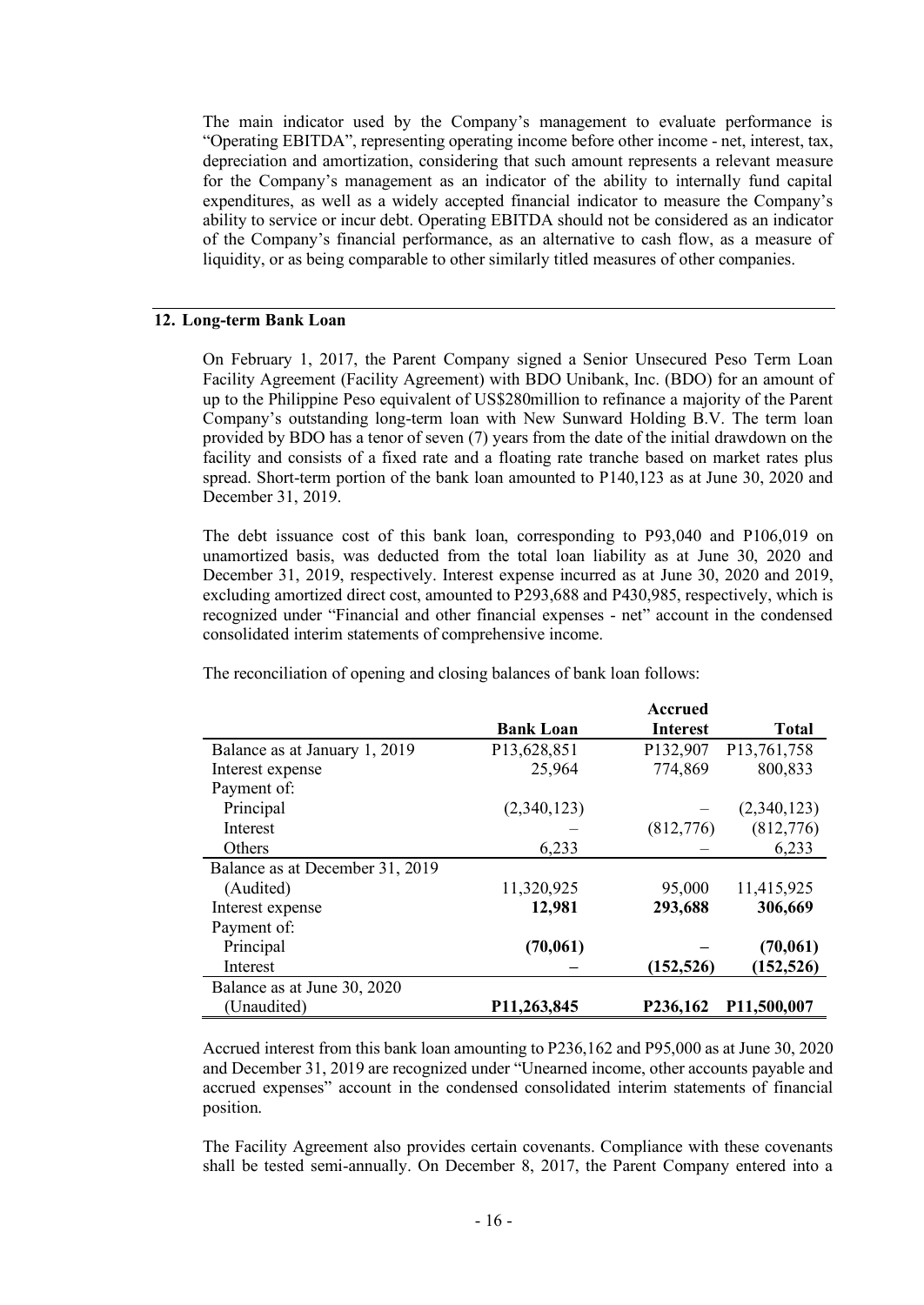Supplemental Agreement to the Facility Agreement with BDO pursuant to which, more notably, it was agreed that: (i) the commencement date for compliance with the aforementioned financial covenants under the Facility Agreement would be in June 2020; (ii) debt service reserve accounts were created and (iii) additional debt incurrence restrictions be put in place. One of these debt incurrence restrictions agreed is based on a financial ratio that measures, on a consolidated basis, the Parent Company's ability to cover its interest expense using its Operating EBITDA (interest coverage ratio) and is measured by dividing Operating EBITDA by the financial expense for the last twelve months as of the calculation date. Operating EBITDA equals operating income before other income, net plus depreciation and amortization. On December 14, 2018, the Parent Company entered into another Supplemental Agreement to the Facility Agreement that provides an option, only for certain potential events of default under the Facility Agreement, for the Parent Company's ultimate parent company, CEMEX, or any affiliate of CEMEX which is not a direct or indirect subsidiary of the Parent Company, to pay all amounts outstanding under the Facility Agreement before they become due and payable prior to their maturity in certain events.

Debt service reserve account related to the Company's bank loan amounted to P368,975 and P375,470 as at June 30, 2020 and December 31, 2019, respectively, and is recognized in "Other assets and noncurrent accounts receivable" in the condensed consolidated interim statements of financial position.

On May 15, 2019, the Company signed an Amendment to the Facility and Supplemental Agreements with BDO mainly to: (i) conform the Facility Agreement with certain changes required due to PFRS 16 entering into effect; (ii) exclude from financial covenants in the Facility Agreement any principal and interest from certain subordinated loans and advances incurred in relation with the new cement line being built by Solid that have been made or are to made to the Company by any subsidiary of CEMEX; and (iii) allow for certain loans taken by the Company with any CEMEX subsidiary to be paid with the proceeds from any equity fundraising activity of the Parent Company without having to pay a prepayment fee to BDO under the Facility Agreement.

As at June 30, 2020, the Parent Company is in compliance with the applicable restrictions and covenants of the Facility Agreement.

On June 30, 2020, the Parent Company reached an agreement with BDO further amending the Facility Agreement, so that the Parent Company is required to comply with certain financial covenants commencing at the later date of June 30, 2021.

# **13. Financial Instruments and Financial Risk Management**

This note presents information on the exposure of the Company for credit risk, foreign currency risk and liquidity risk; goals, policies and procedures of the Company to measure and manage risk and the administration of the Company's resources.

## *Risk management framework*

The Company's management has overall responsibility for the development, implementation and monitoring of the conceptual framework and policies for an effective risk management.

The Company's risk management policies are intended to: a) identify and analyze the risks faced by the Company; b) implement appropriate risk limits and controls; and c) monitor the risks and the compliance with the limits. Policies and risk management systems are regularly reviewed to reflect changes in market conditions and in the Company's activities. By means of its policies and procedures for risk management, the Company aims to develop a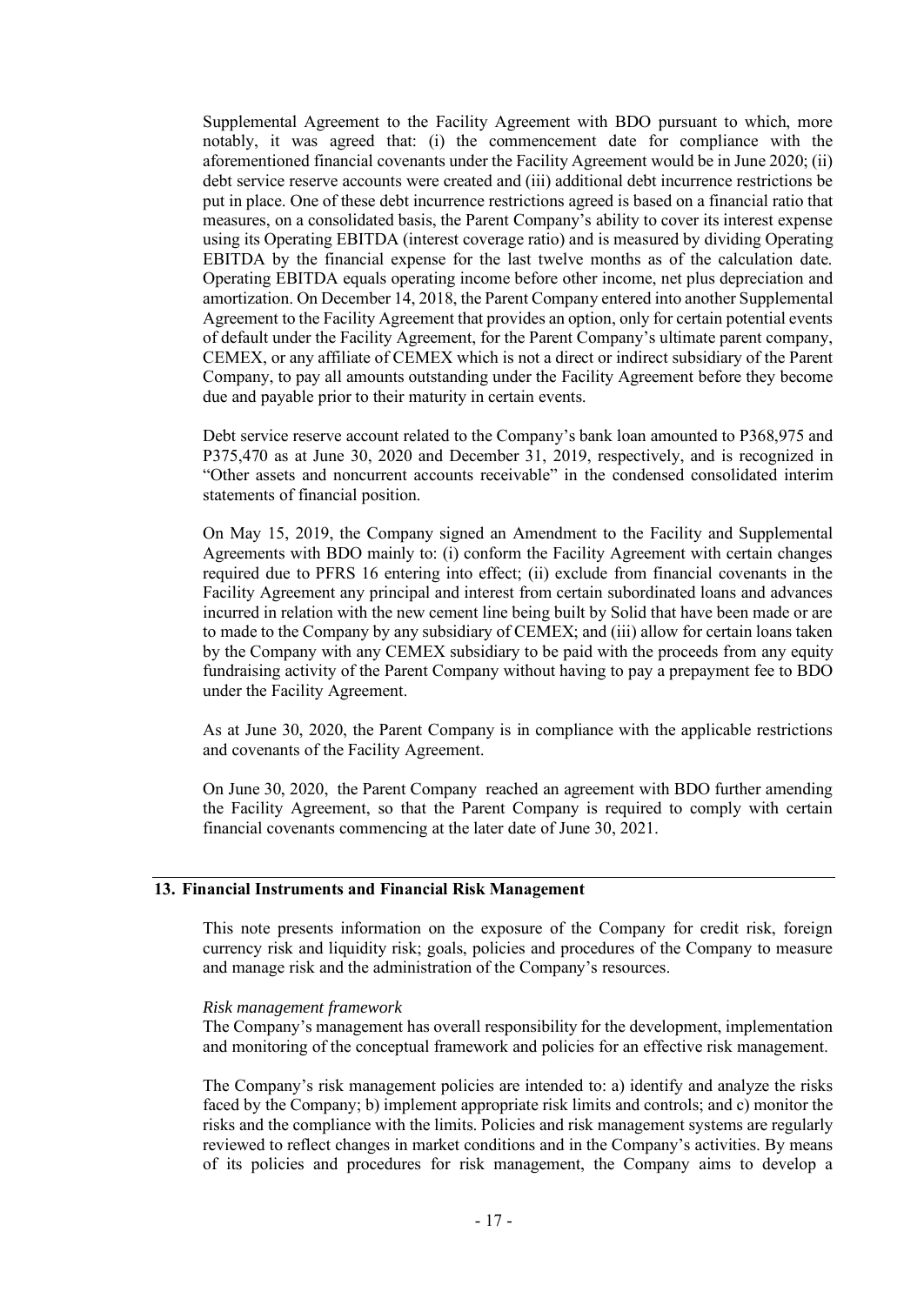disciplined and constructive control environment where all employees understand their roles and obligations.

### *Credit risk*

Credit risk is the risk of financial loss faced by the Company if a customer or a counterparty of a financial instrument does not meet its contractual obligations and originates mainly from trade receivables. As at June 30, 2020 and December 31, 2019 the maximum exposure to credit risk is represented by the balance of financial assets. Management has developed policies for the authorization of credit to customers. The exposure to credit risk is monitored constantly according to the behavior of payment of the debtors. Credit is assigned on a customer-by-customer basis and is subject to assessments which consider the customers' payment capacity, as well as past behavior regarding due dates, balances past due and delinquent accounts. In cases deemed necessary, the Company's management requires guarantees from its customers and financial counterparties with regard to financial assets, which can be called upon if the counterparty is in default under the terms of the agreement. Cash bonds received from credit customers as at June 30, 2020 and December 31, 2019 amounted to P32,624.

The Company's management has established a policy of low risk which analyzes the creditworthiness of each new client individually before offering the general conditions of payment terms and delivery, the review includes external ratings, when references are available, and in some cases bank references. Threshold of credit limits are established for each client, which represent the maximum credit amount that requires different levels of approval. Customers who do not meet the levels of solvency requirements imposed by the Company can only carry out transactions with the Company by paying cash in advance.

The carrying amount of financial assets below represents the maximum credit exposure. The maximum exposure to credit risk as at June 30, 2020 and December 31, 2019 is as follows:

|                                             | June 30, 2020 (Unaudited) |              |
|---------------------------------------------|---------------------------|--------------|
|                                             | Gross                     | Net carrying |
|                                             | Carrying                  | amount       |
|                                             | <b>Amount</b>             |              |
| <b>Financial assets at amortized cost</b>   |                           |              |
| Cash and cash equivalents (Note 6)          | P5,271,916                | P5,271,916   |
| <b>Trade receivables</b> (Note 4)           | 906,932                   | 883,519      |
| Due from related parties (Note 10)          | 7,266                     | 7,266        |
| <b>Insurance claims and premiums</b>        |                           |              |
| receivable                                  | 359,821                   | 359,821      |
| Other current accounts receivable           | 31,772                    | 31,772       |
| Long-term time and rental guaranty deposits |                           |              |
| (Note 14; under other assets and noncurrent |                           |              |
| accounts receivable)                        | 597,082                   | 597,082      |
|                                             | P7,174,789                | P7,151,376   |

|                                           | December 31, 2019 (Audited)    |            |
|-------------------------------------------|--------------------------------|------------|
|                                           | Gross Carrying<br>Net carrying |            |
|                                           | Amount                         | amount     |
| <i>Financial assets at amortized cost</i> |                                |            |
| Cash and cash equivalents (Note 6)        | P <sub>1</sub> ,399,180        | P1,399,180 |
| Trade receivables (Note 4)                | 916,708                        | 892,951    |
| Due from related parties (Note 10)        | 27,749                         | 27,749     |
| Insurance claims and premiums receivable  | 445,535                        | 445,535    |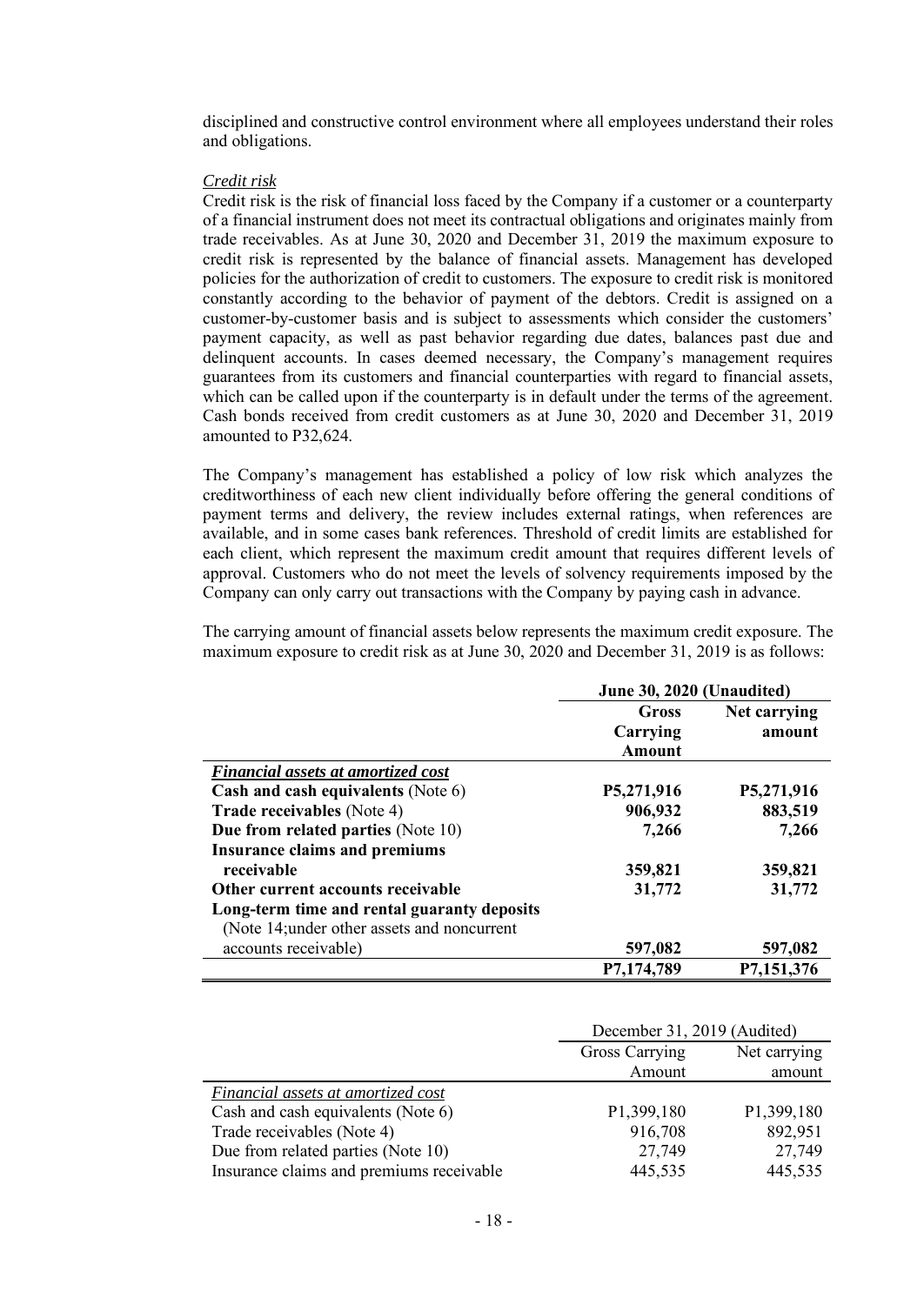| Other current accounts receivable           | 65.244     | 65,244     |
|---------------------------------------------|------------|------------|
| Long-term time and rental guaranty deposits |            |            |
| (Note 14; under other assets and noncurrent |            |            |
| accounts receivable)                        | 597.995    | 597.995    |
|                                             | P3.452.411 | P3,428,654 |

Except for trade receivables, the amounts above represent the gross carrying amount of these financial assets.

# *Trade receivables*

The Company applied the simplified approach in measuring ECLs which uses a lifetime expected loss allowance for all trade receivables. To measure the ECLs, trade receivables have been grouped by shared credit risk characteristics based on customer type and determines for each group an average ECL, considering actual credit loss experience over the last 12 months and the Company's view of economic conditions over the expected lives of the trade receivables. The that is used to arrive at the ECL arising from the current year credit sales is computed as the percentage of prior year's credit sales that eventually became more than 365 days overdue. The ECL rate is 100% for the trade receivables that are 365 and more days past due. The Company has identified the GDP growth rate to be the most relevant macroeconomic factor that affects the ability of the customers to settle the receivables. However, it was assessed that the adjustment for forward-looking information is not material.

The following table provides information about the exposure to credit risk and ECL for trade receivables:

| As at June 30, 2020 (Unaudited)              | Current  | $1$ to $30$<br>davs | 31 to 60<br>davs     | More<br>than 60<br>davs | <b>Total</b> |
|----------------------------------------------|----------|---------------------|----------------------|-------------------------|--------------|
| Trade receivables - gross carrying<br>amount | P682.114 | P50.873             | P <sub>48</sub> .810 | P125.135                | P906,932     |
| <b>Allowance for ECL</b>                     | 1,661    | 1,192               | 142                  | 20,418                  | 23,413       |
| <b>Average ECL rates</b>                     | $0.2\%$  | 2.3%                | $0.2\%$              | 16.3%                   | $2.6\%$      |
|                                              |          |                     |                      |                         |              |
|                                              |          | 1 to $30$           | $31 \text{ to } 60$  | More than               |              |
| As at December 31, 2019 (Audited)            | Current  | days                | days                 | 60 days                 | Total        |
| Trade receivables - gross carrying amount    | P831,695 | P50.910             | P <sub>4.538</sub>   | P <sub>29</sub> ,565    | P916.708     |
| Allowance for ECL                            | 1.670    | 1.934               | 3,097                | 17.056                  | 23,757       |
| Average ECL rates                            | $0.2\%$  | $3.8\%$             | 68.2%                | 57.7%                   | $2.6\%$      |

### *Other Financial Assets (excluding Equity Instruments)*

Impairment on cash and cash equivalents and restricted cash (recognized under "Other assets and noncurrent accounts receivable" account in the consolidated statements of financial position) has been measured on a 12-month expected loss basis and reflects the short maturities of the exposures. The Company considers that these financial assets, as well as derivative assets, have low credit risk as these are held with reputable banks and financial institutions. All other debt investments and other receivables (i.e., due from related parties, insurance claims and premium receivable, other current accounts receivable and rental guaranty deposits) that are measured at amortized cost are considered to have low credit risk, because they have low risk of default as the issuer has a strong capacity to meet its contractual cash flow obligations in the near term. Credit risk on these financial assets has not increased significantly since their initial recognition. Hence, the loss allowance calculated was therefore limited to 12 months expected losses. The Company has determined an insignificant amount of ECL on these financial assets because of the zero-instance of default from the counterparties and the effect of forward-looking information on macro-economic factors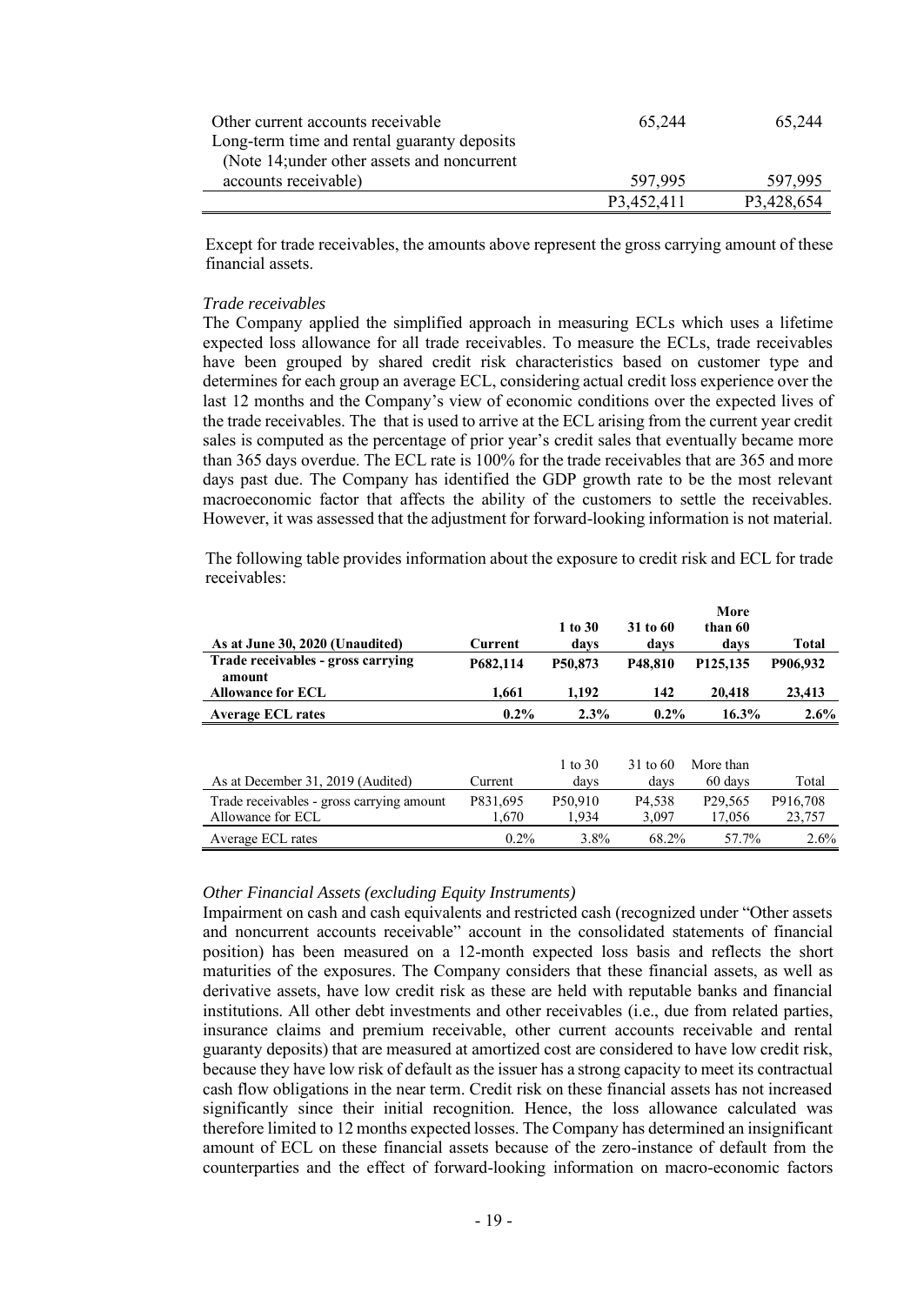affecting the ability of the counterparties to settle the receivables were assessed to have an insignificant impact.

The Company sells its products primarily to retailers in the construction industry, with no specific geographic concentration of credit within the country in which the Company operates. As at June 30, 2020 and December 31, 2019, no single customer individually accounted for a significant amount of the reported amounts of sales or the balances of trade receivables.

### *Movements in the Allowance for ECL in Trade receivables*

Changes in the allowance for ECL for the six month period ended June 30, 2020 and for the year ended December 31, 2019 are as follows:

|                                | June 30              | December 31,         |
|--------------------------------|----------------------|----------------------|
|                                | 2020                 | 2019                 |
|                                | (Unaudited)          | (Audited)            |
| Beginning balance              | P23,757              | P <sub>24</sub> ,148 |
| Provision                      | 2,891                | 334                  |
| Write-off of trade receivables | (3,235)              | (725)                |
| Ending balance                 | P <sub>23</sub> ,413 | P23,757              |

### *Foreign currency risk*

Foreign currency risk is the risk that the fair value of the future cash flows of a financial instrument will fluctuate in relation to changes in exchange rates. The Company's exposure to the risk of changes in foreign exchange rates relates mainly to its operational and financing activities. The objective of foreign currency risk management is to manage and control exposures within acceptable parameters while optimizing the return. The Company's revenues and costs are generated and settled mainly in Philippine peso. For the six months ended June 30, 2020 and as at December 31, 2019 approximately less than 5% of the Company's net sales, before eliminations, were generated in dollars.

The Company had an exposure arising from the foreign currency denominated financial obligations as compared to the currency in which the majority of the Company's revenues are generated. The Company's only revenues denominated in dollars to cover such dollardenominated obligations are those generated by exports. As at June 30, 2020 and December 31, 2019 the Company does not have any derivative financing hedge for foreign currency denominated financial obligation to address this foreign currency risk.

Foreign exchange fluctuations occur when any member of the Company incur monetary assets and liabilities in a currency different from its functional currency. These translation gains and losses are recognized in the condensed consolidated interim statements of comprehensive income.

As at June 30, 2020 and December 31, 2019, a summary of the quantitative information of the exposure of the Company due to foreign currencies is provided to the administration on the basis of its risk management policy as follows: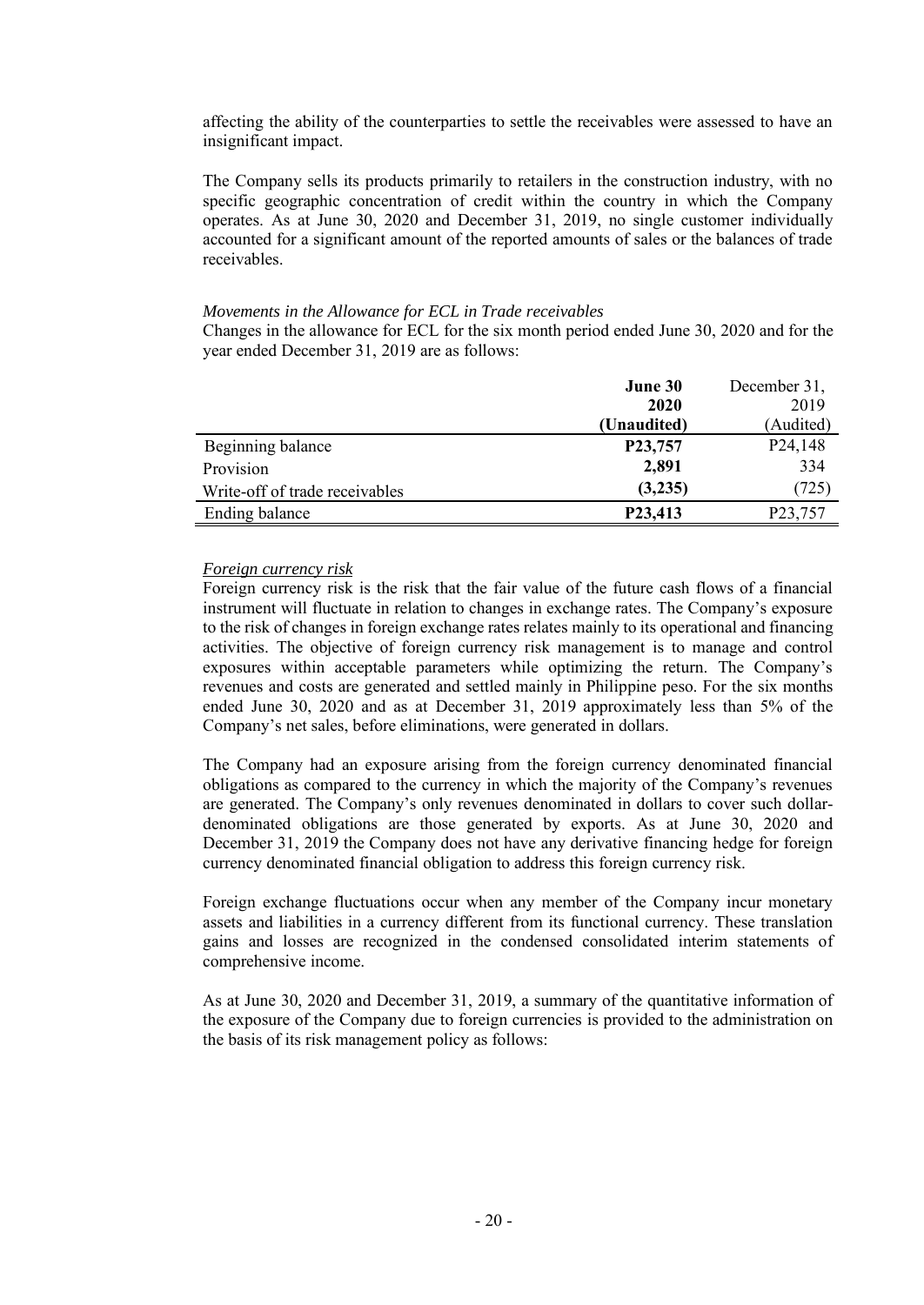## **As at June 30, 2020 (Unaudited)**

| <b>Amounts in thousands of dollars</b>     | U.S. dollar      | Euro       |
|--------------------------------------------|------------------|------------|
| Cash and cash equivalents                  | <b>US\$4,252</b> | $\epsilon$ |
| Receivable from related parties*           | 59               |            |
| <b>Trade payables</b>                      | (24, 355)        | (426)      |
| Payable to related parties*                | (16,906)         |            |
| <b>Lease liabilities</b>                   | (16, 058)        |            |
| Net assets denominated in foreign currency | (US\$53,008)     | (€426)     |

*\*Pertains to related party transactions with entities outside the Company*

### As at December 31, 2019 (Audited)

| Amounts in thousands of dollars                 | U.S. dollar   | Euro                             |
|-------------------------------------------------|---------------|----------------------------------|
| Cash and cash equivalents                       | US\$5,474     | $\epsilon$                       |
| Due from related parties*                       | 76            |                                  |
| Due to related parties*                         | (130,090)     |                                  |
| Trade payables                                  | (29, 558)     | (1,510)                          |
| Lease liabilities                               | (14, 051)     |                                  |
| Net liabilities denominated in foreign currency | (US\$168,149) | $(\text{\small{\'et}}\,1,\!510)$ |

*\*Pertains to related party transactions with entities outside the Company*

The Company is also exposed to foreign currency risks on eliminated foreign currency denominated intragroup balances as follows:

|                |                | December 31,<br><b>June 30,</b> |               |
|----------------|----------------|---------------------------------|---------------|
|                |                | <b>2020</b>                     | 2019          |
| Amount owed by | Amount owed to | (Unaudited)                     | (Audited)     |
| Parent Company | <b>CAR</b>     | (US\$57,593)                    | (US\$88,490)  |
| Parent Company | Falcon         | (3,001)                         | (31,225)      |
| APO.           | <b>CAR</b>     | (3,547)                         | (4,653)       |
| Solid          | <b>CAR</b>     | (8,918)                         | (4, 535)      |
|                |                | (US\$73,059)                    | (US\$128,903) |

The most significant closing exchange rates and the approximate average exchange rates of Philippine Peso per U.S. dollar and Euro used in the condensed consolidated interim financial statements were as follows:

|             | <b>June 30, 2020</b> |                    |                    | December 31, 2019   |  |
|-------------|----------------------|--------------------|--------------------|---------------------|--|
| Currency    | <b>Closing</b>       | Closing<br>Average |                    |                     |  |
| U.S. dollar | P49.83               | P <sub>50.55</sub> | P <sub>50.64</sub> | P <sub>5</sub> 1.57 |  |
| Euro        | 55.98                | 55.81              | 56.78              | 57.68               |  |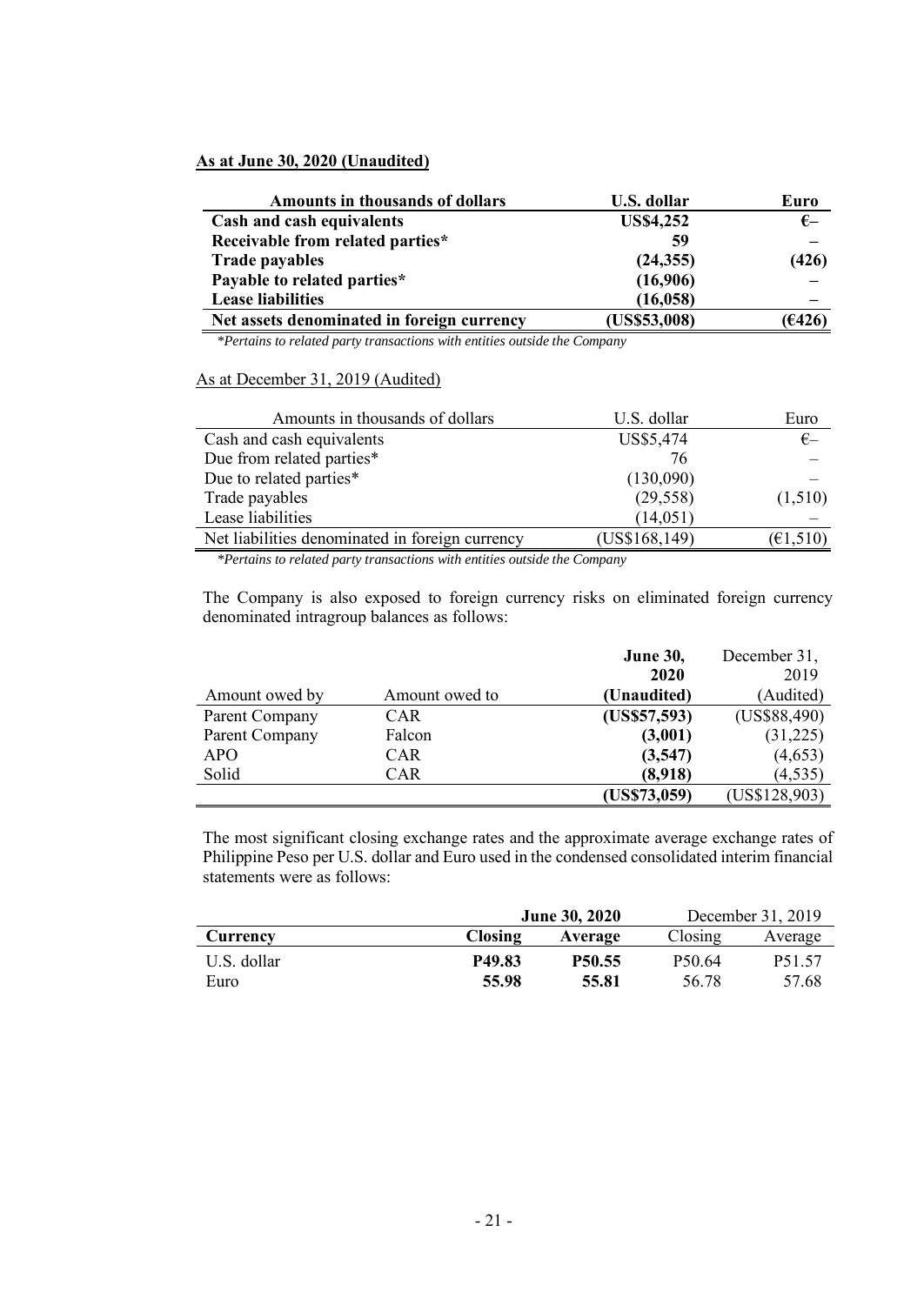### *Sensitivity Analysis*

The following table demonstrates the sensitivity to a reasonably possible change in various foreign currencies, with all other variables held constant, of the Company's earnings before income tax and equity for the six-month period ended June 30, 2020 and for the year ended December 31, 2019:

| US\$        | <b>Strengthening</b><br>(Weakening)<br>of Philippine Peso | <b>Effect</b> on<br><b>Profit before</b><br><b>Income Tax</b> | <b>Effect on Equity</b> |
|-------------|-----------------------------------------------------------|---------------------------------------------------------------|-------------------------|
| <b>2020</b> | $+1.6\%$<br>$-1.6\%$                                      | P57,884<br>(57, 884)                                          | P40,519<br>(40, 519)    |
|             | $+3.7\%$                                                  | P315,057                                                      | P220,540                |
| 2019        | $-3.7\%$                                                  | (315,057)                                                     | (220, 540)              |
|             | <b>Strengthening</b>                                      | <b>Effect</b> on                                              |                         |

| <b>EUR</b>  | (Weakening)<br>of Philippine Peso | <b>Profit before</b><br><b>Income Tax</b> | <b>Effect on Equity</b> |
|-------------|-----------------------------------|-------------------------------------------|-------------------------|
| <b>2020</b> | $+1.4\%$                          | <b>P339</b>                               | P <sub>237</sub>        |
|             | $-1.4\%$                          | (339)                                     | (237)                   |
| 2019        | $+5.8\%$                          | P <sub>4</sub> ,973                       | P3,481                  |
|             | $-5.8\%$                          | (4,973)                                   | (3,481)                 |

*Sensitivity Analysis pertaining to Eliminated Intragroup Balances*

| US\$        | <b>Strengthening</b><br>(Weakening)<br>of Philippine Peso | <b>Effect</b> on<br><b>Profit before</b><br><b>Income Tax</b> | <b>Effect on Equity</b> |
|-------------|-----------------------------------------------------------|---------------------------------------------------------------|-------------------------|
| <b>2020</b> | $+1.6\%$                                                  | P41,998                                                       | P29,339                 |
|             | $-1.6\%$                                                  | (41,998)                                                      | (29, 339)               |
| 2019        | $+3.7%$                                                   | P241,523                                                      | P169,067                |
|             | $-3.7\%$                                                  | (241, 523)                                                    | (169,067)               |

### *Interest rate risk*

Interest rate risk is the risk that changes in interest rates will affect the Company's income or the value of its holdings of financial instruments. As at June 30, 2020 and December 31, 2019, the Company is exposed to interest rate risk primarily on the floating interest rate tranche corresponding to P5,922,047 and P5,964,021, respectively, of the long-term bank loan with BDO and short-term investments in Lomez International B.V. amounting to P3,622,836 and P65,154 as at June 30, 2020 and December 31, 2019, respectively (see Note 6). The short term investments with Lomez International B.V. bears interest at a rate equivalent to the higher of WAILRF rate minus 10 basis points and zero interest for Solid, APO and Edgewater Ventures Corporation and WAILRF rate plus 30 basis points for CAR and Falcon.

### *Sensitivity Analysis*

As at June 30, 2020 and December 31, 2019, a hypothetical 1% increase in interest rate, with all other variables held constant, the Company's profit for the six months ended June 30, 2020 and 2019 would have decreased by approximately P16,094 and P86,242 net of tax, respectively. Conversely, a hypothetical 1% decrease in interest rate would have the opposite effect.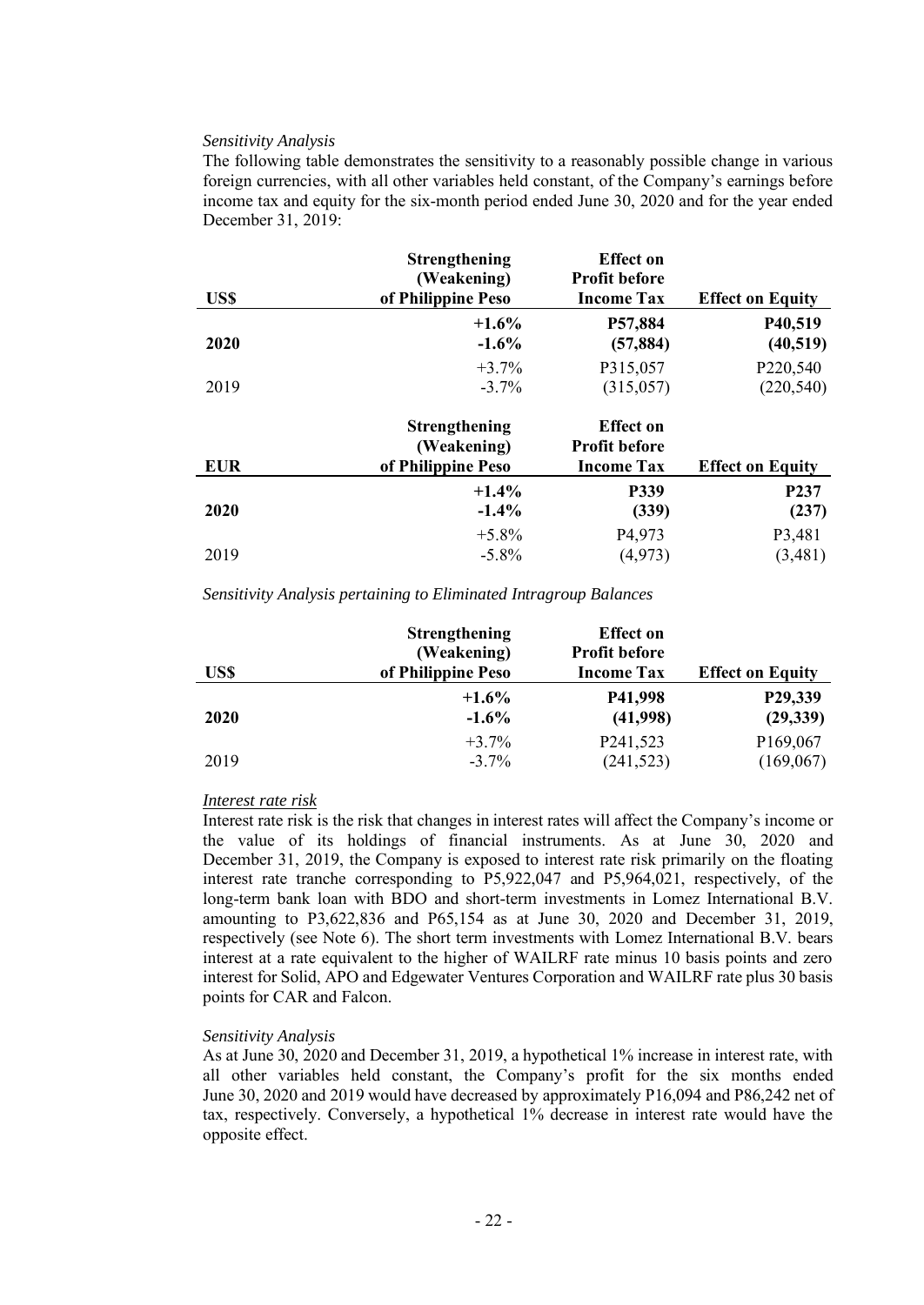### *Commodity Price Risk*

In the ordinary course of business, the Company is exposed to commodity price risk, including the exposure from diesel fuel prices, and expose the Company to variations in prices of the underlying commodity. The Company established specific policies oriented to obtain hedge with the objective of fixing diesel fuel prices. In 2019, the Company purchased option contract transactions to hedge the price of diesel fuel. By means of these contracts, the Company fixed the price of diesel over certain volume representing a portion of the estimated consumption of diesel fuel in the operations. The Company is expected to complete its purchase of option contract transactions in 2020 to cover a portion of the estimated consumption in 2021 of diesel fuel. These contracts have been designated as cash flow hedges of diesel fuel consumption, and as such, changes in fair value are recognized temporarily through OCI and are recycled to profit or loss as the related diesel volumes are consumed.

For the six months ended June 30, 2020 and 2019, changes in fair value of these contracts recognized in OCI amounted to P1,795 and P29 respectively.

### *Liquidity risk*

Liquidity risk is the risk that the Company will not have sufficient funds available to meet its obligations. The Company has fulfilled its operational liquidity needs primarily through its own operations and expects to continue to do so for both the short and long-term liabilities. Although cash flow from the Company's operations has historically covered its overall liquidity needs for operations, servicing debt and funding capital expenditures and acquisitions, the consolidated entities are exposed to risks from changes in foreign currency exchange rates, prices and currency controls, interest rates, inflation, governmental spending, social instability and other political, economic and/or social developments in the countries in which they operate, any one of which may materially decrease the Company's net income and reduce cash flows from operations. Accordingly, in order to meet its liquidity needs, the Company also relies on cost-control and operating improvements to optimize capacity utilization and maximize profitability. The Company's consolidated net cash flows provided by and used in operating activities, as presented in its unaudited condensed consolidated interim statement of cash flows, was P260,081 and P2,225,540 for the six months period ended June 30, 2020 and 2019, respectively. The Company's trade payables, due to related parties, taxes payable and other accounts payable and accrued expenses are expected to be settled within one year. Trade payables are noninterest-bearing and are normally settled on a 30-days term. In addition, there is no significant concentration of a specific supplier relating to the purchase of raw materials.

The following are the contractual maturities of financial liabilities, including estimated interest payments and excluding the impact of netting agreements:

|                                       | As at June 30, 2020 (Unaudited)       |                                 |                      |                    |                             |
|---------------------------------------|---------------------------------------|---------------------------------|----------------------|--------------------|-----------------------------|
|                                       | Carrying<br>Amount                    | Contractual<br><b>Cash Flow</b> | 12 Months<br>or Less | <b>1 - 5 Years</b> | More than 5<br><b>Years</b> |
| <b>Trade payables</b>                 | P3,680,847                            | P3,680,847                      | P3,680,847           | $P-$               | $P-$                        |
| Other accounts payable<br>and accrued |                                       |                                 |                      |                    |                             |
| expenses*                             | 742,381                               | 742.381                         | 742,381              |                    |                             |
| Due to related parties                | 1,199,196                             | 1,199,196                       | 1,199,196            |                    |                             |
| Long-term bank loan                   | 11,263,845                            | 12,956,071                      | 762,322              | 12, 193, 749       |                             |
| <b>Lease liabilities</b>              | 2,324,208                             | 5,103,924                       | 745,720              | 787,238            | 3,570,966                   |
| <b>Total</b>                          | P <sub>19</sub> ,2 <sub>10</sub> ,477 | P23,682,419                     | P7.130.466           | P12,980,987        | P3.570.966                  |

*\*Excluding government-related payables, and other non-financial liabilities amounting to P684.2 million.*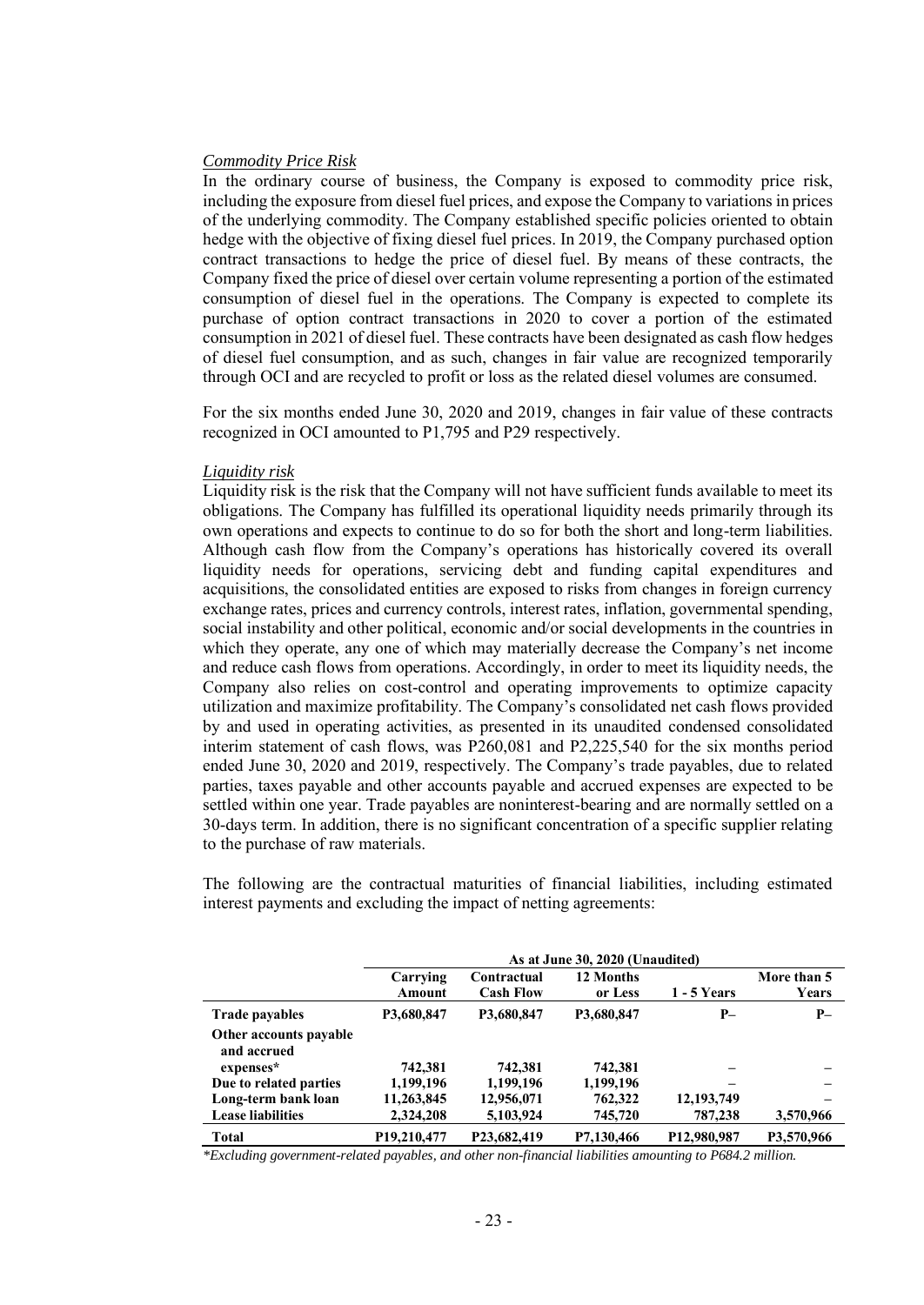|                                                 | As at December 31, 2019 (Audited) |                           |                          |               |                      |
|-------------------------------------------------|-----------------------------------|---------------------------|--------------------------|---------------|----------------------|
|                                                 | Carrying<br>Amount                | Contractual<br>Cash Flow  | 12 Months<br>or Less     | $1 - 5$ Years | More than 5<br>Years |
| Trade payables                                  | P4,795,817                        | P <sub>4</sub> , 795, 817 | P4,795,817               | $P-$          | $P-$                 |
| Other accounts payable<br>and accrued expenses* | 942,855                           | 942,855                   | 942,855                  |               |                      |
| Due to related parties                          | 8,102,052                         | 10,714,797                | 3,289,975                | 7,424,822     |                      |
| Long-term bank loan                             | 11,320,925                        | 13,305,483                | 736,880                  | 12,568,603    |                      |
| Lease liabilities                               | 2,163,251                         | 5,094,230                 | 646,741                  | 787,474       | 3,660,015            |
| Total                                           | P27,324,900                       | P34,853,182               | P <sub>10</sub> ,412,268 | P20,780,899   | P3,660,015           |

*\*Excluding government-related payables, and other non-financial liabilities amounting to P714.9 million.*

### *Insurance Risk management*

As mentioned in Note 1, the Parent Company incorporated Falcon to create its own reserves and reinsure in respect of the Company's property, non-damage business interruption and political risks insurance. Falcon is expected to retain 10% of the risk in connection with property insurance and 100% of the risk in connection with earthquake and wind stop loss, non-damage business interruption and political risks insurance, and cyber risks and professional liabilities of the Parent Company's operating subsidiaries. As a result of these arrangements, the Company will effectively self-insure these risks to the extent of Falcon's retained liability. There can be no assurance that the reserves established by Falcon will exceed any losses in connection with the Company's self-insured risks.

In addition, the Company's insurance coverage is subject to periodic renewal. If the availability of insurance coverage is reduced significantly for any reason, the Company may become exposed to certain risks for which it is not and, in some cases could not be, insured. Moreover, if the Company's losses exceed its insurance coverage, or if the Company's losses are not covered by the insurance policies it has taken up, or if Falcon is required to pay claims to its insurer pursuant to the reinsurance arrangements, the Company may be liable to cover any shortfall or losses. The Company's insurance premiums may also increase substantially because of such claim from the Company's insurers.

The foregoing risk exposure is mitigated, through making reasonable approximation after an evaluation of reported claims in the past of the Parent Company's operating subsidiaries, by retaining only insurance risk from insurance policies in which the operating subsidiaries have low probability of incurring losses.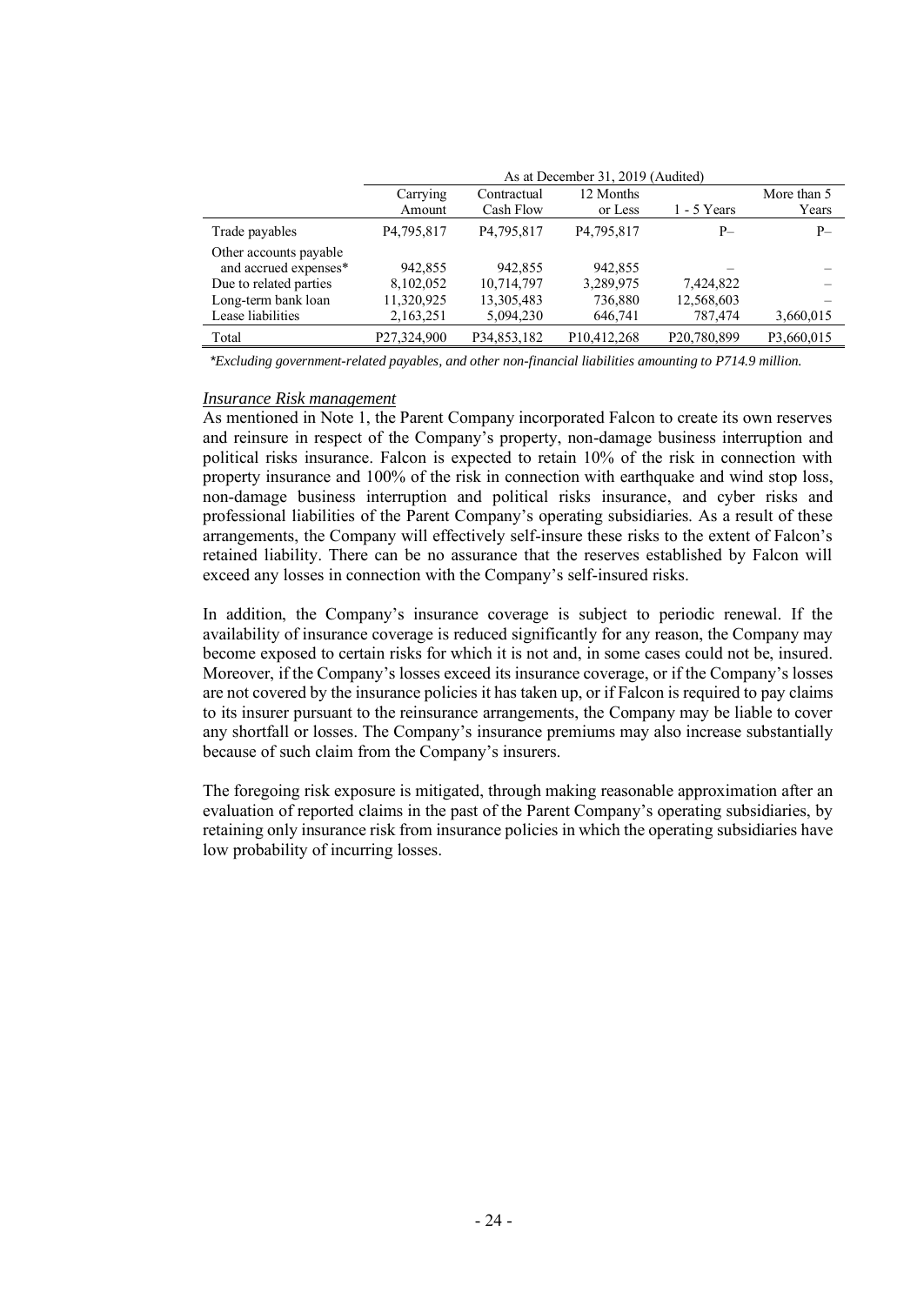# **14. Fair Values of Financial Assets and Financial Liabilities**

The fair values of cash and cash equivalents, trade receivables, amounts due from and due to related parties, other current accounts receivable, other accounts payable and accrued expenses reasonably approximate their carrying amounts considering the short-term maturities of these financial instruments.

As at June 30, 2020 and December 31, 2019, the carrying amounts of financial assets and liabilities and their respective fair values are as follows:

|                       | June 30, 2020 (Unaudited) |                   |                   | December 31, 2019 (Audited) |             |            |
|-----------------------|---------------------------|-------------------|-------------------|-----------------------------|-------------|------------|
|                       |                           |                   | <b>Fair value</b> |                             |             | Fair value |
|                       | Carrying                  |                   | hierarchy         | Carrying                    |             | hierarchy  |
|                       | amount                    | <b>Fair value</b> | level             | amount                      | Fair value  | level      |
| Financial assets      |                           |                   |                   |                             |             |            |
| Long-term time        |                           |                   |                   |                             |             |            |
| and guaranty          |                           |                   |                   |                             |             |            |
| deposits              |                           |                   |                   |                             |             |            |
| (Note 13)             | P597,082                  | P597,082          | Level 2           | P597,995                    | P597,995    | Level 2    |
|                       |                           |                   |                   |                             |             |            |
| Financial liabilities |                           |                   |                   |                             |             |            |
| Bank loan             | P11,263,385               | P11,263,385       | Level 2           | P11.320.925                 | P12.888.099 | Level 2    |
| Payable to a          |                           |                   |                   |                             |             |            |
| related party         |                           |                   | Level 2           | 6,448,398                   | 7,952,786   | Level 2    |
|                       | P11.263.385               | P11,263,385       |                   | P17.769.323                 | P20.840.885 |            |

The estimated fair value of the Company's long-term time and guaranty deposits, long-term payable to a related party and bank loan are either based on estimated market prices for such or similar instruments, considering interest rates currently available for the Company to negotiate debt with the same maturities, or determined by discounting future cash flows using market-based interest rates currently available to the Company. The estimated fair value of the derivative asset is determined by measuring the effect of the future economic variables according to the yield curved shown on the market as at the reporting date.

### **15. Contingencies**

As at June 30, 2020, the Company is involved in various legal proceedings of minor impact that have arisen in the ordinary course of business. These proceedings involve: 1) national and local tax assessments; 2) labor claims; and 3) other diverse civil actions. The Company considers that in those instances in which obligations have been incurred, the Company has accrued adequate provisions to cover the related risks. The Company believes these matters will be resolved without any significant effect on its business, consolidated financial position or consolidated financial performance. In addition, in relation to ongoing legal proceedings, the Company is able to make a reasonable estimate of the expected loss or range of possible loss, as well as disclose any provision accrued for such loss. However, for a limited number of ongoing proceedings, the Company may not be able to make a reasonable estimate of the expected loss or range of possible loss or may be able to do so but believes that disclosure of such information on a case-by-case basis would seriously prejudice Company's position in the ongoing legal proceedings or in any related settlement discussions. Accordingly, in these cases, the Company has disclosed qualitative information with respect to the nature and characteristics of the contingency, but has not disclosed the estimate of the range of potential loss.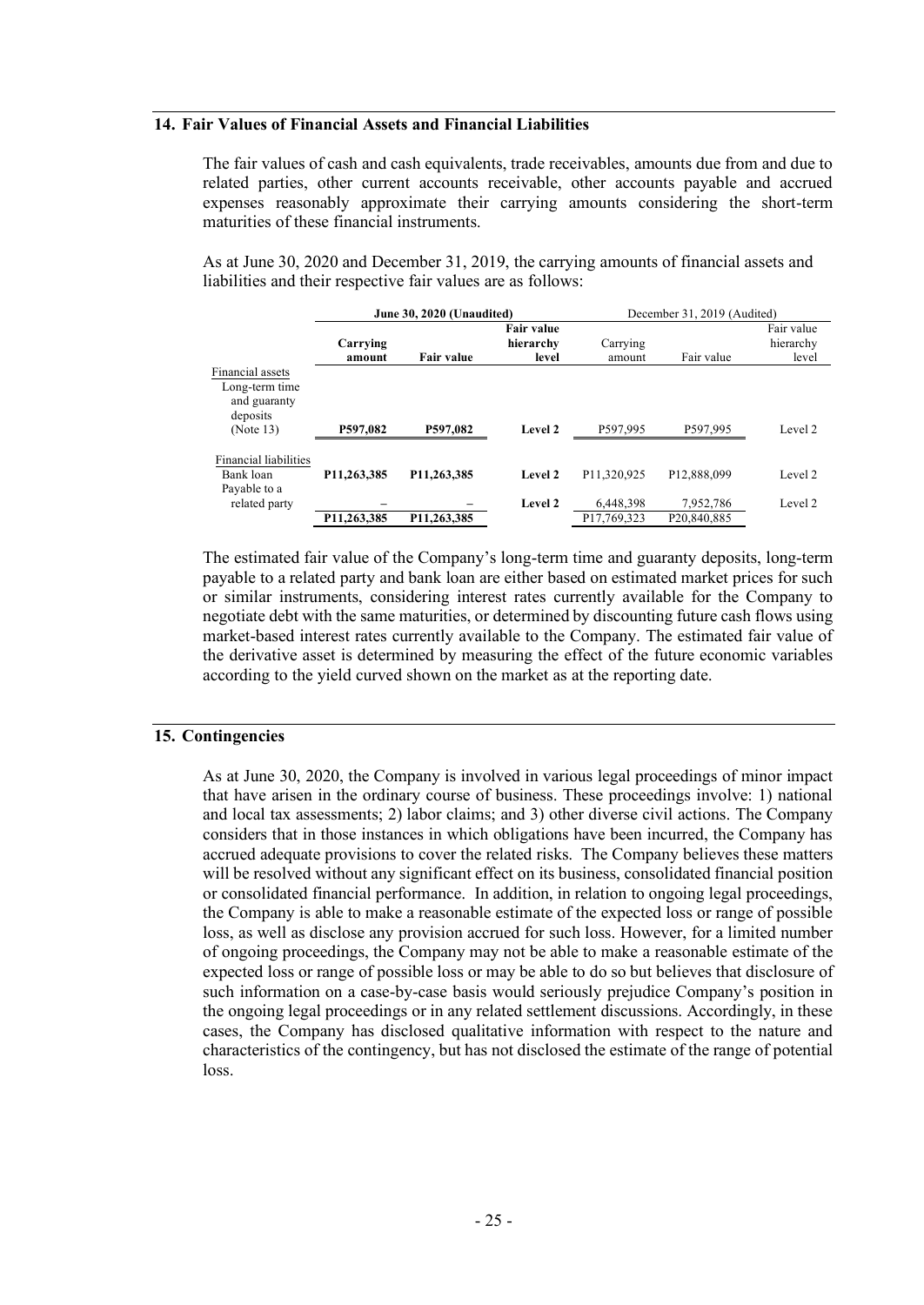# **16. Relevant Information Regarding the Impact of the Landslide**

On September 20, 2018, a landslide occurred in Sitio Sindulan, Barangay Tina-an, Naga City, Cebu, Philippines (the "Landslide"), a site located within an area covered by the mining rights of ALQC who is a principal raw material supplier of APO Cement. The Parent Company does not own any equity stake (directly or indirectly) in ALQC or its parent company, Impact Assets Corporation. CASEC, an indirect subsidiary of CEMEX, S.A.B. de C.V. which is a majority shareholder of the Parent Company, owns a minority 40% stake in Impact Assets Corporation.

The Landslide prompted local and national authorities to order the suspension of the mining operations of ALQC. Business continuity plans were put in place by APO and implemented to address the disruption in the supply arrangement with ALQC. As a result, the Company incurred incremental costs of raw materials in production and other expenses.

In 2019, the Company received the outstanding amount of its insurance claims amounting to P447.1 million which includes the additional claims made in during the year amounting to P123.1 million. The collection and recognition of additional insurance claims were offset against "Costs of Sales" account in the consolidated statements of comprehensive income for the year ended December 31, 2019.

On November 19, 2018, the Parent Company and APO Cement were served summons concerning an environmental class action lawsuit filed by 40 individuals and one legal entity (on behalf of 8,000 individuals allegedly affected by the Landslide) at the Regional Trial Court of Talisay, Cebu<sup>1</sup>, against the Parent Company, APO Cement, ALQC, the Mines and Geosciences Bureau of the Department of Environment and Natural Resources, the City Government of Naga, and the Province of Cebu, for "Restitution of Damage of the Natural and Human Environment, Application for the Issuance of Environmental Protection Order against Quarry Operations in Cebu Island with Prayer for Temporary Protection Order, Writ of Continuing Mandamus for Determination of the Carrying Capacity of Cebu Island and Rehabilitation and Restoration of the Damaged Ecosystems". In the complaint, among other allegations, plaintiffs (i) claim that the Naga Landslide occurred as a result of the defendants' gross negligence; and (ii) seek, among other relief, (a) monetary damages in the amount of approximately 4.3 billion Philippine Pesos, (b) the establishment of a 500 million Philippine Pesos rehabilitation fund, and (c) the issuance of a Temporary Environment Protection Order against ALQC while the case is still pending. In the complaint, ALQC, APO Cement and the Parent Company are made solidarily liable for payment of monetary damages and establishment of a rehabilitation fund.

Among other defenses and based on a report by the Mines and Geosciences Bureau of the Department of Environment and Natural Resources, the Parent Company, ALQC and APO hold the position that the landslide occurred due to natural causes and deny liability, fault and negligence. In the event a final adverse resolution is issued in this matter, plaintiffs will have the option to proceed against any one of ALQC, APO or the Parent Company for satisfaction of the entirety of the potential judgement award, without the need to proceed against any other private defendant beforehand. Thus, ALQC's, APO's or the Parent Company's assets alone could be exposed to execution proceedings.

In an order dated August 16, 2019, the Regional Trial Court denied plaintiffs' Application for Temporary Environment Protection Order. By denying such application, the Regional Trial Court found that the applicants did not sufficiently establish that they will suffer grave

 $1$  The records of the case were subsequently transferred to the Regional Trial Court of Cebu City Branch 23.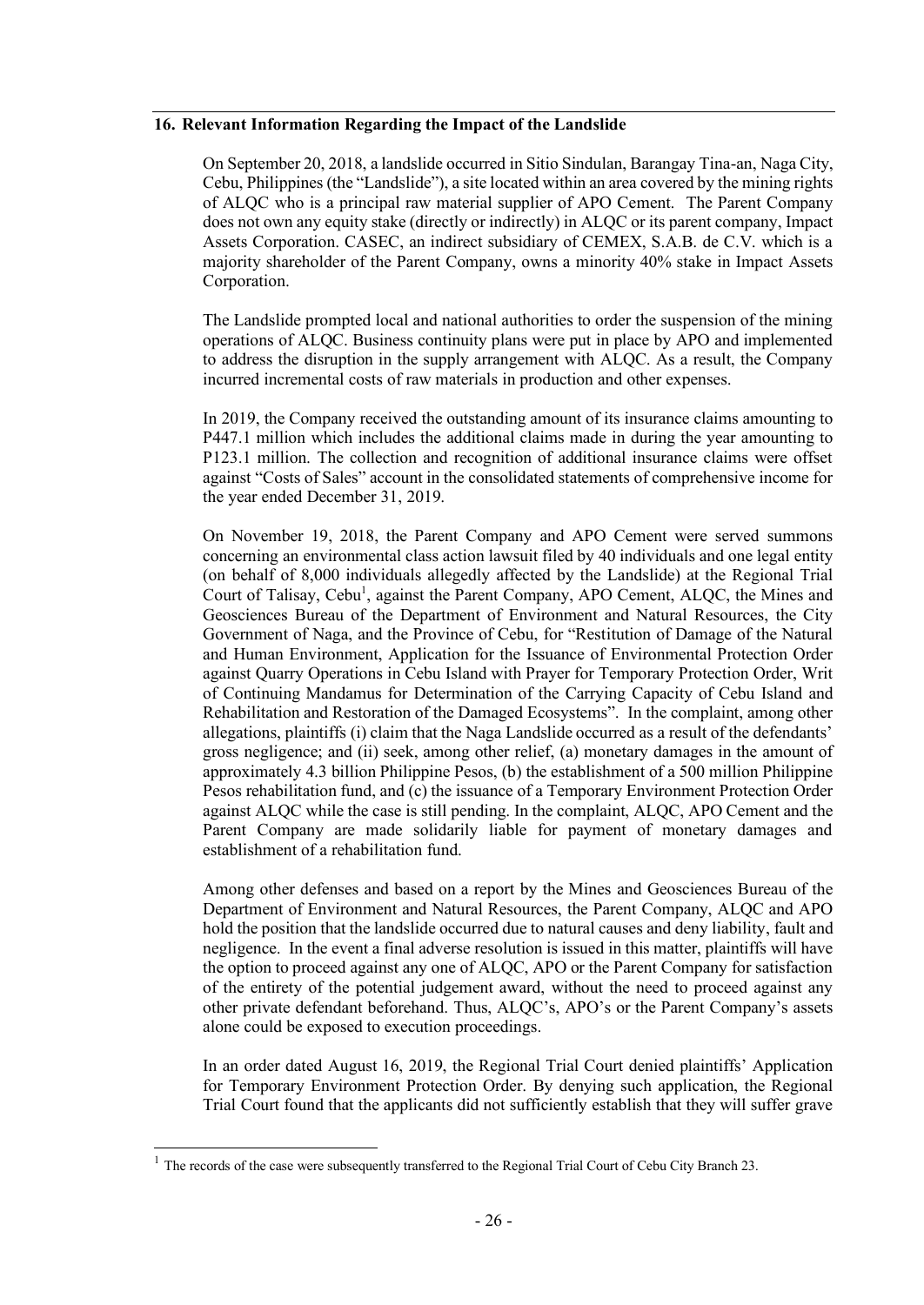injustice and irreparable injury by the continued operations of ALQC while the proceedings are pending.

In an order dated September 30, 2019, the Regional Trial Court partially granted the affirmative defenses of the private defendants and ruled, among others, that the subject case against the Parent Company and APO Cement is dismissed for failure to state a cause of action. The court also ruled that: (i) the 22 plaintiffs who failed to sign the verification and certification against forum shopping are dropped as party-plaintiffs; (ii) the subject case is not a proper class suit, and that the remaining 17 plaintiffs can only sue for their respective claims, but not as representatives of the more than 8,000 alleged victims of the landslide incident; (iii) plaintiffs' cause of action against ALQC for violation of Section 19(a) of Republic Act No. 10121 is dismissed; (iv) there is a misjoinder of causes of action between the environmental suit and the damage suit; and  $(v)$  the damage suit of the remaining plaintiffs will proceed separately upon payment of the required docket fees within 30 days from receipt of order, otherwise, the case for damages will be dismissed. The plaintiffs filed a motion for reconsideration of the court's order dated September 30, 2019, which remains pending as of the date of this report.

As at June 30, 2020, because of the current status of the lawsuit and considering all possible defenses available, the Company cannot assess with certainty the likelihood of an adverse result in this lawsuit, and in turn, the Company cannot assess if a final adverse resolution, if any, would have a material adverse impact on the Company's consolidated results of operations, liquidity and financial condition.

### **17. Events in Relation to the Impact of Covid-19**

On March 11, 2020, the World Health Organization declared a pandemic the outbreak of the novel spread of the Coronavirus COVID-19 (the "COVID-19 Pandemic"), due to its rapid spread throughout the world, having affected as of such date more than 150 countries. In response to that, on March 16, 2020, the President of the Philippines issued Proclamation No. 929 declaring a state of calamity throughout the Philippines due to the COVID-19 Pandemic which resulted in the imposition of an Enhanced Community Quarantine ("ECQ") throughout Luzon starting midnight of March 16, 2020. The President announced several social distancing measures which were implemented including extension of suspension of classes in all levels in Metro Manila, prohibition of mass gatherings or events, imposition of community quarantine measures as necessary, restriction of mass public transport system (MRT, LRT, etc.), and most importantly, suspension of land, domestic air and domestic sea travel to and from the Metro Manila beginning March 15, 2020. On March 26, 2020, the Governor of Cebu Province announced the implementation of ECQ measures for the entire island of Cebu, effective March 30.

Beginning May 16, 2020, several local government units (which included Metro Manila, Cebu City and Talisay City) were placed under modified enhanced community quarantine, while other local government units (which included the Province of Rizal and other cities in the Province of Cebu, excluding the component cities of Mandaue that remained under enhanced community quarantine) were placed under general community quarantine.

Considering the implementation of ECQ in Luzon, the Company's Solid Cement Plant temporarily suspended the production and delivery of cement products in the third week of March. Solid Cement Plant resumed operations on May 20, in compliance with government regulations. APO Cement Plant has remained operational year-to-date as of June 30, 2020, complying with all government regulations and the necessary hygiene and safety measures.

The various measures imposed to date by the Government and those that will be additionally implemented as a result of the COVID-19 Pandemic have and may further adversely affect